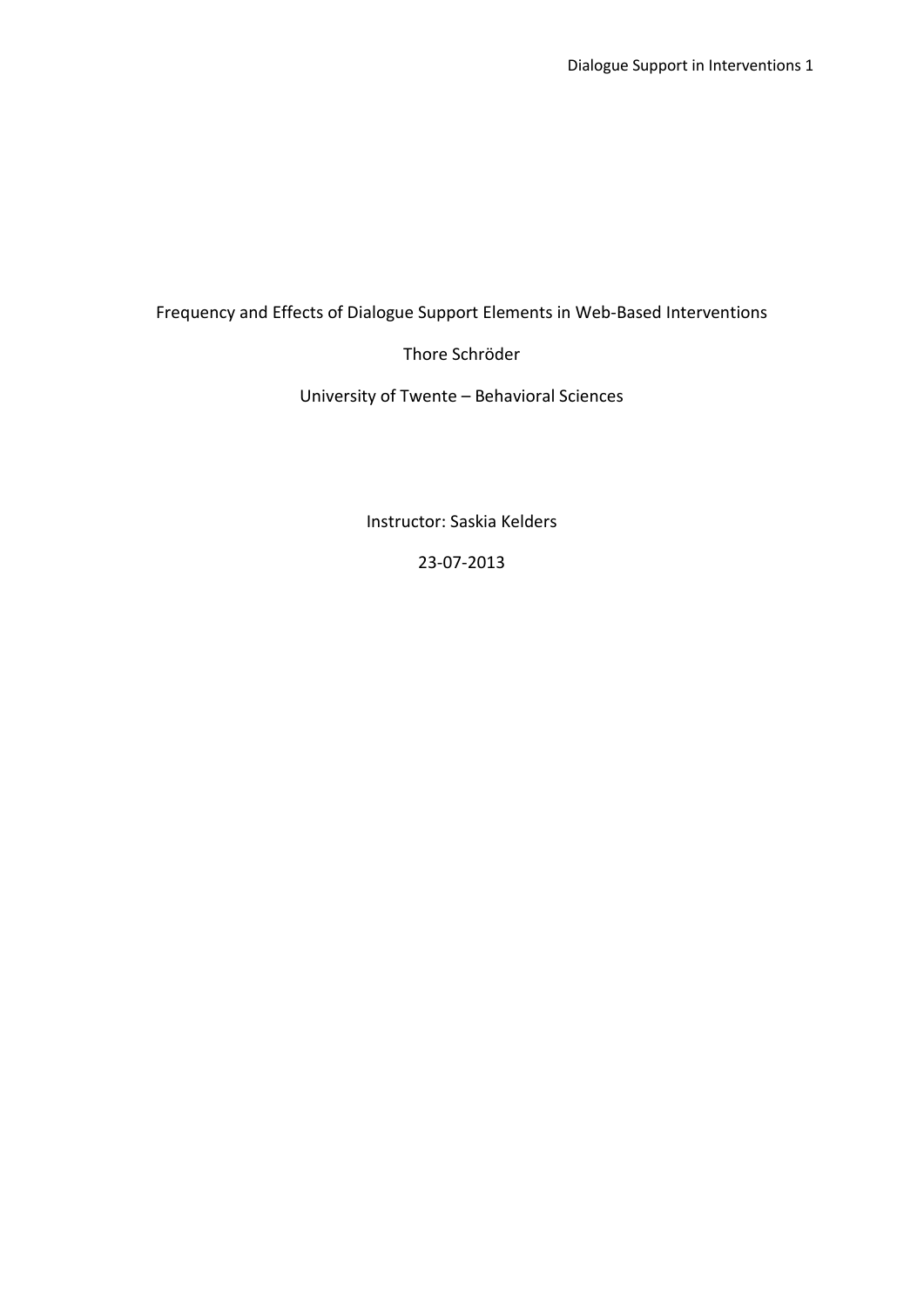## **Abstract**

Web-based interventions in different health areas have been proven to be effective, but show poor adherence rates. The definition of dialogue support elements by Oinas-Kukkonen was used. In this study, the frequency and the effects of dialogue support elements on adherence in 31 interventions are compared. In contrast to other studies, results indicate that dialogue support elements have no effects on adherence in web-based interventions. This could be explained by a reduced model used in this study and poorly implemented or described dialogue support elements in the interventions. Future studies should use more complex models and focus on the effects of separate elements on adherence.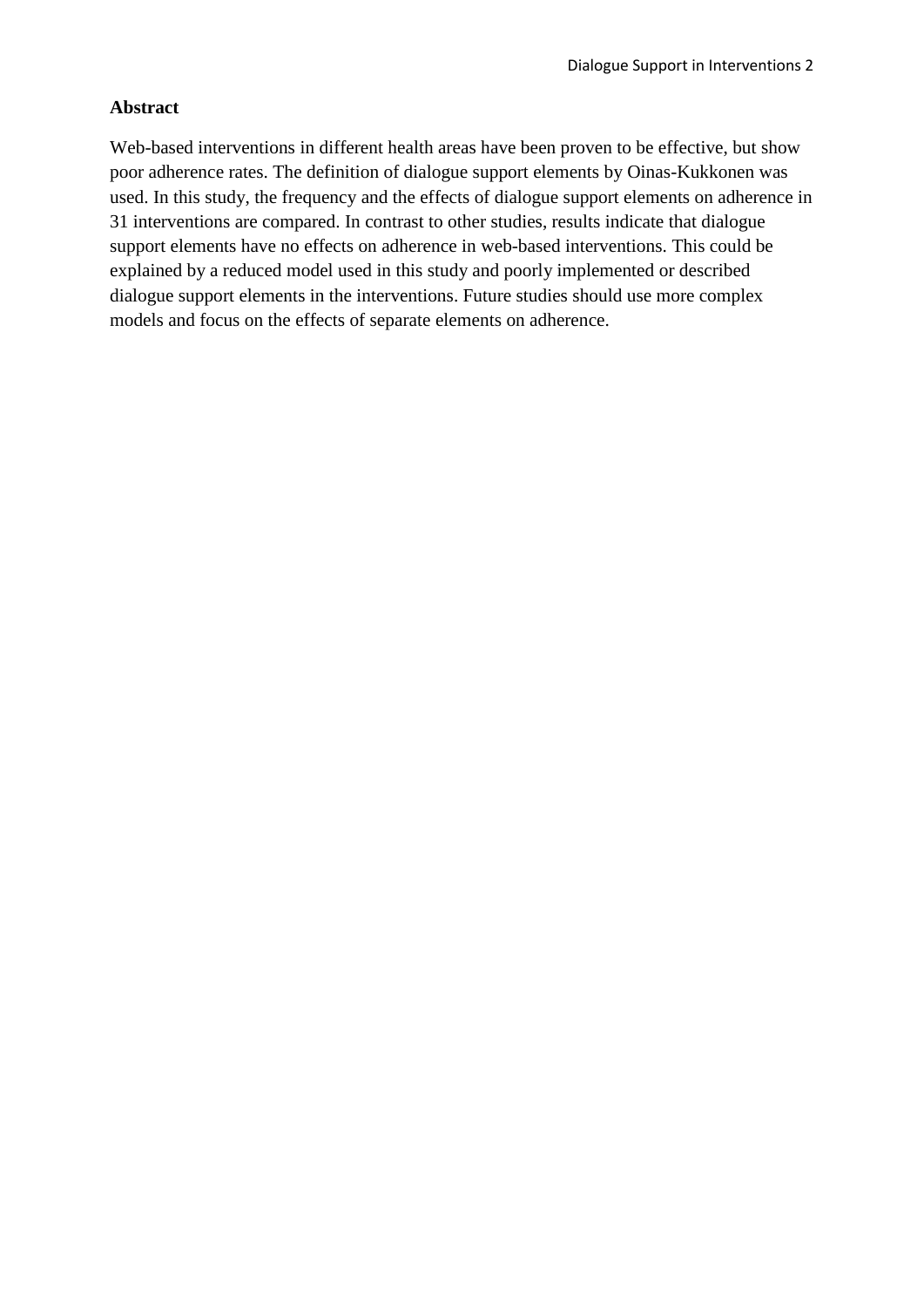## **Introduction**

Over the last years web-based interventions have been proven to be effective in various areas of health care (Krebs et al., 2010; Portnoy et al., 2008; Wofford et al., 2005). When it comes to the definition of a web-based intervention, we follow the definition of Barak et al (2009) who distinguished the concept of a web-based intervention from other tools in the eHealth sector. He defines a web-based intervention as:

...a primarily self-guided intervention program that is executed by means of a prescriptive online program operated through a website and used by consumers seeking health- and mental health–related assistance. The intervention program itself attempts to create positive change and or improve/enhance knowledge, awareness, and understanding via the provision of sound health-related material and use of interactive web-based components. (Barak et al., 2009, p.2)

To be classified as a web-based intervention by Barak's definition, an intervention must contain the following 4 key elements: program content, multimedia choices, interactive online activities and guidance and supportive feedback. These elements are important to distinguish web-based interventions from related programs such as online counseling or therapeutic software. Duration of web-based interventions can vary from a predetermined period of time for some therapies to a continuous program for people suffering from chronic conditions.

While the effectiveness of web-based interventions in general has been proven, many of them struggle with high rates of non-adherence (Christensen et al., 2009; Cubelman et al., 2011), i.e. many of the interventions' clients don't use the interventions as it has been intended by the inventors. However, low adherence has proven to be an important predictor for poor intervention effects in web-based interventions (Cubelman et al., 2011; Donkin et al, 2011; Manwaring et al., 2008). Therefore it seems useful and important to address this problem of non-adherence in web-based interventions.

To do that, it's important to clarify the concept of adherence and to distinguish it from related concepts. Adherence applies to the extent of which clients follow the entire content of an intervention (Christensen et al., 2009; Cubelman et al., 2011). Dropout describes the extent of which clients don't complete the research protocol. Therefore, if a client completes a whole intervention, but doesn't fill out a questionnaire, he would have adhered to the intervention but drop out of the research. Another concept to distinguish from adherence is "e-loyalty", a concept introduced by Crutzen (2011). E-loyalty goes a step further than adherence. Besides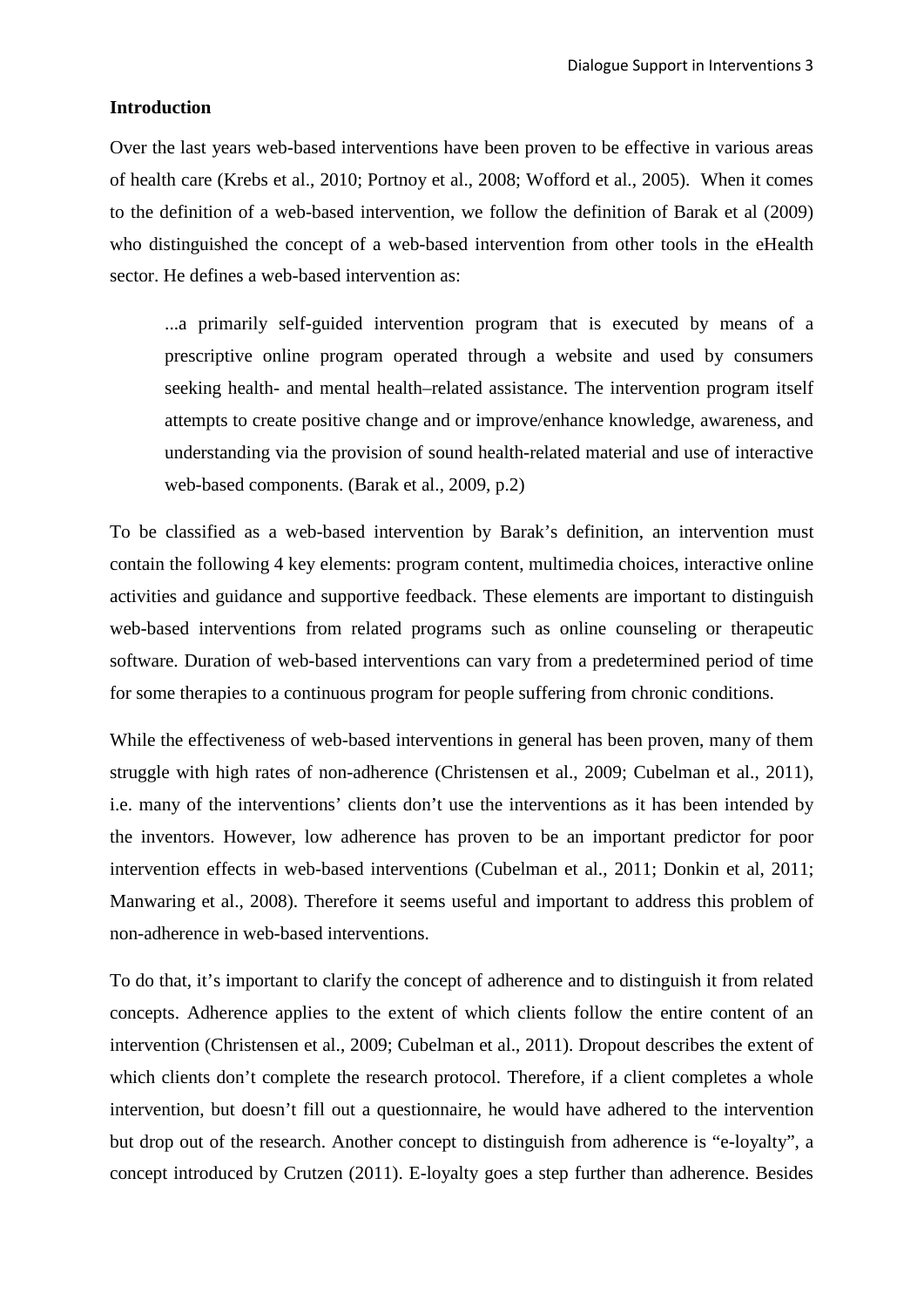experiencing the content of an intervention, an e-loyal person also recommends the intervention to others.

When it comes to factors that predict adherence to the intervention, a lot of research has been done investigating the influence of respondents' characteristics on adherence (Christensen, 2009; Kelders, 2011). Some studies investigated the influence of intervention factors, as well. However, these two studies by Brouwer (2011) and Schubart (2011) either lack in finding an appropriate outcome measure for adherence or they fail to distinguish adherence and dropout. Kelders (2012) was the first who focused on intervention factors on adherence, finding a proper outcome measure for adherence, as well.

Therefore she introduced the concept of "intended usage". Intended usage refers to the extent to which individuals should experience an intervention according to its creators. Adherence then is achieved when a client uses the intervention as intended. This approach fits better to the idea of adherence than the approach by Brouwer (2011), who used the exposure to an intervention (visits on the website, time spent on the website) as a measure for adherence, regardless the intended use of an intervention. Because some interventions require more activity from the client than others, exposure to an intervention is not a valid measure and oversimplifies adherence.

Kelders (2012) also criticized Brouwer and Schubart for an ad hoc classification of the intervention factors. These classifications struggled to distinguish its elements from each other. Substantial overlap in the goals to be achieved with the elements makes it difficult to classify a specific tool of an intervention into one of the elements used in the classification by Brouwer and Schubart.

To avoid this problem, Kelders implemented the persuasive system design (PSD) model by Oinas-Kukkonen et al. (2009), which has been used in other studies, as well (Lehto and Oinas-Kukkonen, 2011; Myneni et al, 2013). This model introduces four groups, namely primary task support, dialogue support, social support and credibility support. Separate, specific intervention elements like reminders or an online forum are coded into these groups. Kelders (2012) applied the PSD-model to web-based interventions, categorizing the techniques of 83 interventions into these groups. However, credibility support has been dropped out of the analysis because techniques within this very group were difficult to code.

Kelders' study found some intervention characteristics that predict adherence. Her final model, featuring other characteristics besides the PSD-model, as well, explained 55% of the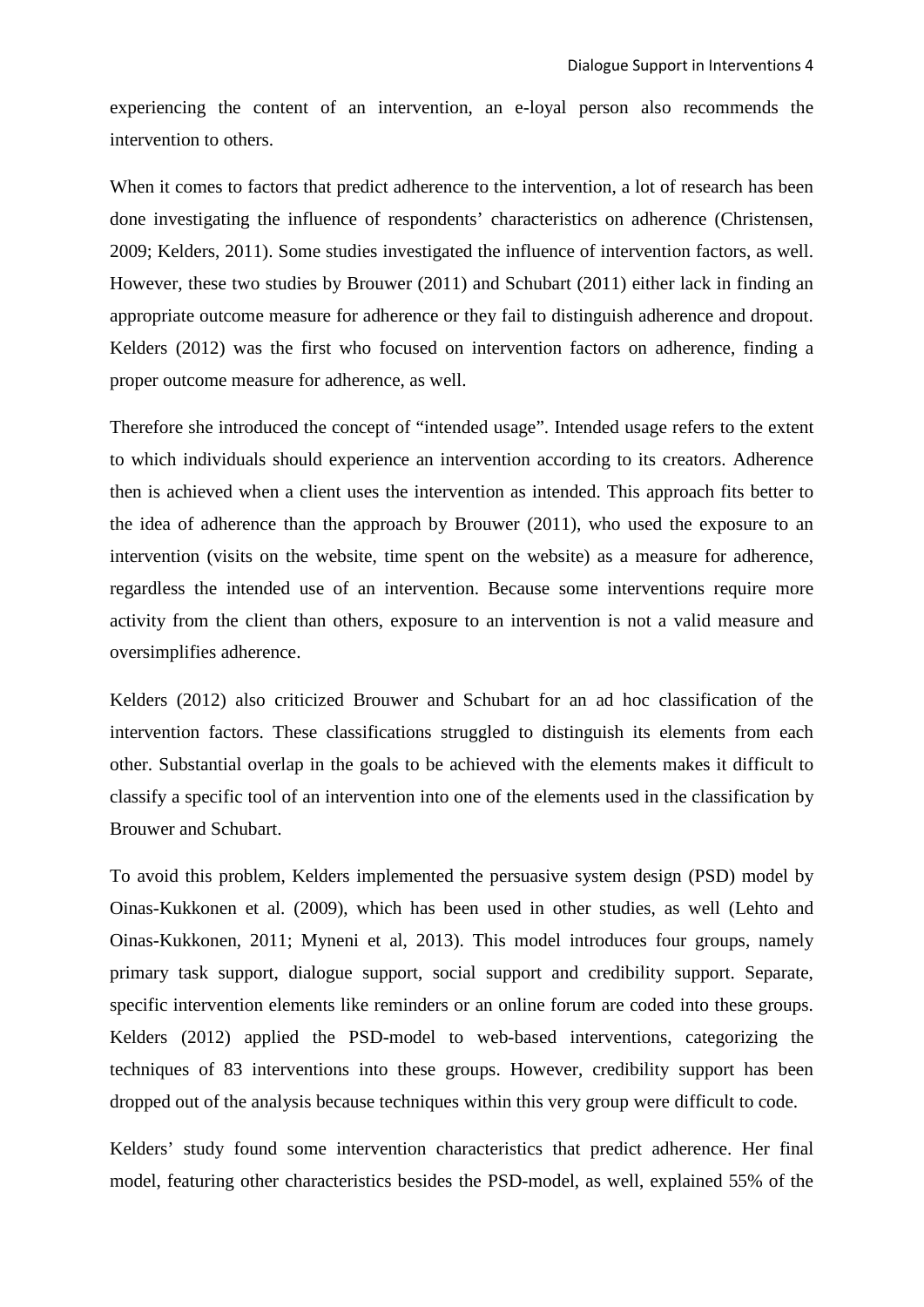variance in adherence. Significant predictors for better adherence were frequency of interaction with a counselor, provision of frequent updates, frequent intended usage, extensive use of dialogue support and interventions which are designed as RCTs. Furthermore the frequency of interaction with the system seems to negatively influence adherence, whereas social support seems to influence adherence positively. However, both predictors haven't proved to be significant.

Though dialogue support has been proven to be a significant predictor for adherence, it has been poorly implemented in the interventions reviewed by Kelders. Only an average of 1.5 out of 7 possible dialogue support elements has been implemented per web-based intervention. In most cases reminders (implemented in 74% of all interventions) and suggestion (29%) were these elements, whereas especially praise (0%), rewards (4%) and social role (6%) barely have been used. Suggestion was more frequently used in interventions targeting chronic conditions than in other health care areas. The findings over the effect of reminders confirmed the results of earlier studies, which stated that reminders have positive influence on effectiveness and adherence of interventions (Andersen et al, 2013; Donkin et al, 2012; Dowshen et al, 2012; Fry and Neff, 2009; Soureti et al, 2011; Webb et al, 2010). However, studies have shown that also praise and rewards may benefit adherence in health interventions (Deterding, Dixon and Khaled, 2011; Wang and Sun, 2011). Therefore, it's interesting to see which elements of dialogue support are crucial when it comes to predicting adherence.

Consequently, this article features a follow-up study of the study of Kelders (2012) focusing on dialogue support. The research questions are: (1) What elements of dialogue support are used in what health care areas? (2) Does dialogue support predict adherence? (3) If (2) is confirmed, which elements are crucial for Dialogue Support to predict adherence? (4) Which separate elements of Dialogue Support predict adherence?

### **Methods**

#### *Search Strategy*

As in the study by Kelders, a comprehensive literature search has been made, using five databases: Web of Knowledge, EBSCOhost, PiCarta, SciVerse Scopus and Science Direct. Also the same combination of constructs "web-based", "intervention", "adherence" and "health" have been used. The search commands are listed in appendix 1.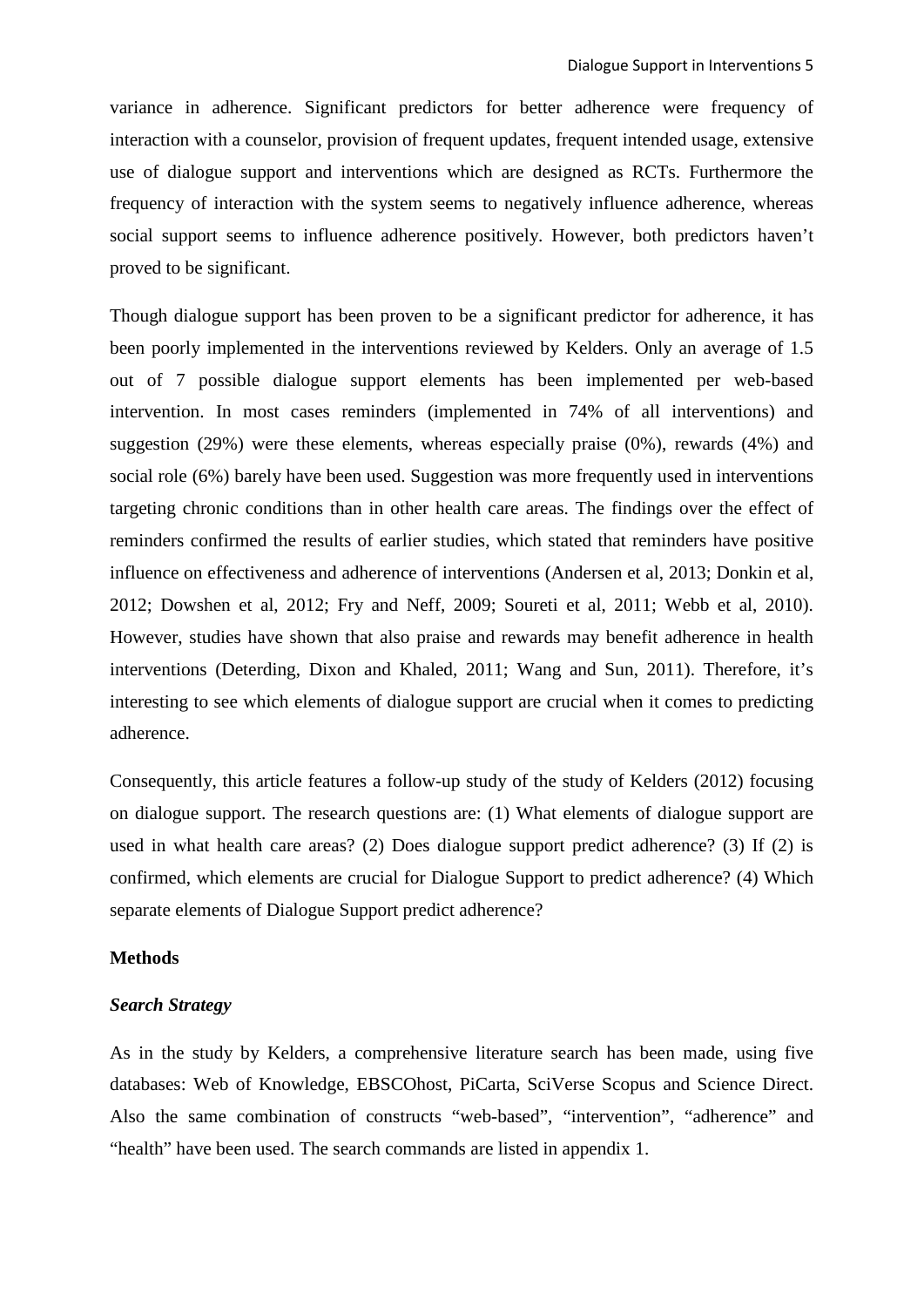Since Kelders compared studies which have been published until the end of October 2011, we looked for studies which have been published from 1st of November 2011 until February 29, 2013. In this way, 5784 articles have been identified. A detailed view of the article selection is presented in Figure 1.

### *Eligibility criteria*

Only interventions in the health care domain have been used in this study. The inclusion criteria were: (1) The article is written in either English or Dutch; (2) intervention is meant to be used repeatedly (more than once); (3) the intervention was predominantly an online intervention; (4) the goal of the intervention was to enhance the health situation and/or to change the lifestyle of the respondent; (5) the study measures the effect of an intervention; (6) the study reports the actual use of the intervention by its respondents; (7) the target group were the patients. The exclusion criteria were as follows: (1) the intervention is applied by family members, nurses, care providers, etc.; (2) no effects have been measured; (3) no intervention has been implemented; (4) the intervention has not been (fully) described; (5) patients aren't the primary target group; (6) The intervention is primarily a patient-caregiver interaction with only few online elements in it; (7) drop-out and non-adherence are undistinguishable; (8) self-reported use; (9) obligated use, no individual choice; (10) intervention only provided information and was not intended to change the *behavior*. Furthermore, only published and reviewed literature has been implemented in this study.

# *Study Selection and Data Collection*

After removing the duplicates, the articles have been screened based on their titles, first. If there was absolutely no link between the title and a web-based intervention in any health care area, the article was excluded. Second, the remaining articles have been screened based on their abstracts. Articles were excluded if they clearly did not comply with the inclusion and/or exclusion criteria. These two steps have been done individually by two researchers (LW and TS), resulting in two lists of articles. The two lists have been unified to one list for full-text analysis of eligibility. If an article has been judged as eligible by one researcher only, it had been implemented into this list to prevent selection bias. The resulting 140 articles have been listed in the alphabetical order of their authors and split up between the two researchers. One researcher (LW) started the full-text analysis at the top of the list, analyzing the first 77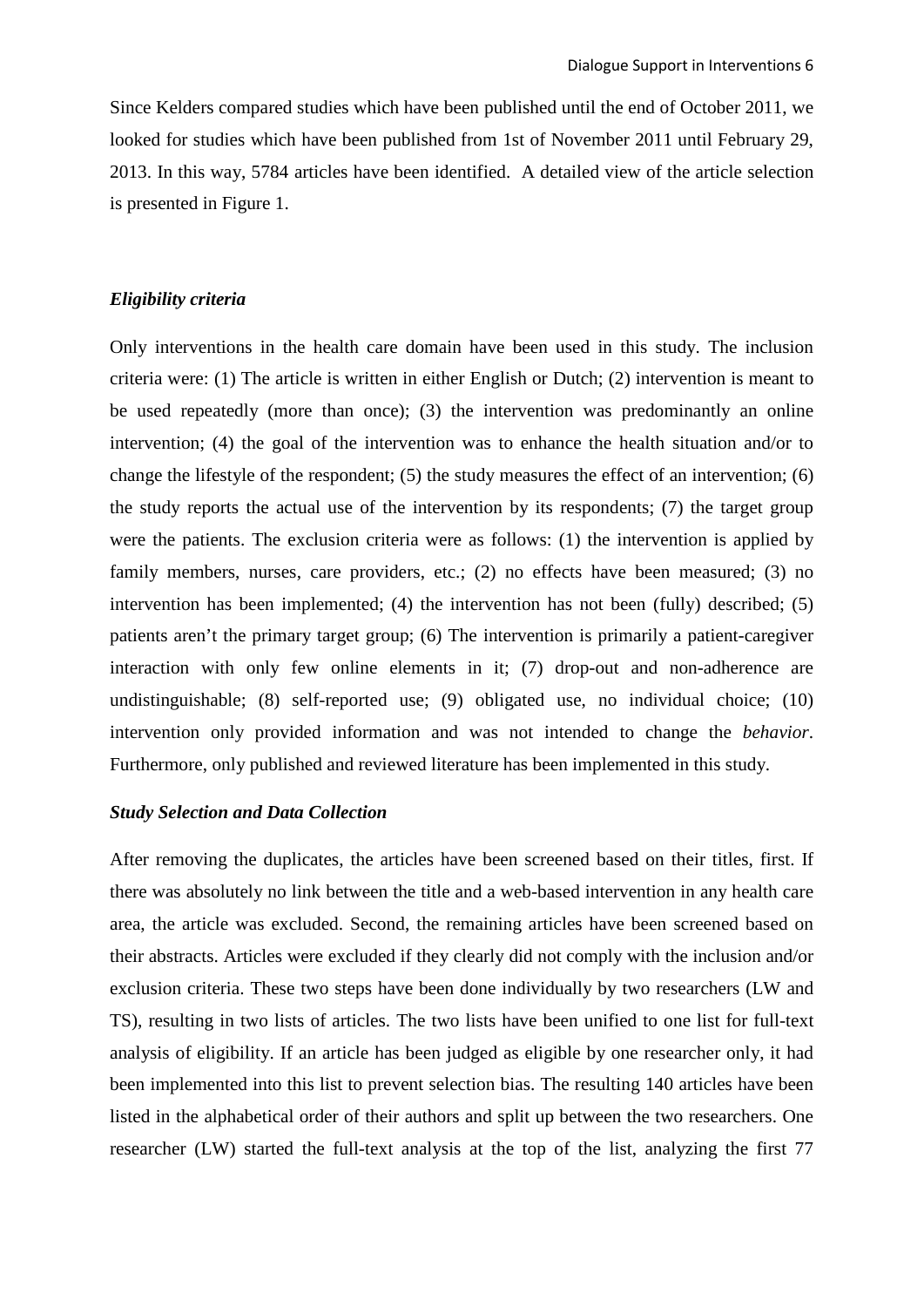articles and coding them if they have proven eligibility, the other researcher (TS) started at the bottom of the list, doing the same with the last 63 articles.

The data extraction was focused on the interventions. If an article presented and/or compared two or more online interventions, the interventions have been coded separately. Both researchers had access to all coded interventions and therefore used the same data in their studies.

# **Data Items**

The following interventions have been coded:

## *Intervention Name*

The name of the intervention was recorded. If the intervention had no name, the intervention was named after the inventor or the common description used in the article (e.g. web- CBT for Panic Disorder).

## *Health care area*

The area of health care was coded into either "chronic condition", "lifestyle" or "mental health". Therefore study design and adherence in different health care areas can be compared to each other.

# *Specific condition/behavior*

The specific condition or behavior the intervention was made for was recorded.

# *Study design*

The study design was coded into 3 groups, namely randomized controlled trials (RCTs), observational studies and pilot studies.

# *Participants*

The number of people who participated in the intervention have been recorded, also the amount of people who participated in the whole study, i.e. in the intervention group and  $-$  if existent - the control group.

# *Intended frequency/intended usage*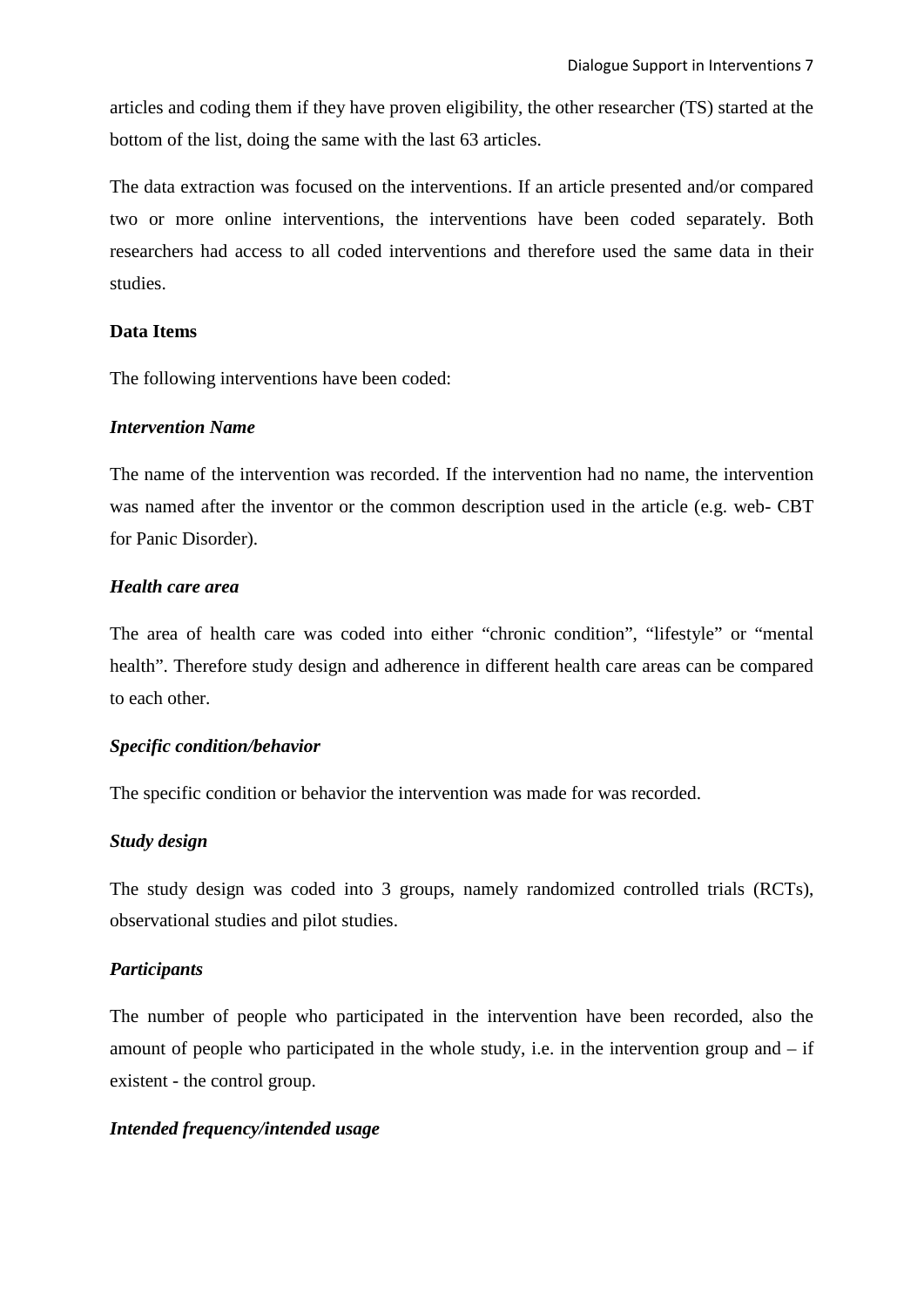The intended usage of the intervention has been briefly recorded. The intended frequency of the intervention has been coded into the ordinal variables "used less than once a month", "used once a month", "used between one month and one week", "used once a week" and "used more than once a week".

## *Adherence*

The adherence of the respondents to the intervention was recorded. For the most studies adherence was defined as the percentage of people who completed the whole intervention (as intended by the creators). Some studies (Pitkanen, 2011) used own definitions of adherence (adherence was accomplished when a respondent finished 3 out of 5 intervention's modules). In that case adherence was recorded according to the definition of the author.

#### *Persuasive technology in the Intervention*

The applied principles of persuasive technology in the intervention have been recorded the same way as in the study by Kelders (2012). System credibility was dropped out of the analysis. Dialogue support, social support and primary task support were coded. Primary task support and social support are only briefly analyzed to compare them with dialogue support. The study focuses on the latter, describing its elements in Table 1. When it came to coding the elements according to the PSD-model, the technology was central, not the content of the interaction. Only web-based elements of the intervention itself were recorded. Therefore, human-computer interaction (e.g.: an automatic reminder email before an online module of the intervention) was coded, whereas computer-mediated interaction (e.g. a counselor sends a feedback email containing an individual reminder for the next module) wasn't.

### *Analysis*

All data was recorded with SPSS version 21. Every intervention was coded separately. All analysis were performed using SPSS. Descriptive data of all interventions have been calculated and listed per health care area. Differences between the variables were calculated using chi-square tests. To investigate whether dialogue support correlates with adherence, the correlation between these variables was calculated. T-tests were performed to analyze the link between the separate dialogue support elements and adherence.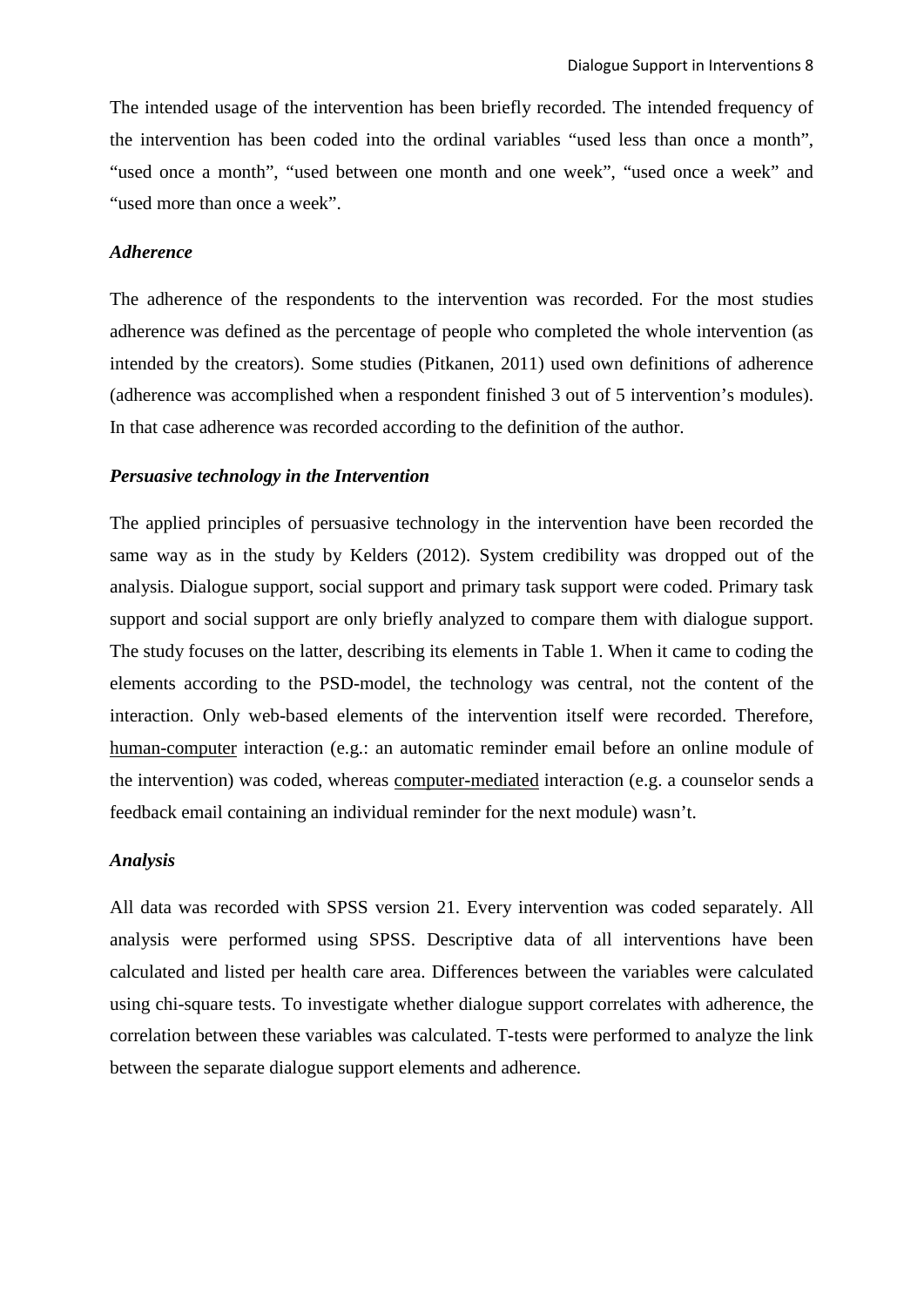|                   | Dialogue support element | Element included when the    | Example                   |  |  |
|-------------------|--------------------------|------------------------------|---------------------------|--|--|
|                   |                          | intervention:                |                           |  |  |
| <b>Praise</b>     | By offering praise, a    | Offers praise to the         | web-based<br>$\mathbf{A}$ |  |  |
|                   | system can make users    | participant on any occasion. | intervention for people   |  |  |
|                   | more open to             |                              | with<br>social<br>anxiety |  |  |
|                   | persuasion.              |                              | compliments participants  |  |  |
|                   |                          |                              | when they talked to a     |  |  |
|                   |                          |                              | group of people during    |  |  |
|                   |                          |                              | an exposure exercises.    |  |  |
| <b>Rewards</b>    | Systems that reward      | Offers some kind of reward   | web-based<br>A            |  |  |
|                   | target behaviors may     | when the participant         | intervention for cutting  |  |  |
|                   | have great persuasive    | performs a target behavior   | down on alcohol rewards   |  |  |
|                   | powers.                  | relating to the use or goal  | its participants with one |  |  |
|                   |                          | of the intervention.         | point for every day they  |  |  |
|                   |                          |                              | didn't drink alcohol.     |  |  |
| <b>Reminders</b>  | If a system reminds      | Provides reminders about     | A web-based               |  |  |
|                   | users of their target    | the use of the intervention  | intervention to support   |  |  |
|                   | behavior, the users will | or the performance of target | self-management among     |  |  |
|                   | more likely achieve      | behavior.                    | patients with rheumatic   |  |  |
|                   | their goals.             |                              | arthritis sends an        |  |  |
|                   |                          |                              | automatic                 |  |  |
|                   |                          |                              | email message to remind   |  |  |
|                   |                          |                              | the participant that the  |  |  |
|                   |                          |                              | new lesson may begin      |  |  |
| <b>Suggestion</b> | Systems offering fitting | Provides a suggestion to     | A web-based               |  |  |
|                   | suggestions will have    | help the participants reach  | intervention for weight   |  |  |
|                   | greater persuasive       | the target behavior.         | management provides       |  |  |
|                   | powers.                  |                              | low-calorie recipes.      |  |  |
| <b>Similarity</b> | People are more readily  | Is designed to look familiar | A web-based               |  |  |
|                   | persuaded through        | and designed especially for  | intervention for the      |  |  |
|                   | systems that remind      | the participant.             | treatment of panic        |  |  |

**Table 1:** Dialogue Support Elements of the PSD framework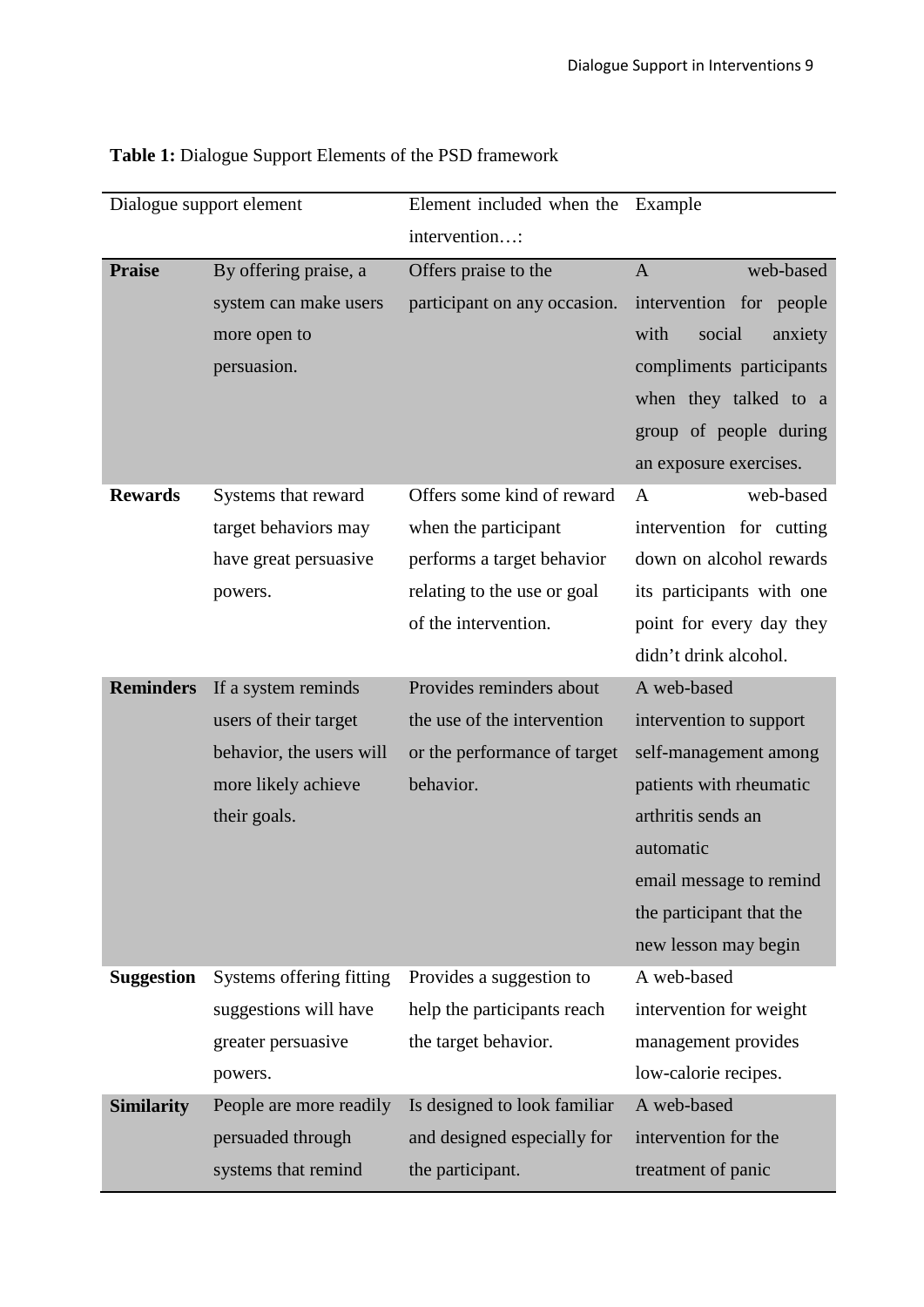|                    | them of themselves in     |                                 | disorder in teenage girls   |
|--------------------|---------------------------|---------------------------------|-----------------------------|
|                    | some meaningful way.      |                                 | explains the exercises      |
|                    |                           |                                 | through a teenage girl      |
|                    |                           |                                 | with panic problems.        |
| <b>Liking</b>      | A system that is          | Is visually designed to be      | During the design of a      |
|                    | visually attractive for   | attractive to the               | web-based intervention      |
|                    | its users is likely to be | participants.                   | to increase physical        |
|                    | more persuasive.          |                                 | activity in middle-aged     |
|                    |                           |                                 | women, a representative     |
|                    |                           |                                 | group is asked for          |
|                    |                           |                                 | feedback on the design      |
|                    |                           |                                 | and their feedback is       |
|                    |                           |                                 | subsequently incorpora-     |
|                    |                           |                                 | ted in the new design.      |
| <b>Social role</b> | If a system adopts a      | Acts as if it has a social role | A web-based                 |
|                    | social role, users will   | (e.g., a coach, instructor, or  | intervention to support     |
|                    | more likely use it for    | buddy).                         | self-management among       |
|                    | persuasive purposes.      |                                 | patients with migraine      |
|                    |                           |                                 | incorporated an avatar to   |
|                    |                           |                                 | guide<br>participant<br>the |
|                    |                           |                                 | through the intervention.   |
|                    |                           |                                 |                             |

# **Results**

# *Study Selection*

With EndNote removing all duplicates, the data research identified 4443 articles from 2011 to February 29, 2013. After excluding articles based on their titles and abstracts, 140 articles were included for full-text analysis. A full overview of the data research is presented in Figure 1. Originally there were 181 articles in that list, but due to an error in the EndNote file, 41 articles dropped out of the analysis. Of the 140 articles, 12 were excluded because they were published before November 2011. Some of the used databases only provide customized research per year, so 12 articles had to be excluded by hand. 58 studies were excluded because of insufficient data description, mostly due to the lack of recording adherence. 10 studies were excluded because the study design didn't meet the eligibility criteria. Two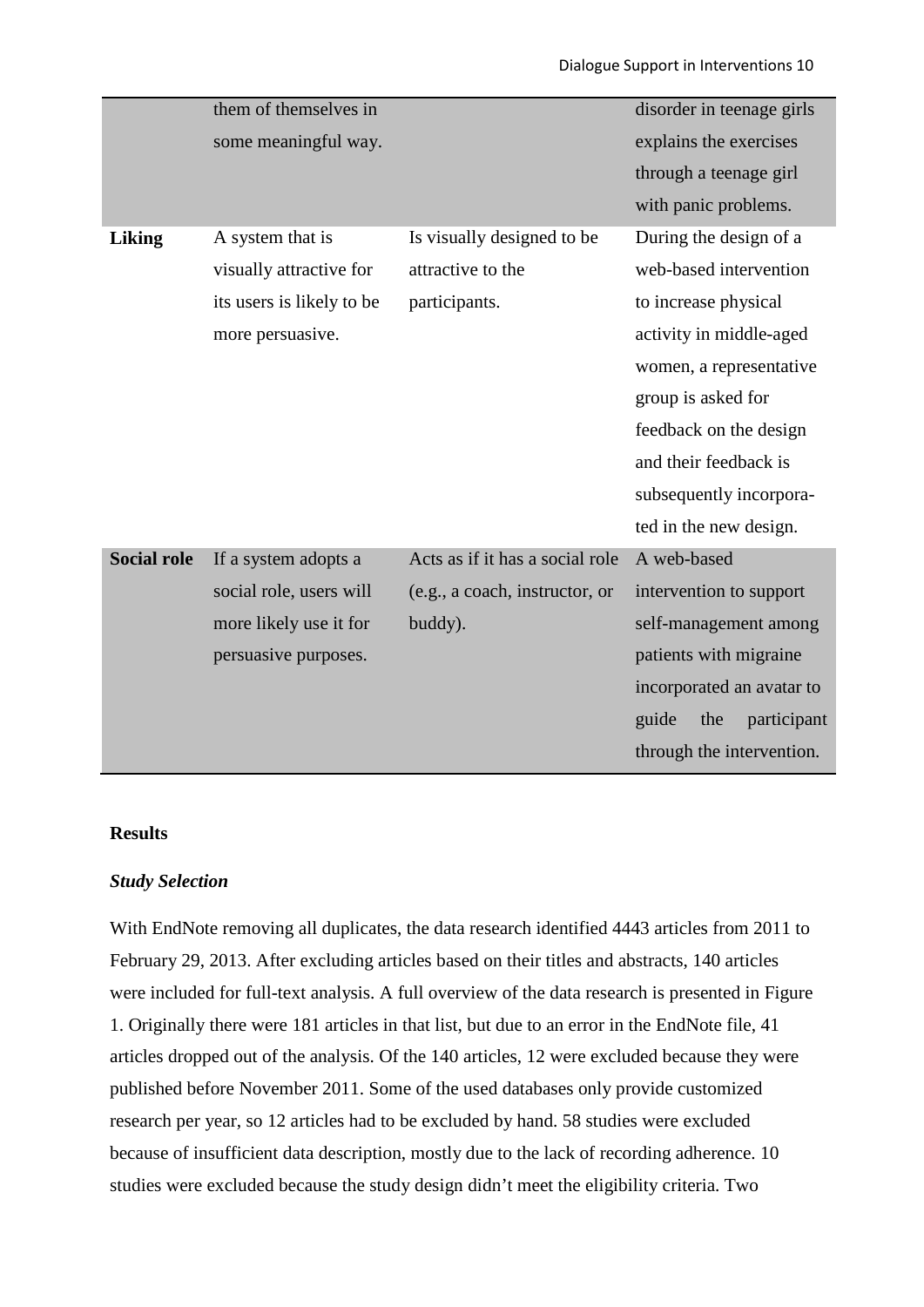studies were excluded because they didn't measure an intervention at all. One study was excluded because its intervention was used only once. Another intervention was excluded because it was meant to provide information only instead of changing behavior. Finally, there was no full-text available for 31 articles. Therefore, these articles were excluded, as well. The remaining 25 articles measured the effects of 31 interventions. These interventions were included in the analysis.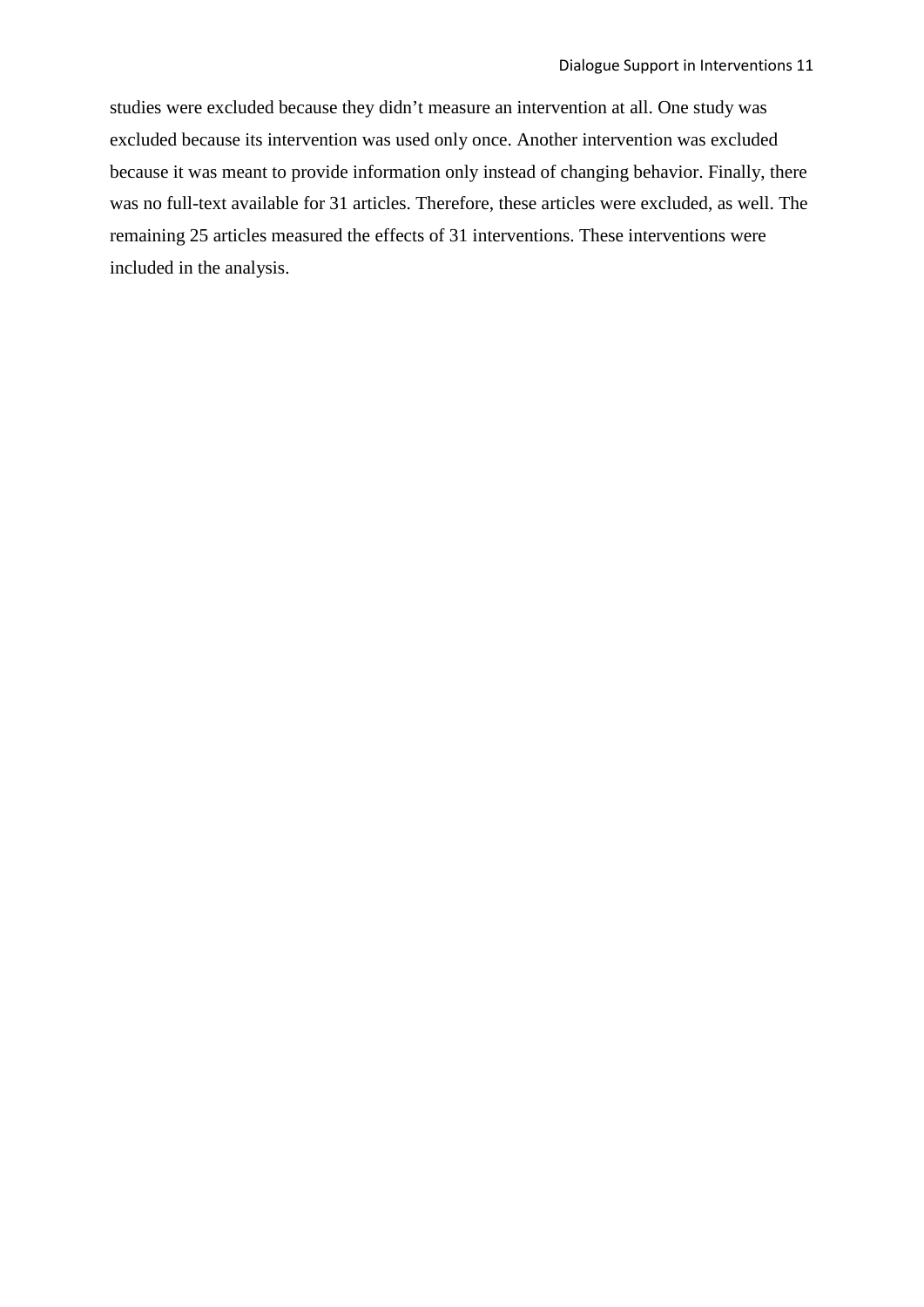

**Figure 1:** Flow diagram of study selection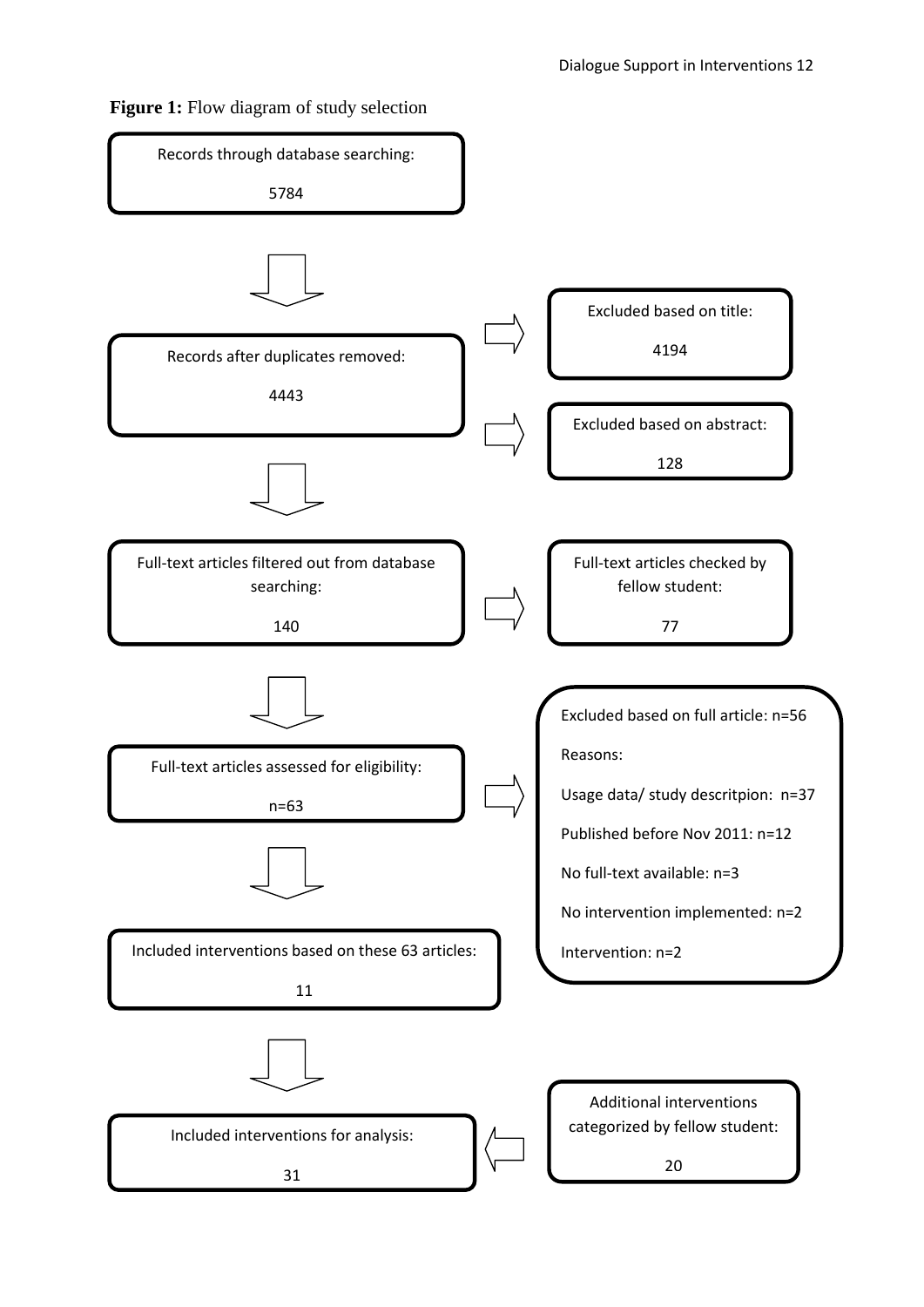#### *Characteristics of the included interventions*

Of the 31 included interventions, 8 target a specific chronic condition, including 2 interventions targeting self-management. 6 interventions belong to lifestyle. Here, two interventions aimed at weight management. 17 interventions were coded in the mental health area. Of these 17 interventions, respectively two interventions targeted depression, social phobia and insomnia disorder. An overview of the general data of and adherence to all interventions is presented in appendix 2.

Table 2 presents an overview of relevant descriptive statistics. Most studies were RCTs (77,4%) and were used once a week (61,3%) or more than once a week (32,3%). When it comes to the applied principles, Primary Task Support was applied more often (a mean of 2,6 applied principles per intervention) than Social Support (1,35) and Dialogue Support (1,52). Of all Dialogue Support elements, reminders and suggestion (both 41,9%) were implemented most. There were few differences between the health care areas concerning the elements. Only suggestion ( $p=.005$ ) and liking ( $p=.008$ ) were used differently in different health care areas. Suggestions were primarily used in lifestyle interventions, whereas liking was only used in interventions targeting chronic conditions.

#### *Influence of Dialogue Support on adherence*

Table 3 shows the influence of Dialogue Support on adherence. The frequent application of Dialogue Support shows no correlation with adherence (r=.41,  $P = .829$ ). Therefore, no further analysis of reduced Dialogue Support concepts with less than its 7 elements was done.

## *Influence of separate Dialogue Support Elements*

In table 3, the effects of the separate Dialogue Support elements on adherence are presented. No Dialogue Support elements have been proven to be significant for adherence. Reminders, as one of the most implemented elements, had no impact at all (*P*=.961), whereas the use of suggestion was insignificantly correlated to lower adherence (*P*=.139). Liking (*P=.139*) and Similarity (*P=.139*) were positively correlated with adherence. However, these correlations weren't significant, either.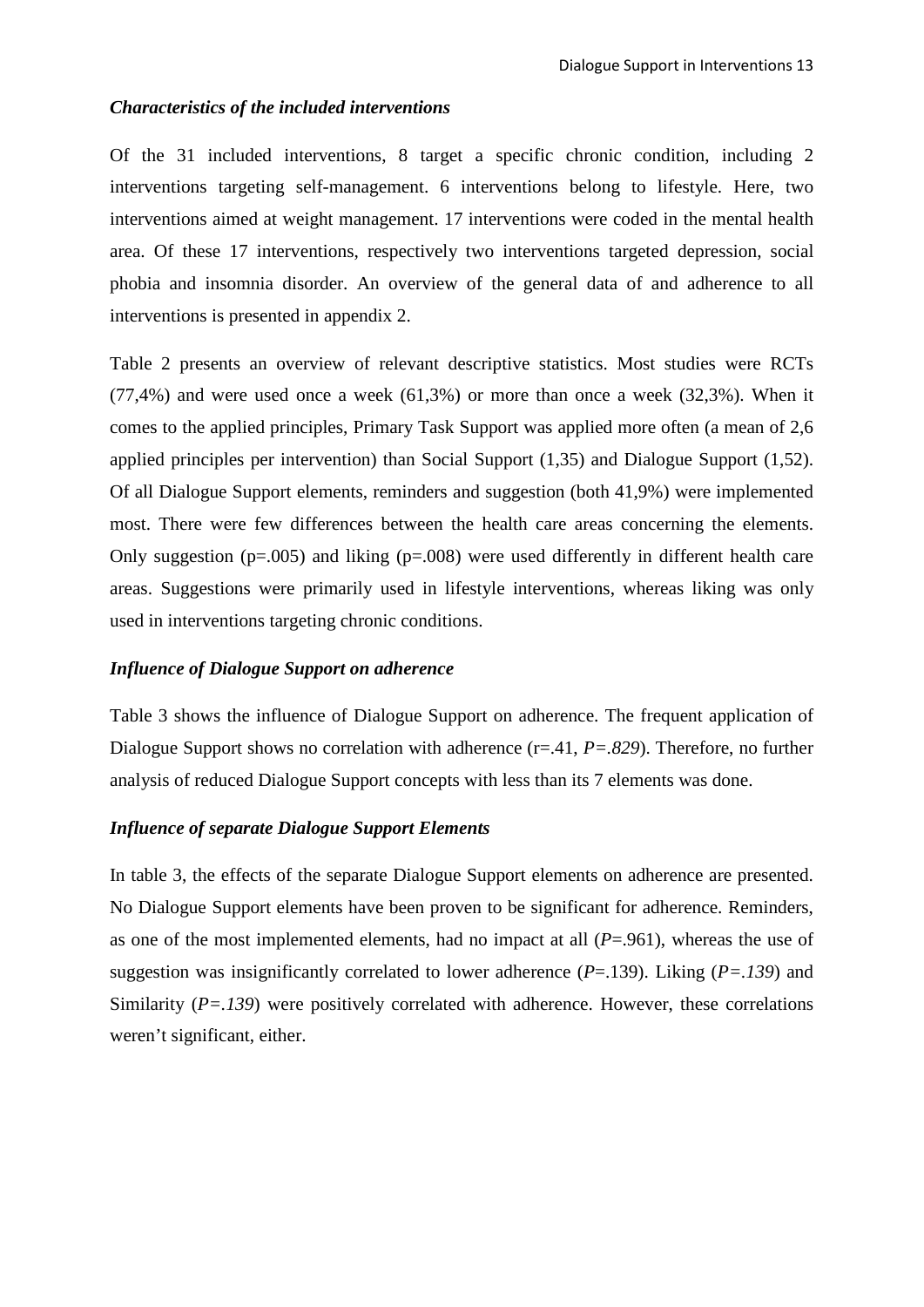| <b>Variable</b>               |                |                  | <b>Chronic</b> | Lifestyle        |            | <b>Mental</b>    |         | <b>Total</b>   |         | $\boldsymbol{P}$ |
|-------------------------------|----------------|------------------|----------------|------------------|------------|------------------|---------|----------------|---------|------------------|
|                               |                | $(n=8)$          |                | $(n=6)$          |            | $(n=17)$         |         | $(n=31)$       |         |                  |
|                               |                | $\mathbf n$      | (%)            | $\mathbf n$      | $(\%)$     | $\mathbf n$      | (%)     | $\mathbf n$    | (%)     |                  |
| <b>Study</b>                  | <b>RCT</b>     | 5                | (62,5)         | 5                | (83,3)     | 14               | (82, 4) | 24             | (77, 4) |                  |
|                               | Obs, real life | $\mathbf{1}$     | (12,5)         | $\mathbf{1}$     | (16,7)     | $\overline{0}$   | (0)     | $\overline{2}$ | (6,5)   | .378             |
|                               | Obs, pilot     | $\overline{2}$   | (25)           | $\boldsymbol{0}$ | (0)        | 3                | (17,6)  | $\mathfrak{S}$ | (16,1)  |                  |
| <b>Intended</b>               | $\lt$ =once a  | $\mathbf{0}$     | (0)            | $\mathbf{1}$     | (16,7)     | $\boldsymbol{0}$ | (0)     | $\mathbf{1}$   | (3,2)   |                  |
| <b>Usage</b>                  | month          |                  |                |                  |            |                  |         |                |         | .232             |
| <b>Frequency</b>              | $1/month-$     | $\mathbf{1}$     | (12,5)         | $\boldsymbol{0}$ | (0)        | $\boldsymbol{0}$ | (0)     | $\mathbf{1}$   | (3,2)   |                  |
|                               | $1$ /week      |                  |                |                  |            |                  |         |                |         |                  |
|                               | 1/week         | 5                | (62,5)         | $\overline{4}$   | (66,7)     | 10               | (58, 8) | 19             | (61,3)  |                  |
|                               | $>1$ /week     | $\overline{2}$   | (25)           | $\mathbf{1}$     | (16,1)     | $\overline{7}$   | (41,2)  | 10             | (32,3)  |                  |
| <b>Primary Task Support -</b> |                | 2,5              | (1,77)         | 2,7              | (1,5)      | 2,6              | (1)     | 2,6            | (1,3)   |                  |
| mean (sd)                     |                |                  |                |                  |            |                  |         |                |         |                  |
| <b>Social Support -</b>       |                | 1,8              | (1,2)          |                  | 2,17(1,6)  | 0,9              | (1,4)   | 1,35           | (1,45)  |                  |
| mean (sd)                     |                |                  |                |                  |            |                  |         |                |         |                  |
| Dialogue Support -            |                | 1,8              | (0, 46)        |                  | 1,33(0,52) | 1,47             | (1,2)   | 1,52           | (0,93)  |                  |
| mean (sd)                     |                |                  |                |                  |            |                  |         |                |         |                  |
| <b>Dialogue</b>               | Praise         | $\boldsymbol{0}$ | (0)            | $\boldsymbol{0}$ | (0)        | 5                | (29,4)  | $\mathfrak{S}$ | (16,1)  | .086             |
| <b>Support</b>                | Rewards        | $\mathbf{1}$     | (12,5)         | $\boldsymbol{0}$ | (0)        | $\mathbf{2}$     | (11,8)  | 3              | (9,7)   | .67              |
| <b>Elements</b>               | Reminders      | $\overline{2}$   | (25)           | $\mathbf{1}$     | (16,7)     | 10               | (58, 8) | 13             | (41,9)  | .105             |
|                               | Suggestion     | 3                | (37,5)         | 6                | (100)      | $\overline{4}$   | (23,5)  | 13             | (41,9)  | .005             |
|                               | Similarity     | $\mathbf{1}$     | (12,5)         | $\boldsymbol{0}$ | (0)        | $\mathbf{1}$     | (5,9)   | $\overline{2}$ | (6,5)   | .635             |
|                               | Liking         | 3                | (37,5)         | $\boldsymbol{0}$ | (0)        | $\boldsymbol{0}$ | (0)     | 3              | (9,7)   | .008             |
|                               | Social role    | $\overline{4}$   | (50)           | $\mathbf{1}$     | (16,7)     | 3                | (17,6)  | $8\,$          | (25,8)  | .192             |
| <b>PSD-elements - total</b>   |                | 6                | (1,4)          | 6,2              | (3,1)      | 4,9              | (2,66)  | 5,4            | (2,5)   |                  |

**Table 2:** Descriptive variables of the included interventions per health care area

**Table 3:** Dialogue Support as a predictor of adherence

| <b>Element</b> | Not available |                   | <b>Available</b> |                  |            |  |  |  |
|----------------|---------------|-------------------|------------------|------------------|------------|--|--|--|
|                |               | Average           |                  | Average          |            |  |  |  |
|                |               | adherence $(\% )$ |                  | adherence $(\%)$ |            |  |  |  |
| Praise*        | 26            | 61,98             |                  | 70,9             | .522(.938) |  |  |  |
| <b>Rewards</b> | 28            | 62,57             |                  | 71,48            | .609       |  |  |  |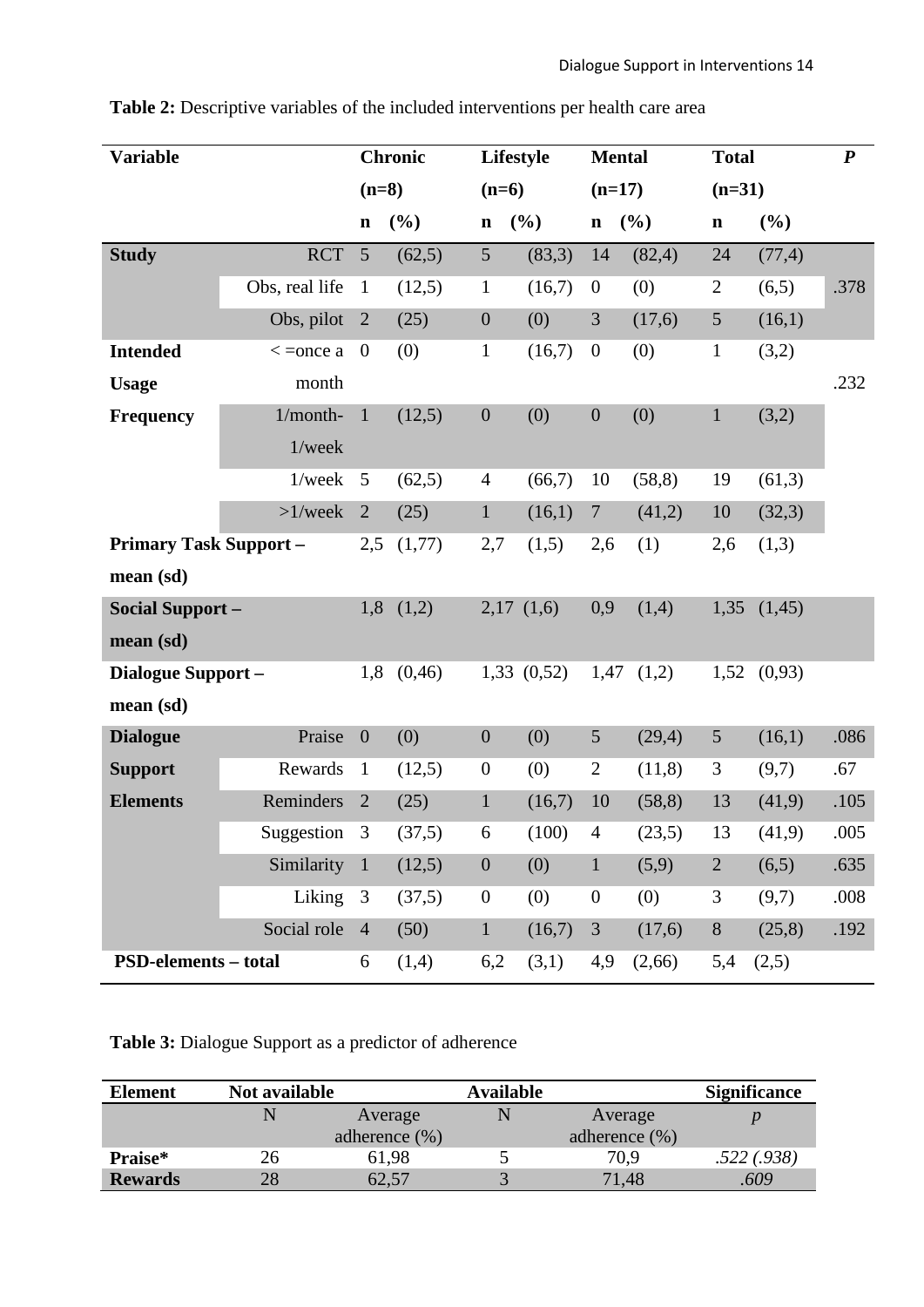| <b>Reminders</b>   |    | 63,21 | 63,72 | .961 |
|--------------------|----|-------|-------|------|
| <b>Suggestion</b>  |    | 63,21 | 54,61 | .139 |
| <b>Similarity</b>  | 29 | 61,73 | 88    | .205 |
| <b>Liking</b>      | 28 | 60,97 | 86,34 | .139 |
| <b>Social Role</b> |    | 65,05 | 58,78 | ,595 |

\* Levene's Test for Equality of Variances was <.05 Therefore, the Mann Whitney U Test has been used to test the 0-hypothesis.

## **Discussion**

This article presents a follow-up study of the study by Kelders (2012), who analyzed the combined effects of various intervention factors such as study design and frequency of PSD elements on adherence. This follow-up study focused on dialogue support, a branch of the PSD system. The usage of dialogue support elements per health care area was described; the effects of dialogue support on adherence as well as the effects of the separate dialogue support elements on adherence were analyzed.

### *Characteristics of included interventions*

The frequency of PSD elements in the analyzed interventions were listed the same way as they have been in the study of Kelders (2012). On the surface, the results are similar. Primary task support is significantly more applied in web-based interventions than dialogue support and social support. When it comes to the frequency of the specific dialogue support elements, however, the data shows differences. Reminders, liking and similarity are far less used in the interventions of this study than in the interventions of Kelders' study. Especially the decreased use of reminders is striking, regarding various studies pointing out the effectiveness of reminders on adherence and effectiveness of web-based interventions (Andersen et al, 2013; Donkin et al, 2012; Dowshen et al, 2012; Fry and Neff, 2009; Soureti et al, 2011; Webb et al, 2010). On the contrary, praise, rewards, suggestion and social role were more often implemented. The use of praise in particular is remarkable since no intervention of Kelders' study used praise, whereas 16,1 % of all interventions in this study used it. A possible explanation would be that the creators of the latest interventions considered research results which indicated that implementation of praise and rewards could benefit health interventions (Deterding, Dixon and Khaled, 2011; Wang and Sun, 2011).

Suggestion and liking were the only dialogue support elements that varied in their frequency per health care area. Suggestion was primarily applied in lifestyle interventions, which is surprising; in the study of Kelders (2012), suggestion was more often used in interventions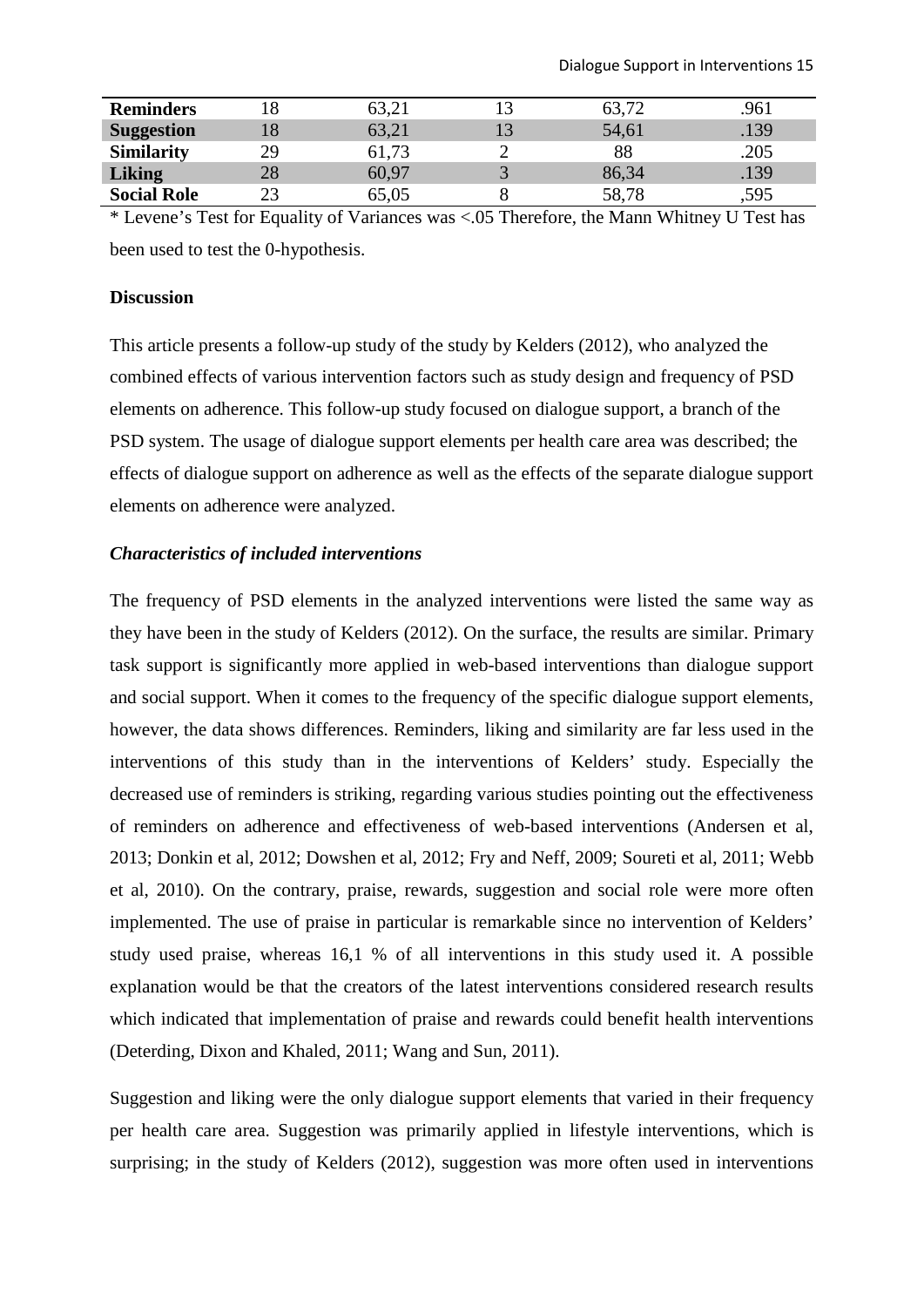aimed at chronic conditions. Therefore lifestyle interventions show a trend to present more concrete ideas to its clients to change their behavior. Clients are free to use them. That confirms another outcome of Kelders (2012), who described lifestyle interventions as less strict than interventions in the mental health area.

#### *Influence of Dialogue Support on adherence*

Surprisingly, the frequency of dialogue support elements in web-based interventions had no influence on adherence. Earlier research concluded that dialogue support or at least some dialogue support elements were connected with better adherence (Fry, 2009; Kelders, 2012; Webb, 2010). The data in this study did not confirm this assumption. Therefore, the third research question was discarded from further analysis.

A possible explanation for this result could be the reduced model used in this study compared to the study of Kelders. This study focused on the influence of dialogue support on adherence, whereas the model of Kelders included various potential predictors of adherence, of which study design, dialogue support, increased interaction with a counselor and more frequent updates significantly predicted adherence (2012). It seems like the approach in this study oversimplified the complex interactions of the predictors by focusing on dialogue support only.

### *Separate elements on adherence*

As for dialogue support in general, no significant influence of its separate elements on adherence was found. Unfortunately, little research has been done about the separate elements and their effects on interventions, so far. Reminders are the only exception with various studies documenting their effectiveness on adherence in interventions (e.g. Fry and Neff, 2009; Webb et al, 2010). Therefore, it's surprising that the frequent use of reminders was not a predictor for adherence in the interventions of this study.

There are different reasons why reminders can be ineffective. Dowshen et al (2012) show that personalized and interactive reminders are more effective than standardized text messages. Donkin and Glozier (2012) describe the importance of "external motivators in the forms of reminders of their [the clients'] reasons for engagement and demonstrations of the benefits of completing the program" (p.7). These two studies show examples of well developed reminders which were more thought out than a standardized reminder message. A study of Pop-Eleches (2011) shows, that standardized reminders do not always predict adherence.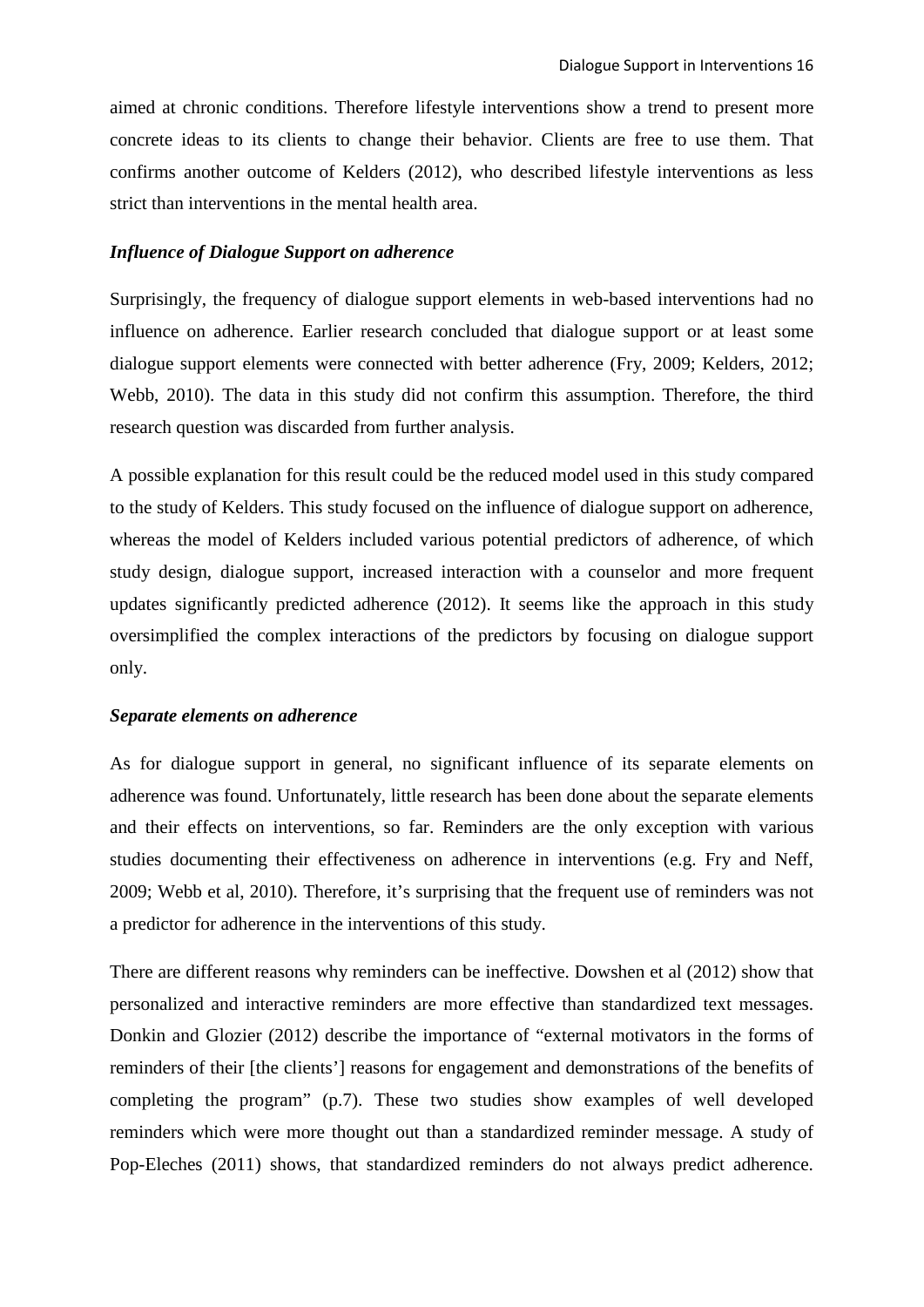Daily reminders had no significant effect on adherence in that study. It seems that not only the frequency of reminders, but also their quality, predict adherence. It's possible that other dialogue support elements become more effective when applied in a personalized and interactive way. Unfortunately, there is no research available to proof this thesis.

## *Limitations*

Compared with the study of Kelders (2012), this follow-up study used a reduced model to analyze adherence in web-based interventions. PSD elements were only coded when they were web-based. If a counselor personally reminded a client of a module the client has to do the following day, the reminder was not coded. The counselor contact itself was also not coded, although has been proven to be a valid predictor of adherence in web-based interventions. Along with the exclusion of other relevant factors like the frequency of updates in data-analysis, this may led to an oversimplified model. With a more extensive model the results in this study may have been different.

Reporting adherence was another problem in this study. Many studies were excluded because they didn't report any rates of adherence or failed to distinguish between drop-out and adherence. The concept of adherence was different among some studies, as well. Most studies defined adherence as the percentage of clients who finished the whole intervention. However, some studies (e.g. Pitkanen, 2012) defined adherence as the percentage of clients who finished a specified minimum or more of all modules in the intervention. Of course, this approach results in higher adherence. It seems valid to do so since some studies report significant effects for people who finished a certain number of intervention modules. Powell et al. found significant differences for clients who finished 2 or more out of 5 modules of their intervention (2013).

Both researchers coded each one half of the interventions. The inclusion and exclusion criteria were strictly defined. However, the number of PSD elements coded per intervention differed significantly per researcher (p=.008). It is most likely that the interrater reliability would be low if both researchers would have coded all interventions.

This problem was probably caused by the PSD-model itself. Many of its elements are not explicitly described in the articles. Therefore, the interpretation of the researcher determines whether to code one potential element.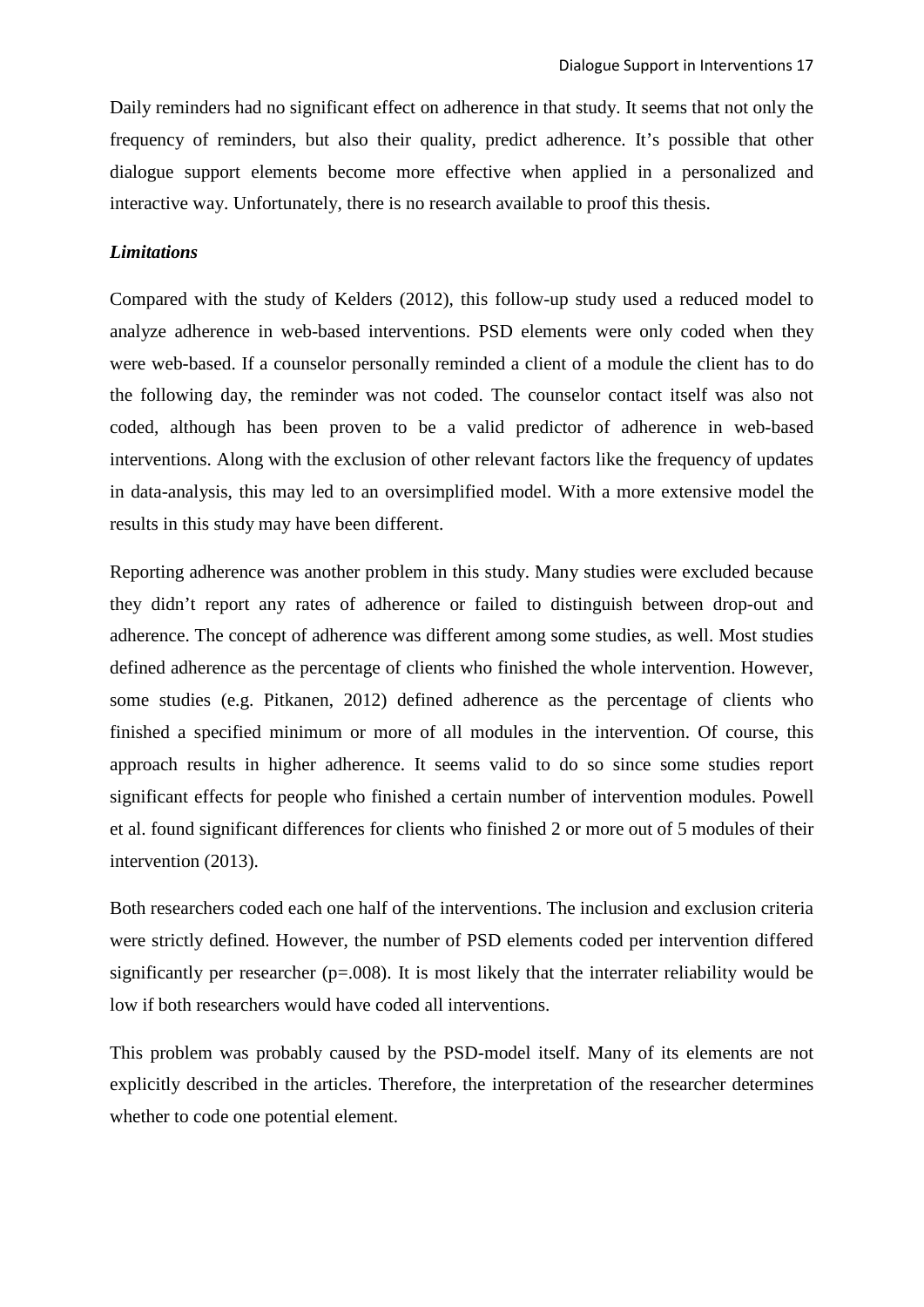# *Future study*

Very little research has been done for dialogue support elements as predictors for adherence, so far. The effects of praise, rewards, social role, liking, suggestion and similarity on adherence in web-based interventions remain unclear, due to the limitations of this study. Experimental studies could focus on the effects of dialogue support elements by comparing two similar interventions which only differ in the (non-)use of separate elements.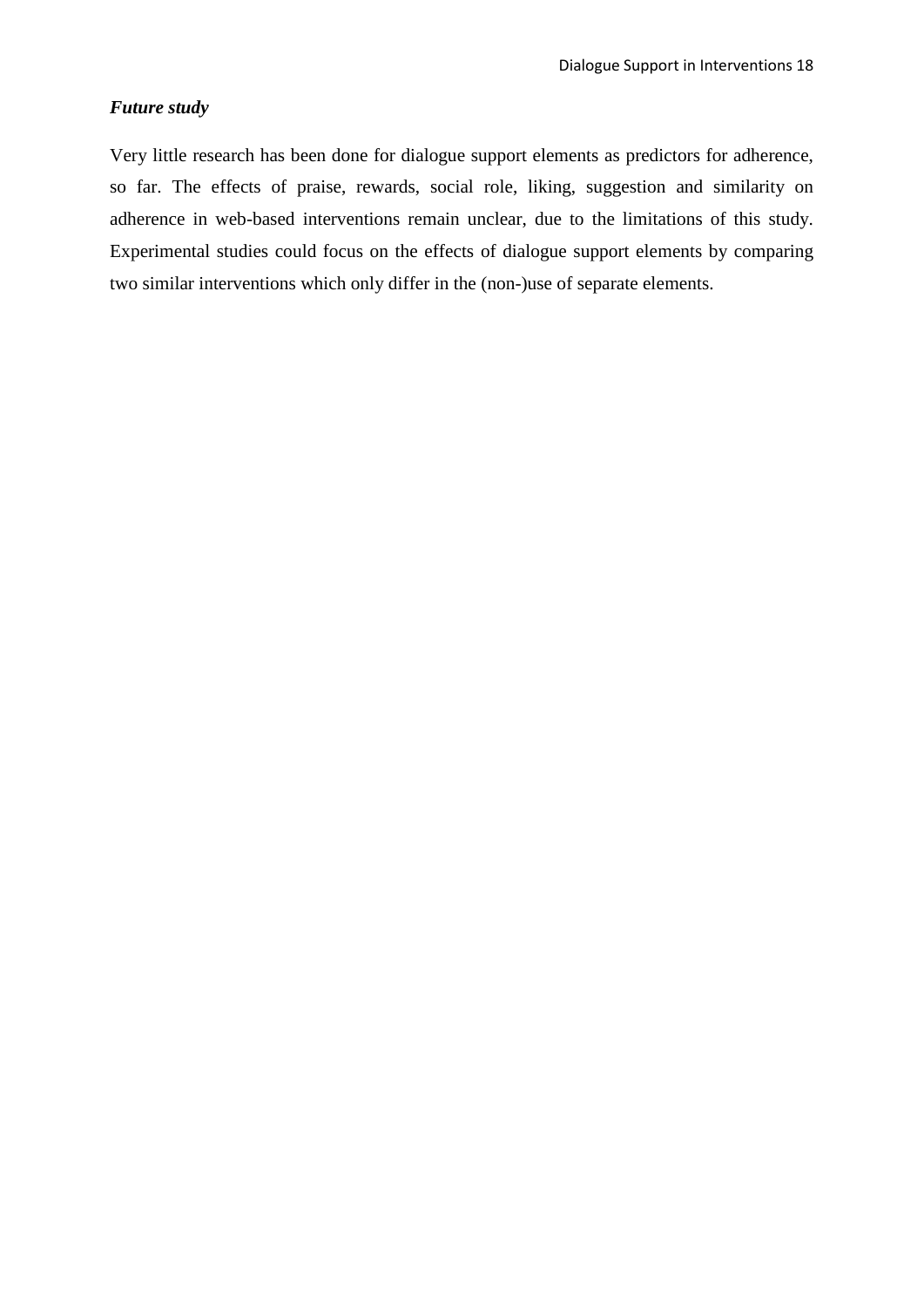# **Literatuur**

Barak, A., Klein, B., & Proudfoot, J. G. (2009). Defining Internet-Supported Therapeutic Interventions. [Review]. *Annals of Behavioral Medicine, 38*(1), 4-17. doi: 10.1007/s12160- 009-9130-7

Brouwer, W., Kroeze, W., Crutzen, R., De Nooijer, J., De Vries, N. K., Brug, J., & Oenema, A. (2011). Which intervention characteristics are related to more exposure to internetdelivered healthy lifestyle promotion interventions? A systematic review. *Journal of Medical Internet Research, 13*(1).

Christensen, H., Griffiths, K. M., & Farrer, L. (2009). Adherence in Internet Interventions for Anxiety and Depression: Systematic Review. *Journal of Medical Internet Research, 11*(2). doi: 10.2196/jmir.1194

Cugelman, B., Thelwall, M., & Dawes, P. (2011). Online Interventions for Social Marketing Health Behavior Change Campaigns: A Meta-Analysis of Psychological Architectures and Adherence Factors. *Journal of Medical Internet Research, 13*(1), 84-107. doi: 10.2196/jmir.1367

Crutzen, R., Cyr, D., & De Vries, N. K. (2011). Bringing loyalty to e-health: Theory validation using three internet-delivered interventions. *Journal of Medical Internet Research, 13*(3).

Donkin, L., Christensen, H., Naismith, S. L., Neal, B., Hickie, I. B., & Glozier, N. (2011). A Systematic Review of the Impact of Adherence on the Effectiveness of e-Therapies. *Journal of Medical Internet Research, 13*(3). doi: 10.2196/jmir.1772

Donkin, L., & Glozier, N. (2012). Motivators and Motivations to Persist With Online Psychological Interventions: A Qualitative Study of Treatment Completers. *Journal of Medical Internet Research, 14*(3), 262-273. doi: 10.2196/jmir.2100

Dowshen, N., Kuhns, L. M., Johnson, A., Holoyda, B. J., & Garofalo, R. (2012). Improving Adherence to Antiretroviral Therapy for Youth Living with HIV/AIDS: A Pilot Study Using Personalized, Interactive, Daily Text Message Reminders. *Journal of Medical Internet Research, 14*(2). doi: 10.2196/jmir.2015

Fry, J. P., & Neff, R. A. (2009). Periodic Prompts and Reminders in Health Promotion and Health Behavior Interventions: Systematic Review. *Journal of Medical Internet Research, 11*(2). doi: 10.2196/jmir.1138

Kelders, S. M., Van Gemert-Pijnen, J. E. W. C., Werkman, A., Nijland, N., & Seydel, E. R. (2011). Effectiveness of a Web-based Intervention Aimed at Healthy Dietary and Physical Activity Behavior: A Randomized Controlled Trial About Users and Usage. *Journal of Medical Internet Research, 13*(2). doi: 10.2196/jmir.1624

Kelders, S. M., Kok, R. N., Ossebaard, H. C., & Van Gemert-Pijnen, J. E. W. C. (2012). Persuasive System Design Does Matter: A Systematic Review of Adherence to Web-Based Interventions. *Journal of Medical Internet Research, 14*(6), 17-40. doi: 10.2196/jmir.2104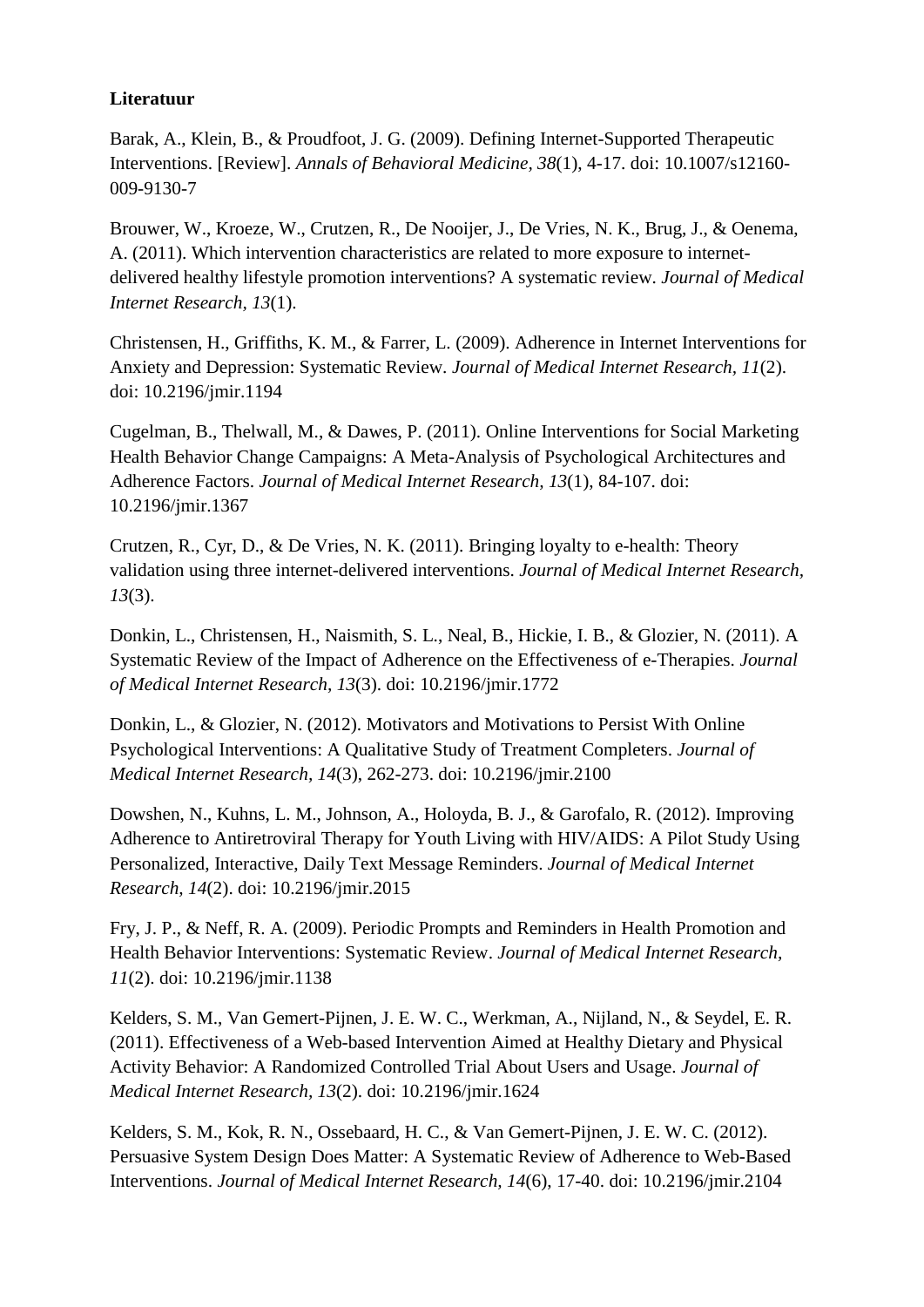Krebs, P., Prochaska, J. O., & Rossi, J. S. (2010). A meta-analysis of computer-tailored interventions for health behavior change. [Review]. *Preventive Medicine, 51*(3-4), 214-221. doi: 10.1016/j.ypmed.2010.06.004

Lehto, T., & Oinas-Kukkonen, H. (2011). Persuasive features in web-based alcohol and smoking interventions: A systematic review of the literature. *Journal of Medical Internet Research, 13*(3).

Manwaring, J. L., Bryson, S. W., Goldschmidt, A. B., Winzelberg, A. J., Luce, K. H., Cunning, D., . . . Taylor, C. B. (2008). Do adherence variables predict outcome in an online program for the prevention of eating disorders? *Journal of Consulting and Clinical Psychology, 76*(2), 341-346. doi: 10.1037/0022-006x.76.2.341

Myneni, S., Iyengar, S., Cobb, N. K., & Cohen, T. (2013) Identifying persuasive qualities of decentralized peer-to-peer online social networks in public health. *Vol. 7822 LNCS* (pp. 155- 160).

Oinas-Kukkonen, H., & Harjumaa, M. (2009). Persuasive systems design: Key issues, process model, and system features. *Communications of the Association for Information Systems, 24*(1), 485-500.

Pitkanen, A., Valimaki, M., Kuosmanen, L., Katajisto, J., Koivunen, M., Hatonen, H., . . . Knapp, M. (2012). Patient education methods to support quality of life and functional ability among patients with schizophrenia: a randomised clinical trial. *Quality of Life Research, 21*(2), 247-256. doi: 10.1007/s11136-011-9944-1

Pop-Eleches C, Thirumurthy H, Habyarimana JP, Zivin JG, Goldstein MP, de Walque D, et al. (2011) Mobile phone technologies improve adherence to antiretroviral treatment in a resource-limited setting: a randomized controlled trial of text message reminders. *AIDS;25*(6):825-834. [doi: 10.1097/QAD.0b013e32834380c1] [Medline: 21252632]

Portnoy, D. B., Scott-Sheldon, L. A. J., Johnson, B. T., & Carey, M. P. (2008). Computerdelivered interventions for health promotion and behavioral risk reduction: A meta-analysis of 75 randomized controlled trials, 1988-2007. [Review]. *Preventive Medicine, 47*(1), 3-16. doi: 10.1016/j.ypmed.2008.02.014

Powell, J., Hamborg, T., Stallard, N., Burls, A., McSorley, J., Bennett, K., . . . Christensen, H. (2013). Effectiveness of a Web-Based Cognitive-Behavioral Tool to Improve Mental Well-Being in the General Population: Randomized Controlled Trial. *Journal of Medical Internet Research, 15*(1), 2-18. doi: 10.2196/jmir.2240

Schubart, J. R., Stuckey, H. L., Ganeshamoorthy, A., & Sciamanna, C. N. (2011). Chronic health conditions and internet behavioral interventions: A review of factors to enhance user engagement. *CIN - Computers Informatics Nursing, 29*(2), 81-92.

Soureti, A., Murray, P., Cobain, M., Chinapaw, M., van Mechelen, W., & Hurling, R. (2011). Exploratory Study of Web-Based Planning and Mobile Text Reminders in an Overweight Population. *Journal of Medical Internet Research, 13*(4). doi: 10.2196/jmir.1773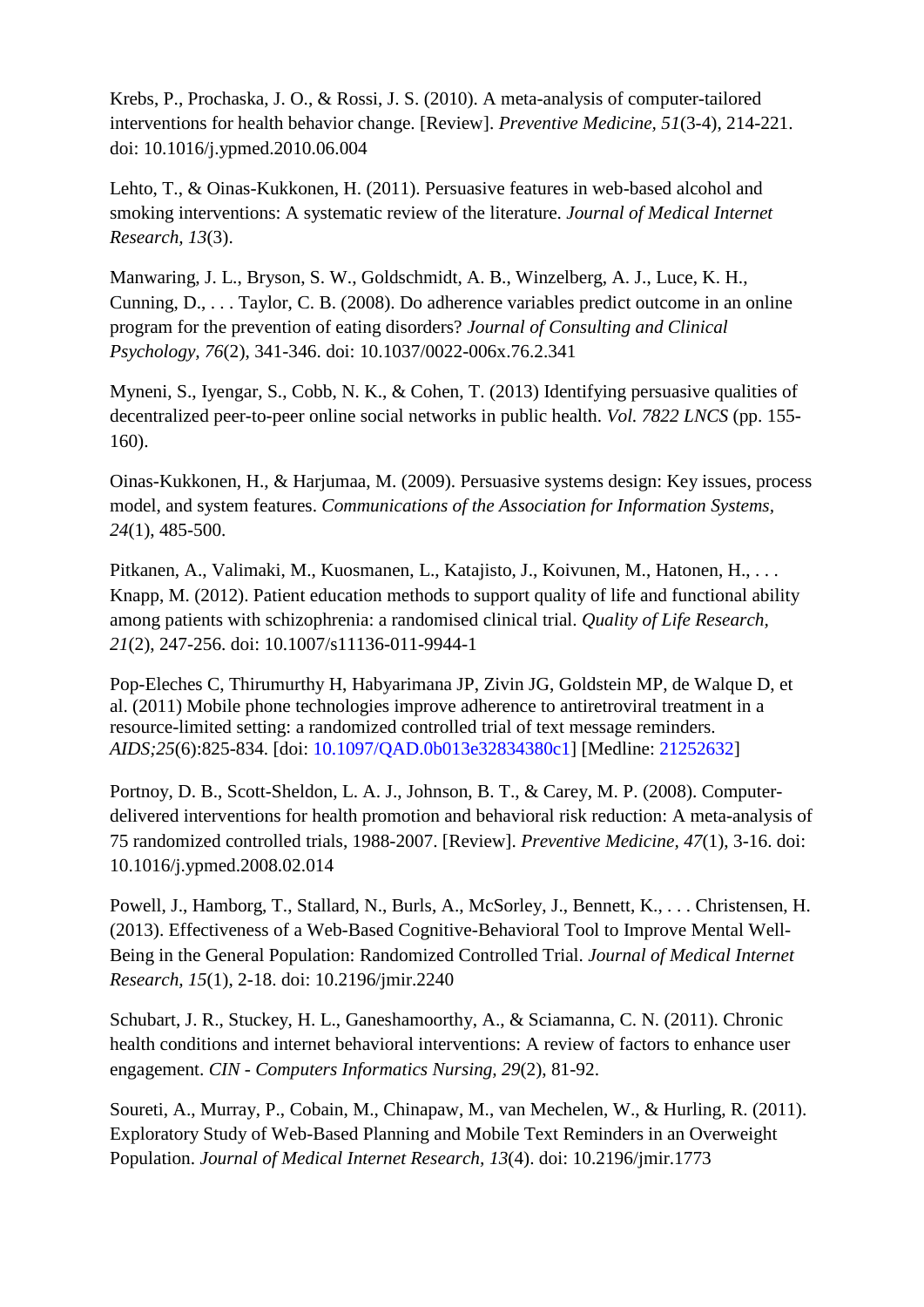Wang, H., & Sun, C. T. (2011). *Game reward systems: Gaming experiences and social meanings*.

Webb, T. L., Joseph, J., Yardley, L., & Michie, S. (2010). Using the Internet to Promote Health Behavior Change: A Systematic Review and Meta-analysis of the Impact of Theoretical Basis, Use of Behavior Change Techniques, and Mode of Delivery on Efficacy. [Review]. *Journal of Medical Internet Research, 12*(1). doi: 10.2196/jmir.1376

Wofford, J. L., Smith, E. D., & Miller, D. P. (2005). The multimedia computer for officebased patient education: a systematic review. [Article]. *Patient Education and Counseling, 59*(2), 148-157. doi: 10.1016/j.pec.2004.10.011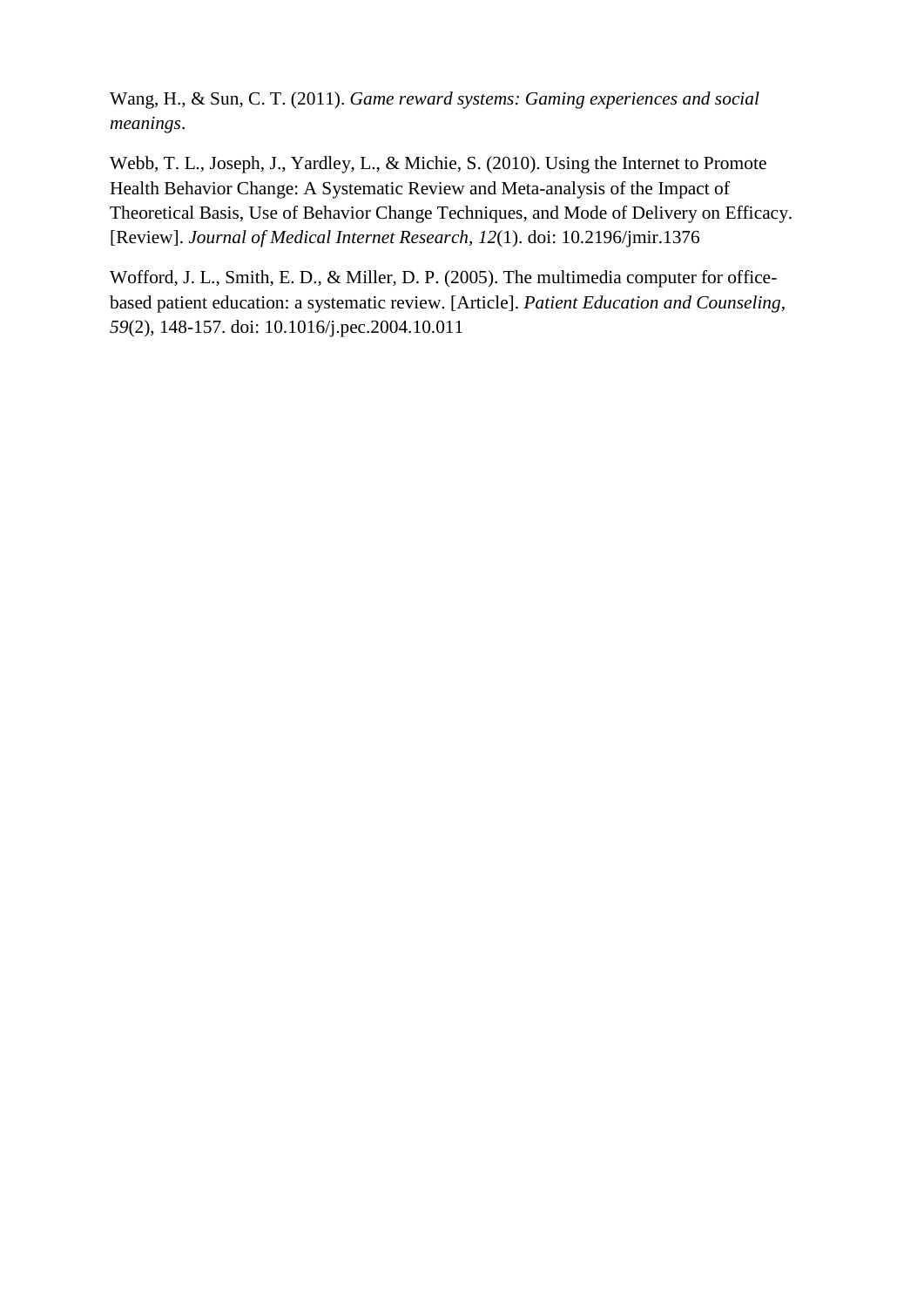## **Appendix 1:** Constructs for literature search per database

CLOSING DATE: 29-02-2013

Web of knowledge

**EBSCOhost** 

Scopus

**Sciencedirect** 

Picarta

#### **WEB OF KNOWLEDGE**

Topic=("web page" OR "web application" OR website OR "internet delivered" OR "web based" OR "internet based" OR "internet mediated" OR "internet supported" OR online\* OR "Medical informatics" OR "Information technology" OR "e health\*" OR ehealth\* OR "e therap\*" OR telemedic\* OR telecare OR telehealth OR (("e mental" OR emental) SAME health))

AND

Topic=((treatment\* OR intervention\* OR program OR programme OR therapy OR coach))

AND

Topic=((motiv\* OR attrition OR dropout OR "drop out" OR adherence OR nonadherence OR compliance OR noncompliance OR persist\* OR response\* OR nonresponse OR loyalty OR engagement OR disengagement OR involvement OR noninvolvement OR reach OR intention\* OR satisf\*))

AND

Topic=((health\* OR behavio\* OR manage\* OR "self help" OR "self control" OR selfmanagement OR "self care"))

#### REFINED BY

Languages=( DUTCH OR ENGLISH ) AND [excluding] Subject Areas=( GERIATRICS & GERONTOLOGY OR ONCOLOGY OR IMMUNOLOGY OR BUSINESS & ECONOMICS OR INFECTIOUS DISEASES OR GENETICS & HEREDITY OR TOXICOLOGY OR MATHEMATICS )

Timespan=2011-2013.

#### **EBSCO**

 $AB=$ 

"web page" OR "web application" OR website OR "internet delivered" OR "web based" OR "internet based" OR "internet mediated" OR "internet supported" OR online\* OR "Medical informatics" OR "Information technology" OR "e health\*" OR ehealth\* OR "e therap\*" OR telemedic\* OR telecare OR telehealth OR ("e#mental" N3 health)

AND

AB= treatment\* OR intervention\* OR program OR programme OR therapy OR coach

AND

AB= motiv\* OR attrition OR dropout OR "drop out" OR adherence OR nonadherence OR compliance OR noncompliance OR persist\* OR response\* OR nonresponse OR loyalty OR engagement OR disengagement OR involvement OR noninvolvement OR reach OR intention\* OR satisf\*

AND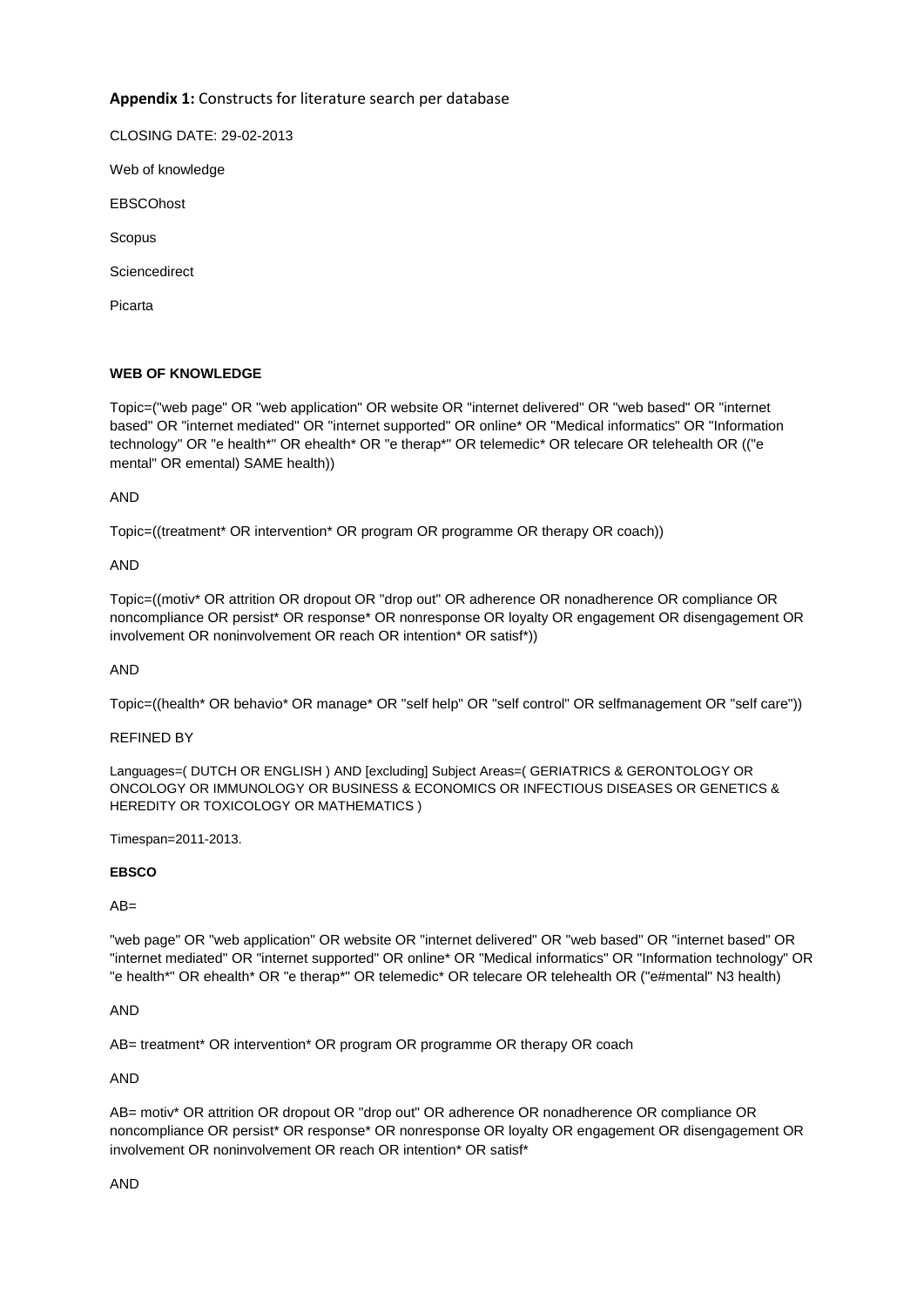AB= health\* OR behavio\* OR manage\* OR "self help" OR "self control" OR selfmanagement OR "self care"

LIMITERS

Peer reviewed

Date Published from: 20111101-20130229

#### **SCOPUS en SCIENCE DIRECT**

TITLE-ABS-KEY(**telemedic\*** OR **telecare** OR **telehealth** OR **"e mental health"** OR **"emental health"** OR **"web page"** OR **"web application"** OR WEBSITE OR **"internet delivered"** OR **"web based"** OR **"internet based"** OR **"internet mediated"** OR **"internet supported"** OR **online\*** OR **"Medical informatics"** OR **"Information technology"** OR **"e health\*"** OR **ehealth\*** OR **"e therap\*"**) AND TITLE-ABS-KEY(**treatment\*** OR **intervention\*** OR **program** OR **programme** OR **therapy** OR **coach**) AND TITLE-ABS-KEY(**health\*** OR **behavio\*** OR **manage\*** OR **"self help"** OR **"self control"** OR **selfmanagement** OR **"self care"**) AND TITLE-ABS-KEY(**motiv\*** OR **attrition** OR **dropout** OR **"drop out"** OR **adherence** OR **nonadherence** OR **compliance** OR **noncompliance** OR **persist\*** OR **response\*** OR **nonresponse** OR **loyalty** OR **engagement** OR **disengagement** OR **involvement** OR **noninvolvement** OR **reach** OR **intention\*** OR **satisf\***) AND DOCTYPE(**ar** OR **re**) AND PUBYEAR AFT **2010** AND (EXCLUDE(SUBJAREA, **"BIOC"**) OR EXCLUDE(SUBJAREA, **"ENGI"**) OR EXCLUDE(SUBJAREA, **"BUSI"**) OR EXCLUDE(SUBJAREA, **"CENG"**) OR EXCLUDE(SUBJAREA, **"ENVI"**) OR EXCLUDE(SUBJAREA, **"IMMU"**) OR EXCLUDE(SUBJAREA, **"AGRI"**) OR EXCLUDE(SUBJAREA, **"MATH"**) OR EXCLUDE(SUBJAREA, **"ECON"**) OR EXCLUDE(SUBJAREA, **"MATE"**)) AND (LIMIT-TO(LANGUAGE, **"English"**) OR LIMIT-TO(LANGUAGE, **"Dutch"**)) AND (EXCLUDE(SUBJAREA, **"DENT"**) OR EXCLUDE(SUBJAREA, **"VETE"**) OR EXCLUDE(SUBJAREA, **"EART"**) OR EXCLUDE(SUBJAREA, **"ENER"**) OR EXCLUDE(SUBJAREA, **"CHEM"**) OR EXCLUDE(SUBJAREA, **"PHYS"**) OR EXCLUDE(SUBJAREA, **"MULT"**) OR EXCLUDE(SUBJAREA, **"ARTS"**) OR EXCLUDE(SUBJAREA, **"DECI"**))

#### **PICARTA**

**telemedic\* OR telecare OR telehealth OR "e#mental#health" OR "emental#health" OR "web#page" OR "web#application" OR website OR "internet#delivered" OR "web#based" OR "internet#based" OR "internet#mediated" OR "internet#supported" OR online\* OR "Medical#informatics" OR "Information#technology" OR "e#health\*" OR ehealth\* OR "e#therap\*"**

AND

**treatment\* OR intervention\*** OR **program** OR **programme** OR **therapy** OR **coach**

AND

**health\*** OR **behavio\*** OR **manage\*** OR **"self#help"** OR **"self#control"** OR **selfmanagement** OR **"self#care"**

AND

**motiv\* OR attrition#dropout** OR **"drop#out"** OR **adherence** OR **nonadherence** OR **compliance noncompliance** OR **persist\*** OR **response\*** OR **nonresponse** OR **loyalty** OR **engagement** OR **disengagement** OR **involvement** OR **noninvolvement** OR **reach** OR **intention\*** OR **satisf\***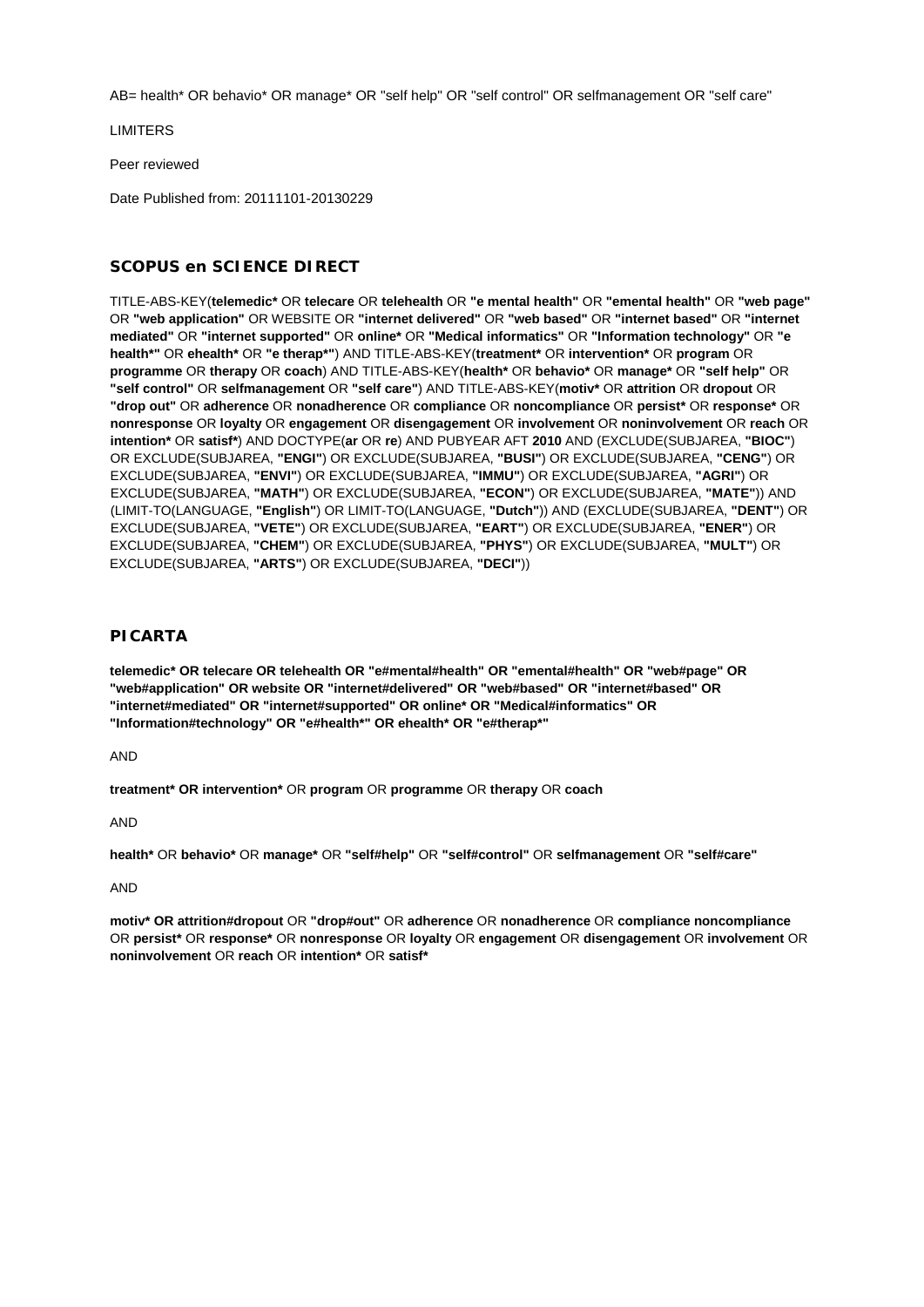# **Intervention articles**

Alvarez-Jimenez, M., Bendall, S., Lederman, R., Wadley, G., Chinnery, G., Vargas, S. … Gleeson, J.F. (2013). On the HORYZON: Moderated online social therapy for long-term recovery in first episode psychosis. *Schizophrenia Research, 143*, 143-149. doi: 10.1016/j.schres.2012.10.009

Barnfather, A., Steward, M., Magill-Evans, J., Ray, L. & Letourneau, N. (2011). Computer-Mediated Support for Adolescents With Cerebral Palsy or Spina Bifida. *Computers, Informatics, Nursing, 29*(1), 24-33. doi: 10.1097/NCN.0b013e3181f9db63

Brindal, E., Freyne, J., Saunders, I., Berkovsky, S., Smith, G. & Noakes, M. (2012). Features Predicting Weight Loss in Overweight or Obese Participants in a Web-Based Intervention: Randomized Trial. *Journal of Medical Internet Research, 14*(6), 1-16. doi: 10.2196/jmir.2156

Carlbring, P., Apelstrand, M., Sehlin, H., Amir, N., Rousseau, A., Hofmann, S.G. & Andersson, G. (2012). Internet-delivered attention bias modification training in individuals with social anxiety disorder - a double blind randomized controlled trial. *BMC Psychiatry, 12*(66), 1-9.

Carrard, I., Crépin, C., Rouget, P., Lam, T., Van der Linden, M. & Golay, A. (2011). Acceptance and Efficacy of a Guided Internet Self-Help Treatment Program for Obese Patients with Binge Eating Disorder. *Clinical Practice & Epidemiology in Mental Health, 7*, 8-18. doi: 1745-0179/11

Carpenter, K.M., Stoner, S.A., Mundt, J.M. & Stoelb, B. (2012). An Online Self-help CBT Intervention for Chronic Lower Back Pain. *The Clinical Journal of Pain, 28*(1), 14-22.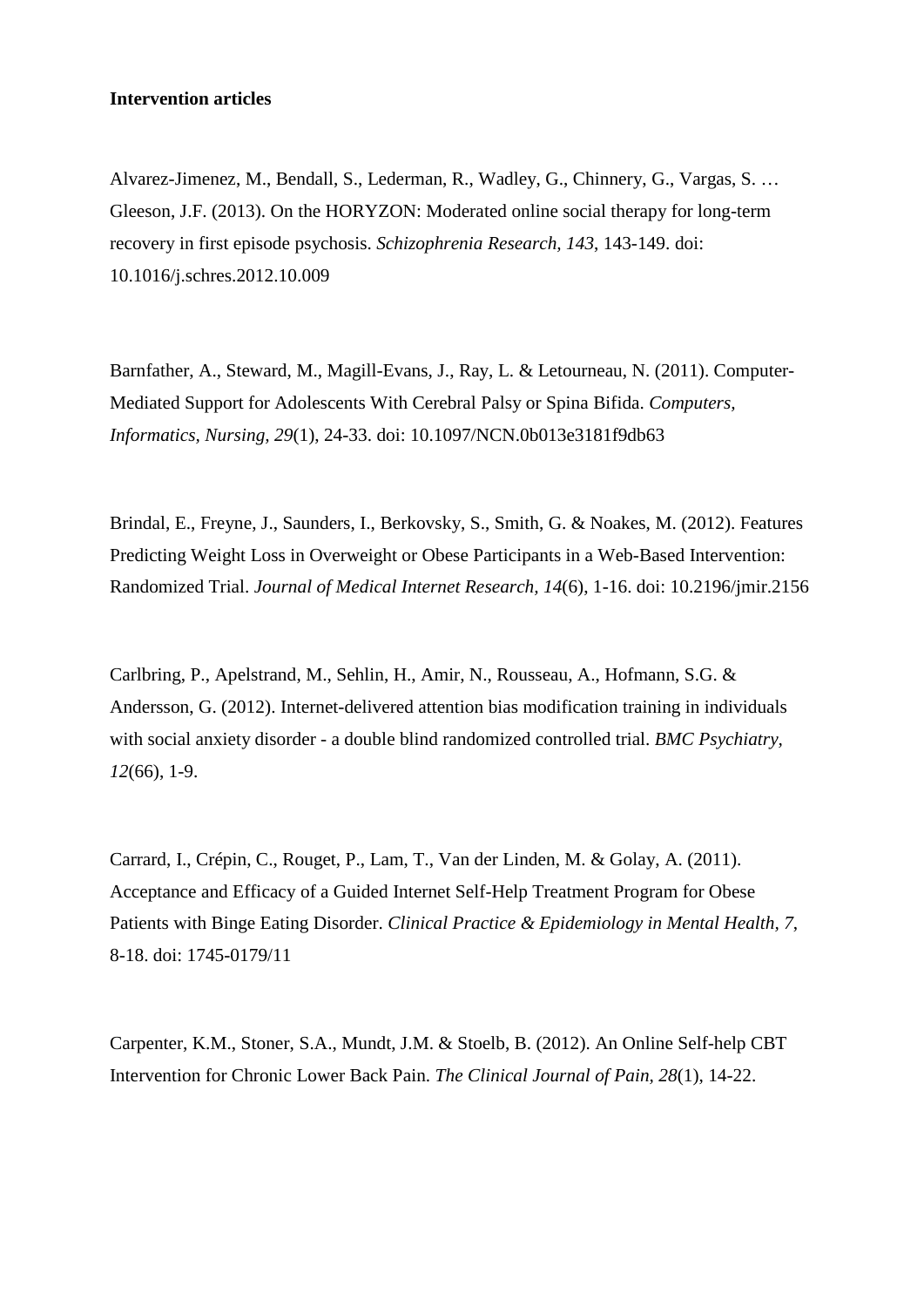Collins, C.E., Morgan, P.J., Jones, P., Fletcher, K., Martin, J., Aguiar, E.J., … Callister, R. (2012). A 12-Week Commercial Web-Based Weight-Loss Program for Overweight and Obese Adults: Randomized Controlled Trial Comparing Basic Versus Enhanced Features. *Journal of Medical Internet Research, 14*(2), 1-16. doi: 10.2196/jmir.1980

Cudney, S. & Weinert C. (2012). An Online Approach to Providing Chronic Illness Self-Management Information. *Computers, Informatics, Nursing, 30*(2), 110-117. doi: 10.1097/NCN.0b013e31822b899a

Davies, C., Corry, K., Van Itallie, A., Vandelanotte, C., Caperchione, C. & Mummery, K. (2012). Prospective Associations Between Intervention Components and Website Engagement in a Publicly Available Physical Activity Website: The Case of 10,000 Steps Australia. *Journal of Medical Internet Research, 14*(1), 1-14. doi: 10.2196/jmir.1792

Espie, C.A., Kyle, S.D., Williams, C., Ong, J.C., Douglas, N.J., Hames, P. & Brown, J.S.L. (2012). A Randomized, Placebo-Controlled Trial of Online Cognitive Behavioral Therapy for Chronic Insomnia Disorder Delivered via an Automated Media-Rich Web Application. *SLEEP, 35*(6), 769-781. doi: 10.5665/sleep.1872

Fang, L., & Schinke, S. P. (2012). Two-Year Outcomes of a Randomized, Family-Based Substance Use Prevention Trial for Asian American Adolescent Girls*. Psychology of Addictive Behaviors*. Advance online publication. doi: 10.1037/a0030925

Ghahari, S. & Packer, T. (2012). Effectiveness of online and face-to-face fatigue selfmanagement programmes for adults with neurological conditions. *Disability & Rehabilitation, 34*(7), 564-573. doi: 10.3109/09638288.2011.613518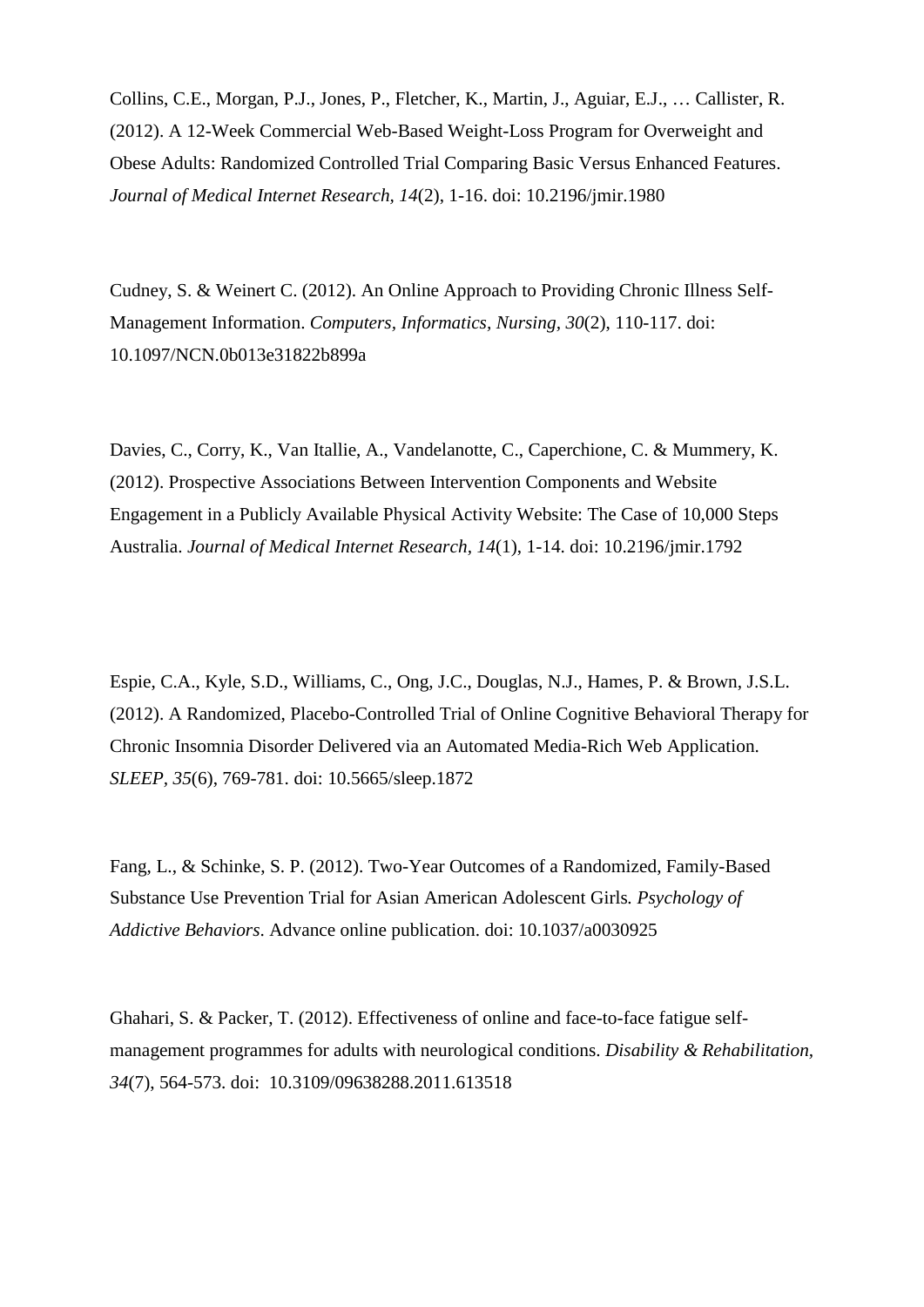Glück, T.M. & Maercker, A. (2011). A randomized controlled pilot study of a brief webbased mindfulness training. *BMC Psychiatry, 11*(175), 1-12.

Gustafson, D., Wise, M., Bhattacharya, A., Pulvermacher, A., Shanovich, K., Phillips, B.,… Kim, J.-S. (2012). The Effects of Combining Web-Based eHealth With Telephone Nurse Case Management for Pediatric Asthma Control: A Randomized Controlled Trial. *Journal of Medical Internet Research, 14*(4), 1-19.

Holländare, F., Johnsson, S., Randestad, M., Tillfors, M., Carlbring, P., Andersson, G. & Engström, I. (2011). Randomized trial of Internet-based relapse prevention for partially remitted depression. *Acta Psychiatrica Scandinavica, 124*, 285-294. doi: 10.1111/j.1600- 0447.2011.01698.x

McDonnell, D.D., Kazinets, G., Lee H.-J. & Moskowitz J.M. (2011). An Internet-Based Smoking Cessation Program for Korean Americans: Results From a Randomized Controlled Trial. *Nicotine & Tobacco Research, 13*(5), 336-343. doi: 10.1093/ntr/ntq260

Mulvaney, S.A., Rothman, R.L., Osborn, C.Y., Lybarger, C., Dietrich, M.S. & Wallston, K.A. (2011). Self-management problem solving for adolescents with type 1 diabetes: Intervention processes associated with an Internet program. *Patient Education and Counseling, 85*, 140- 142. doi:10.1016/j.pec.2010.09.018

Newcombe, P.A., Dunn, T.L., Casey, L.M., Sheffield, J.K., Petsky, H., Anderson-James, S. & Chang, A.B. (2012). Breathe Easier Online: Evaluation of a Randomized Controlled Pilot Trial of an Internet-Based Intervention to Improve Well-being in Children and Adolescents With a Chronic Respiratory Condition. *Journal of Medical Internet Research, 14*(1), 1-12. doi:10.2196/jmir.1997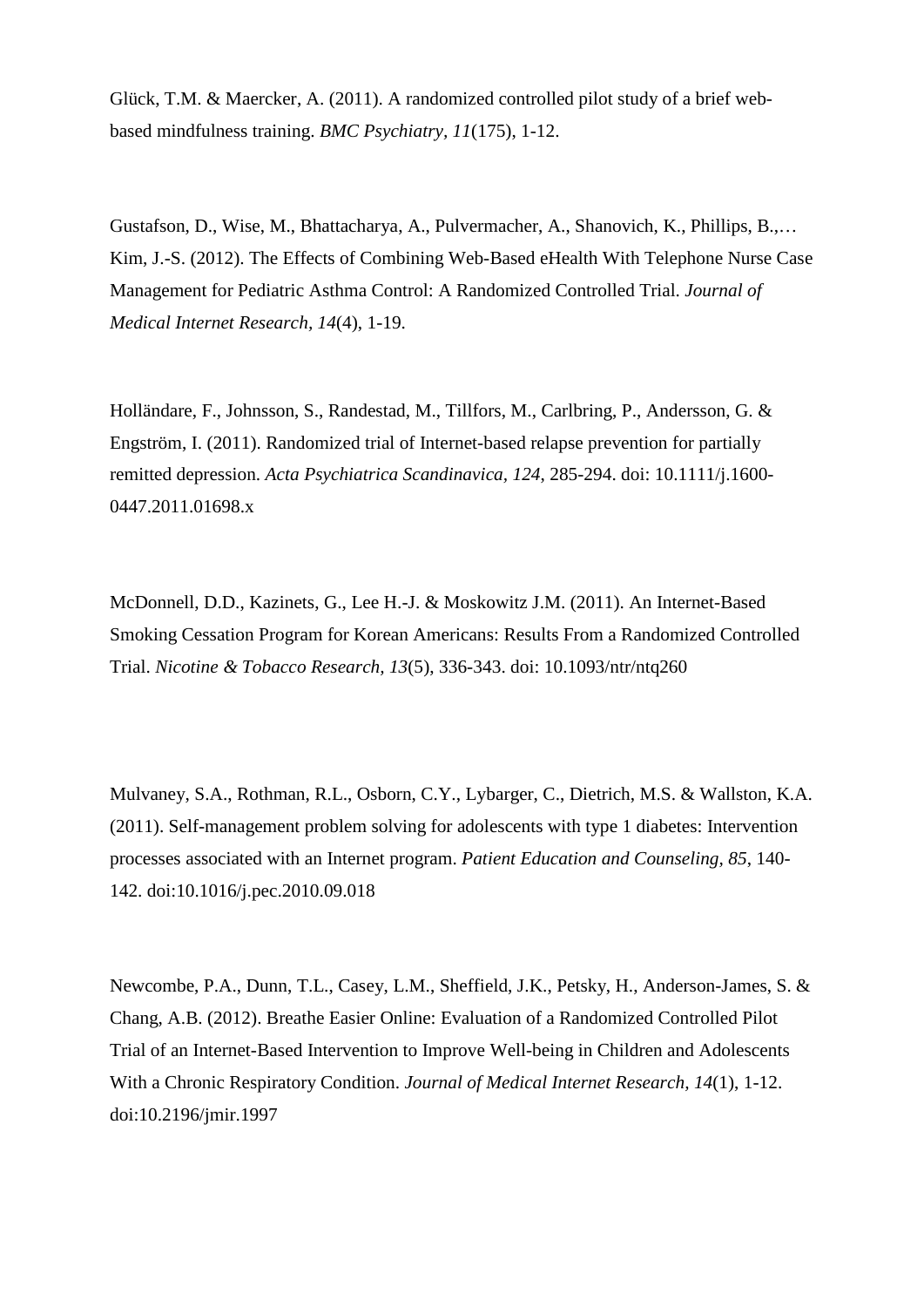Nordgreen, T., O. E. Havik, et al. (2012). "Outcome predictors in guided and unguided selfhelp for social anxiety disorder." Behaviour Research and Therapy **50**(1): 13-21.

Pitkanen, A., M. Valimaki, et al. (2012). "Patient education methods to support quality of life and functional ability among patients with schizophrenia: a randomised clinical trial." Quality of Life Research **21**(2): 247-256.

Postel, M. G., H. A. de Haan, et al. (2011). "Attrition in Web-Based Treatment for Problem Drinkers." Journal of Medical Internet Research **13**(4).

Powell, J., T. Hamborg, et al. (2013). "Effectiveness of a Web-Based Cognitive-Behavioral Tool to Improve Mental Well-Being in the General Population: Randomized Controlled Trial." Journal of Medical Internet Research **15**(1): 2-18.

Reid, R. D., L. I. Morrin, et al. (2012). "Randomized trial of an internet-based computertailored expert system for physical activity in patients with heart disease." European Journal of Preventive Cardiology **19**(6): 1357-1364.

Ruwaard, J., A. Lange, et al. (2012). "The effectiveness of online cognitive behavioral treatment in routine clinical practice." Plos One **7**(7)

van Spijker, B. A. J., M. C. Majo, et al. (2012). "Reducing suicidal ideation: Costeffectiveness analysis of a randomized controlled trial of unguided web-based self-help." Journal of Medical Internet Research **14**(5): 329-342.

Zou, J. B., B. F. Dear, et al. (2012). "Brief internet-delivered cognitive behavioral therapy for anxiety in older adults: A feasibility trial." Journal of Anxiety Disorders **26**(6): 650-655.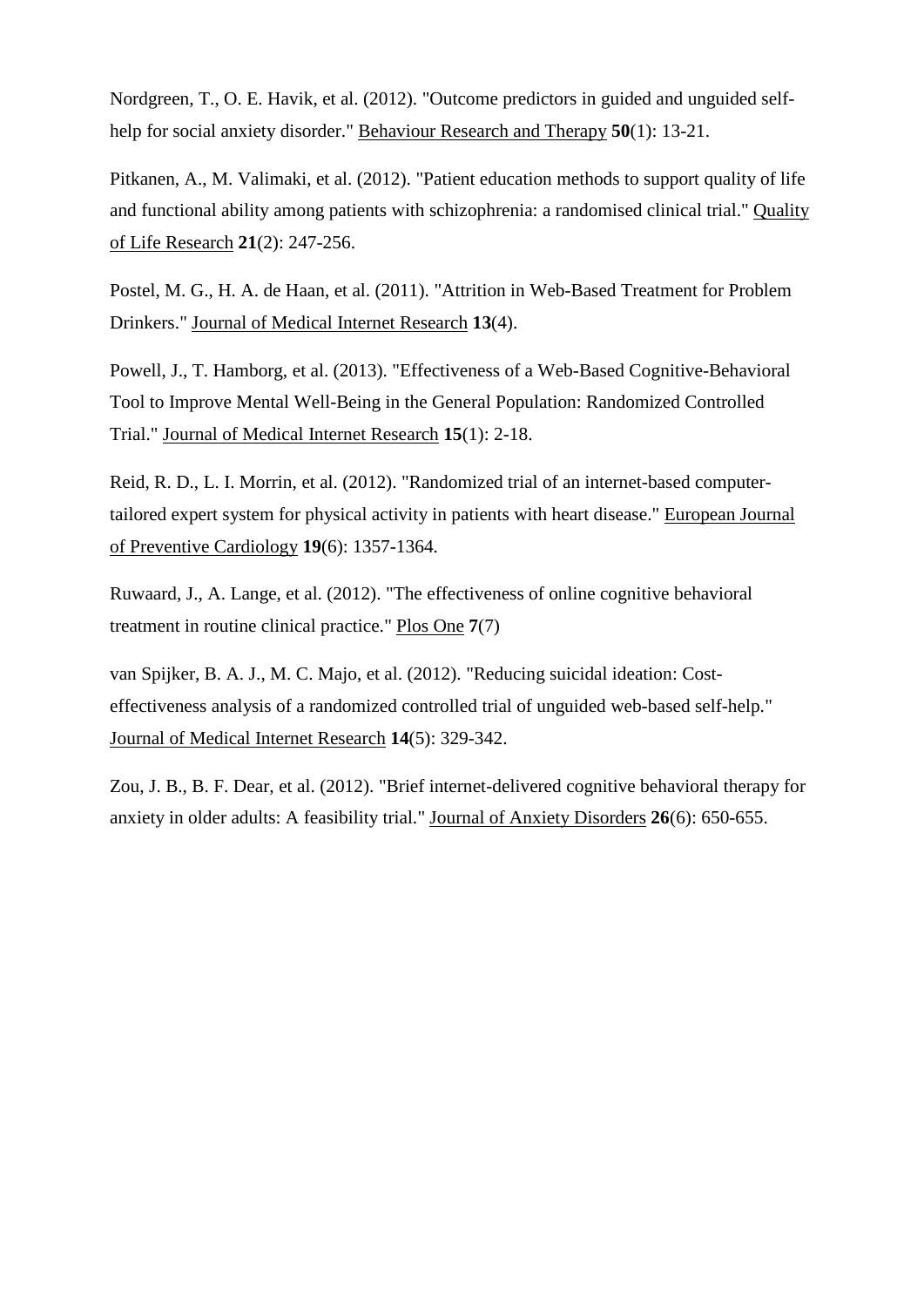**Appendix 2:** General characteristics of, and adherence to interventions

| <b>Name intervention</b><br><b>Study design</b> | Area of<br><b>Health</b><br>Care | <b>Targeted</b><br>behavior/<br>condition | Sample<br><b>Size</b>    | <b>Intended Usage</b>                                    | <b>Actual Use</b>                                                   | <b>Adherence</b> |                | <b>Applied elements of</b><br>PSD model* |                |             |
|-------------------------------------------------|----------------------------------|-------------------------------------------|--------------------------|----------------------------------------------------------|---------------------------------------------------------------------|------------------|----------------|------------------------------------------|----------------|-------------|
|                                                 |                                  |                                           |                          |                                                          |                                                                     |                  | PTS            | <b>DS</b>                                | SS             | <b>TPSD</b> |
| <b>HORYZONS</b><br>Pilot                        | Mental<br>health                 | First episode<br>psychosis                | $N=20$<br>$I=20$         | Once a week, 7 modules                                   | 3 users finished all modules                                        | 15%              | 4              | $\overline{2}$                           | 5 <sup>5</sup> | 11          |
| Brindal, site III<br><b>RCT</b>                 | Lifestyle                        | Weight<br>management                      | $N = 8112$<br>$I = 3935$ | Once a week; 12 weeks overall                            | 206 users were active in<br>week 12                                 | 5,2%             | $\overline{3}$ | 1                                        | $\overline{4}$ | 8           |
| Carlbring<br><b>RCT</b>                         | Mental<br>health                 | Social phobia                             | $N=79$<br>$I=40$         | 8 sessions in 4 weeks                                    | 37 users finished all 8<br>sessions                                 | 92,5%            | $\mathbf{1}$   | $\mathbf{1}$                             | $\Omega$       | $2^{\circ}$ |
| <b>Wellness Workbook</b><br>Pilot               | Chronic                          | Physical<br>activity/<br>nutrition        | $N = 141$<br>$I=70$      | 6 modules in 3 weeks                                     | 65 users finished WW.                                               | 85,16%           | 3              | $\overline{2}$                           | $\mathbf{1}$   | 6           |
| Espie, CBT<br><b>RCT</b>                        | Mental<br>health                 | Insomnia<br>Disorder                      | $N = 164$<br>$I=55$      | 6 sessions; once a week                                  | 43 participants finished all<br>sessions                            | 78,18%           | 3              | 4                                        | $\overline{3}$ | 10          |
| Fang<br><b>RCT</b>                              | Lifestyle                        | Alcohol and<br>drugs                      | $N = 108$<br>$I=56$      | 9 sessions                                               | 54 mother-daughter<br>couples finished all<br>sessions              | 96,4%            | $\overline{3}$ | 1                                        | $\overline{2}$ | 6           |
| Ghaharai<br><b>RCT</b>                          | Chronic                          | Self-<br>management                       | $N=115$<br>$I=34$        | 7 weekly sessions; at least 5<br>sessions had to be done | 25 respondents finished 5<br>or more sessions                       | 74%              | $\overline{2}$ | 1                                        | $\overline{2}$ | 5           |
| Glück<br><b>RCT</b>                             | Mental<br>health                 | Self-<br>management                       | $N=49$<br>$I=28$         | 2 weeks; 6 times per week                                | 18 respondents used the<br>intervention 6 or more<br>times per week | 64,3%            | 3              | 1                                        | $\Omega$       | 4           |
| Women to Women<br>(WTW)<br><b>RCT</b>           | Chronic                          | Self-<br>management                       | $N = 309$<br>$I = 155$   | 11 weeks, 9 modules                                      | 123 women finished the<br>online activities                         | 79,35%           | $\overline{3}$ | $\overline{2}$                           | $\mathbf{1}$   | 6           |
| <b>Quitting is Winning</b><br><b>RCT</b>        | Lifestyle                        | Smoking<br>Cessation                      | $N = 1409$<br>$I = 702$  | At least finish 5 out of 6 parts of<br>the intervention  | 562 participants adhered<br>to the intervention                     | 80,06%           | $\overline{2}$ | 1                                        | $\Omega$       | 3           |
| YourWay                                         | Chronic                          | <b>Diabetes</b>                           | $N=41$                   | 10 weeks, 2 cycles                                       | 31 adults finished the two                                          | 76%              | $\overline{3}$ | $\overline{2}$                           | $\overline{3}$ | 8           |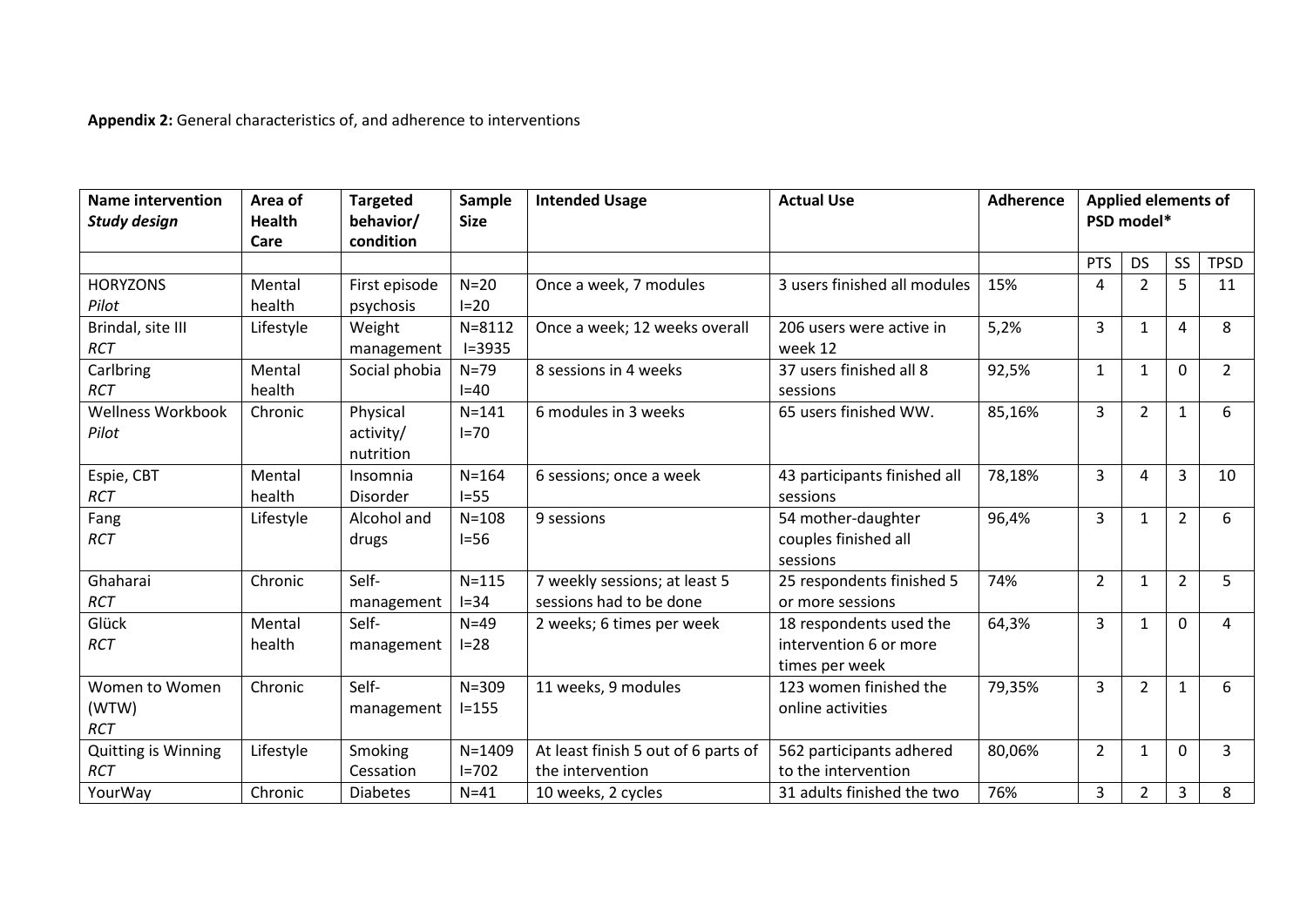| Observation                                                                                     |                  |                                          | $I = 41$                |                                              | cycles                                                                           |        |                |                |                |                |
|-------------------------------------------------------------------------------------------------|------------------|------------------------------------------|-------------------------|----------------------------------------------|----------------------------------------------------------------------------------|--------|----------------|----------------|----------------|----------------|
| Brindal, site I<br><b>RCT</b>                                                                   | Lifestyle        | Weight<br>Managemen                      | $N = 8112$<br>$I = 164$ | Once a week; 12 weeks overall                | 16 users finished the<br>intervention                                            | 8,74%  | $\mathbf{0}$   | $\mathbf{1}$   | $\mathbf{1}$   | $\overline{2}$ |
| Espie, IRT<br>RCT                                                                               | Mental<br>Health | Insomnia<br>Disorder                     | $N=42$<br>$I=21$        | Once a week; 6 sessions overall              | 41 respondents finished all<br>6 sessions                                        | 74,55% | $\mathbf{1}$   | $\overline{3}$ | $\overline{2}$ | 6              |
| <b>BEO</b><br>RCT                                                                               | Chronic          | Chronic<br>Respiratory<br>Condition      | $N=42$<br>$I=21$        | 6 modules                                    | 19 participants finished the<br>intervention                                     | 90,48% | 5              | $\overline{2}$ | $\mathbf{1}$   | 8              |
| Barnfather<br>Pilot                                                                             | Chronic          | Cerebral<br>Palsy/Spina<br><b>Bifida</b> | $N=27$<br>$I=27$        | Once a week; 6 weeks overall                 | 22 adults participated                                                           | 81,48% | $\mathbf{0}$   | $\mathbf{1}$   | $\overline{3}$ | 4              |
| Holländare<br><b>RCT</b>                                                                        | Mental<br>health | Depression                               | $N = 84$<br>$I=42$      | 10 weeks; 9 modules                          | 11 participants finished all<br>modules                                          | 26,20% | $\overline{2}$ | 3              | $\mathbf{1}$   | 6              |
| The Biggest Loser<br>Club<br><b>RCT</b>                                                         | Lifestyle        | Nutrition                                | $N = 309$<br>$I = 205$  | Once a week; 12 weeks overall                | 164 participants in the two<br>intervention groups<br>completed the intervention | 80%    | 4              | $\overline{2}$ | $\overline{2}$ | 8              |
| 10.000 Steps<br><b>Observation</b>                                                              | Lifestyle        | Physical<br>Activity                     | $N = 348$<br>$I = 348$  | Walk 10.000 steps per day                    | 161 participants walked<br>averaged 10.000 steps per<br>day                      | 46,3%  | 4              | $\overline{2}$ | $\overline{4}$ | 10             |
| <b>CHESS</b><br>RCT                                                                             | Chronic          | Asthma                                   | $N = 301$<br>$I = 148$  | Once a month; once year overall              | 132 participants completed<br>the study                                          | 89,19% | $\mathbf 0$    | $\overline{2}$ | 3              | 5              |
| Carrard<br><b>RCT</b>                                                                           | Mental<br>health | Self-<br>management                      | $N=74$<br>$I=42$        | 6 months; 11 modules                         | 22 persons participated                                                          | 47,62% | 4              | 3              | $\mathbf{1}$   | 8              |
| Cognitive-behaviour<br>therapy for anxiety -<br>Managing Stress and<br>Anxiety Program<br>Pilot | Mental<br>health | Anxiety                                  | $N=22$<br>$I=22$        | 5 online lessons + homework; 8<br>weeks time | All participants finished<br>online lessons and<br>homework                      | 100%   | $\overline{3}$ | $\overline{2}$ | $\mathbf{1}$   | 6              |
| Online self-help for<br>suicidal ideation<br><b>RCT</b>                                         | Mental<br>health | Suicidal<br>thoughts                     | $N = 236$<br>$I = 116$  | 6 modules; 6 weeks                           | 25 participants finished all<br>modules                                          | 21,6%  | 3              | $\mathbf{1}$   | $\mathbf 0$    | 4              |
| Ruward (Burnout)                                                                                | Mental           | <b>Burnout</b>                           | $N = 1500$              | Once a week; 16 weeks                        | 364 completers                                                                   | 77%    | 3              | $\mathbf{1}$   | $\mathbf 0$    | 4              |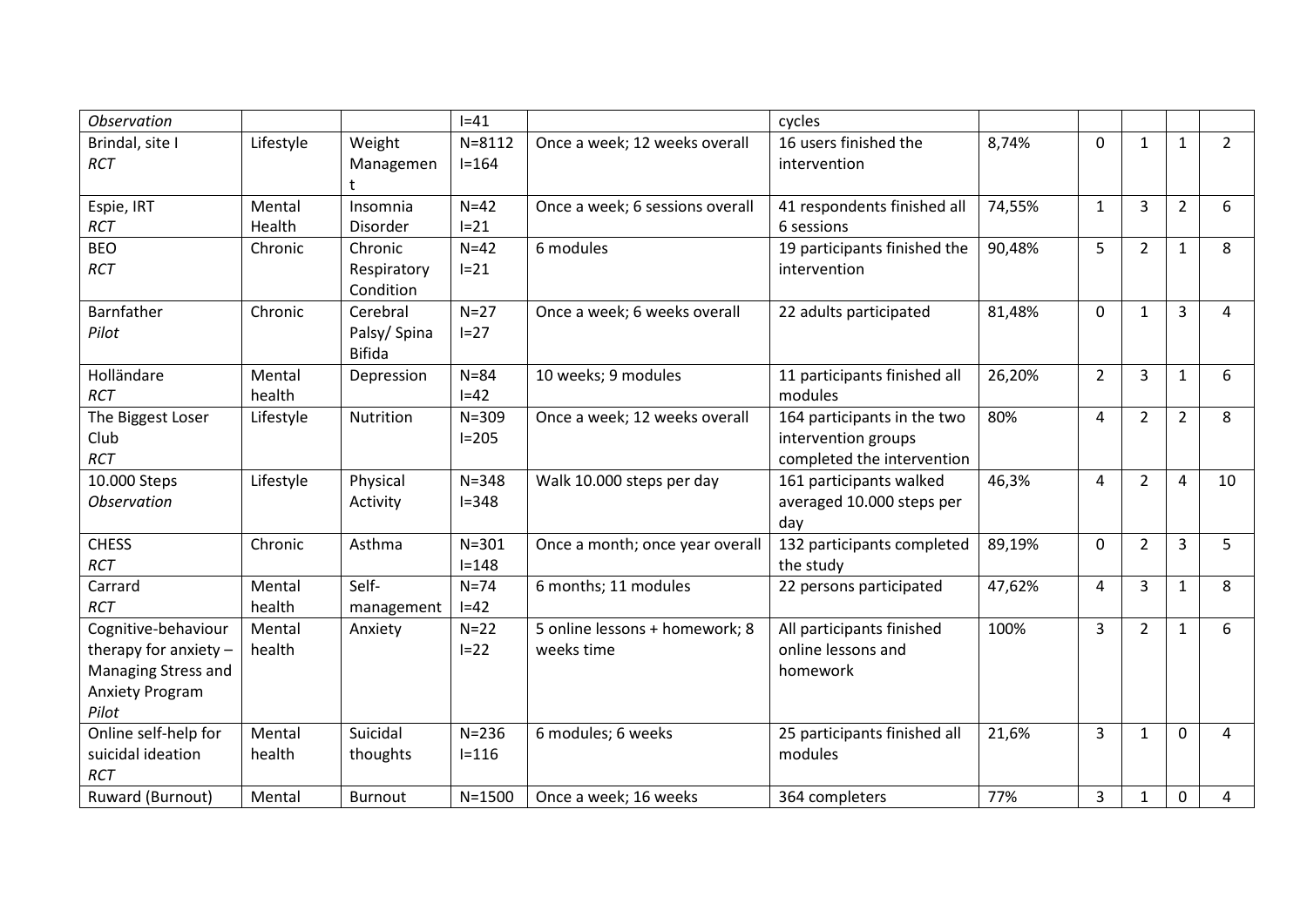| <b>RCT</b>                                   | health           |                              | $I = 470$                |                                                                                                                  |                                                                                                                          |       |                |                |                |                |
|----------------------------------------------|------------------|------------------------------|--------------------------|------------------------------------------------------------------------------------------------------------------|--------------------------------------------------------------------------------------------------------------------------|-------|----------------|----------------|----------------|----------------|
| <b>Ruward (Depression)</b><br><b>RCT</b>     | Mental<br>health | Depression                   | $N = 1500$<br>$I = 413$  | More than once a week; 7<br>phases of CBT, homework<br>assignments                                               | 258 completers                                                                                                           | 62%   | 3              | 1              | $\Omega$       | 4              |
| Ruward (PTSD)<br><b>RCT</b>                  | Mental<br>health | <b>PTSD</b>                  | $N = 1500$<br>$I = 478$  | More than once a week; 3<br>phases of CBT, homework<br>assignments                                               | 361 completers                                                                                                           | 76%   | $\overline{3}$ | $\Omega$       | $\mathbf 0$    | $\overline{3}$ |
| Ruward (Panic<br>Disorder)<br><b>RCT</b>     | Mental<br>health | Panic<br>Disorder            | $N = 1500$<br>$I = 130$  | More than once a week; max<br>duration of treatment: 11 weeks                                                    | 88 completers                                                                                                            | 63%   | 4              | $\mathbf{1}$   | $\mathbf{0}$   | 5              |
| MoodGYM<br>Pilot                             | Mental<br>health | <b>Mental Well-</b><br>being | $N = 3070$<br>$I = 1534$ | Once a week; 5 modules                                                                                           | Ca. 140 participants<br>(number of people who<br>finished the intervention is<br>only shown in an<br>inaccurate picture) | 9,1%  | $\mathbf{1}$   | 1              | $\Omega$       | $\overline{2}$ |
| Web-based alcohol<br>treatment<br><b>RCT</b> | Mental<br>health | alcohol                      | $N = 824$<br>$I = 144$   | More than once a week; 3<br>month average duration                                                               | 65 treatment completers                                                                                                  | 45%   | $\overline{2}$ | $\Omega$       | $\Omega$       | $\overline{2}$ |
| Mileli.Net<br><b>RCT</b>                     | Mental<br>health | schizophreni<br>a            | $N = 311$<br>$I = 100$   | Finish at least 3/5 sessions; one<br>month time                                                                  | 87 participants completed<br>3 or more sessions                                                                          | 87%   | $\overline{2}$ | $\Omega$       | $\overline{2}$ | 4              |
| Guided self-help for<br>SAD<br><b>RCT</b>    | Mental<br>health | Social Phobia                | $N = 245$<br>$I = 149$   | Once a week; 9 modules;<br>adherence: at least 7/9 modules<br>finished                                           | 109 participants finished 7<br>or more modules                                                                           | 73,2% | $\overline{2}$ | $\mathbf{1}$   | $\Omega$       | 3              |
| CardioFit<br><b>RCT</b>                      | Chronic          | $CVD^{*2}$                   | $N = 223$<br>$I = 105$   | 5 tutorials, log daily activity on<br>CardioFit website; finish at least<br>3 modules or more; 6 month<br>period | 65 participants finished the<br>intervention                                                                             | 61,7% | 4              | $\overline{2}$ | $\Omega$       | 6              |

\***PSD**: Persuasive System Design; **PTS**: Primary Task Support; **DS**: Dialogue Support; **SS**: Social Support

\*²**CVD**: Cardiovascular disease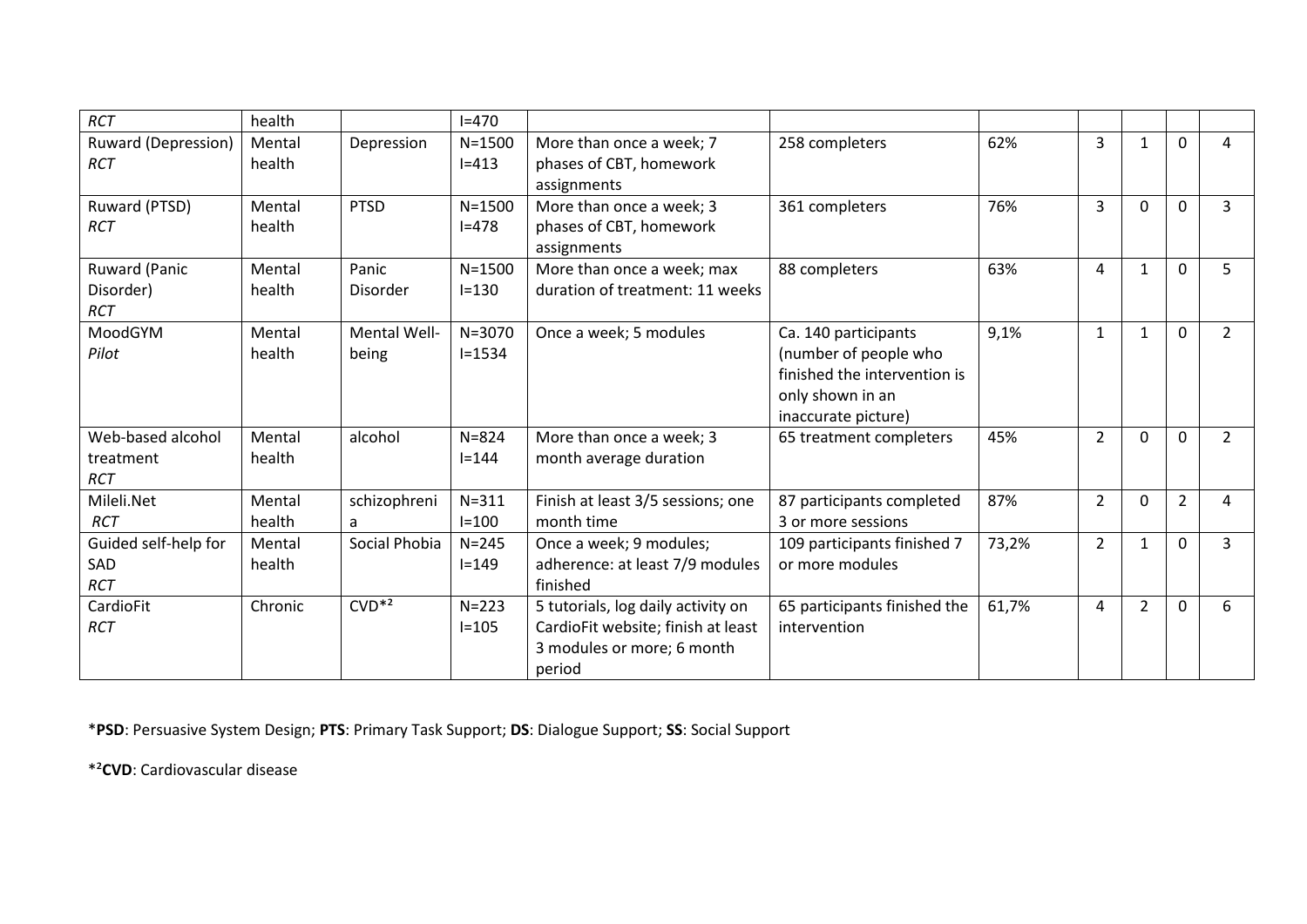# **Appendix 3**: Usage of PSD-elements (detailed view)

# **Primary Task Support**

| Intervention         | Reduction                                              | <b>Tunneling</b>                                                 | <b>Tailoring</b>                                                   | Personalization                                              | <b>Self-Monitoring</b>                                     | Simulation                                                               | Rehearsal                                                                               | <b>Total</b>   |
|----------------------|--------------------------------------------------------|------------------------------------------------------------------|--------------------------------------------------------------------|--------------------------------------------------------------|------------------------------------------------------------|--------------------------------------------------------------------------|-----------------------------------------------------------------------------------------|----------------|
| <b>HORYZONS</b>      | X                                                      | Module only<br>available after<br>completing the<br>previous one | Psycho educative<br>modules are<br>tailored to the<br>user's needs | Personalized<br>homepage                                     | Homepage shows<br>relevant activities<br>of the user       | X                                                                        | x                                                                                       | 4              |
| brindal site3        | Y<br>Interactive<br>scheduler for<br>daily nutrition   | X                                                                | X                                                                  | Y<br>Personalized<br>recipe<br>suggestions                   | Y<br>Graphical<br>feedback on<br>progress                  | $\pmb{\mathsf{X}}$                                                       | $\mathsf{x}$                                                                            | $\mathbf{3}$   |
| brindal site1        | X                                                      | $\pmb{\mathsf{X}}$                                               | $\pmb{\chi}$                                                       | $\pmb{\mathsf{X}}$                                           | Χ                                                          | $\pmb{\mathsf{X}}$                                                       | X                                                                                       | $\Omega$       |
| carlbring            | X                                                      | X                                                                | $\mathsf{x}$                                                       | $\mathsf{\chi}$                                              | X                                                          | $\pmb{\mathsf{X}}$                                                       | Repeating trials                                                                        | $\mathbf{1}$   |
| carrard              | Y<br>Journal on eating<br>habits                       | Y<br>Sequential<br>modules                                       | $\pmb{\times}$                                                     | $\pmb{\chi}$                                                 | Y<br>Automatic<br>graphical<br>summary on<br>eating habits | Y<br>"Beverly en Scott"<br>demonstrate the<br>use of the<br>intervention | X                                                                                       | $\overline{4}$ |
| Wellness<br>Workbook | Y<br>Modules guide<br>different skills<br>step by step | v<br>Modules have to<br>be done in a<br>specified order          | $\mathsf{x}$                                                       | $\pmb{\mathsf{X}}$                                           | Χ                                                          | $\pmb{\mathsf{X}}$                                                       | v<br>"checking-in"<br>summary<br>questions about<br>the recently<br>completed<br>module | $\mathbf{3}$   |
| espie cbt            | Χ                                                      | $\pmb{\mathsf{X}}$                                               | $\mathsf{x}$                                                       | Y<br>Personal feedback<br>by the counselor<br>on user's data | Y<br>Sleep diary                                           | $\pmb{\mathsf{X}}$                                                       | Υ<br>Quiz in the end of<br>a session                                                    | 3              |
| Espie irt            | X                                                      | X                                                                | $\pmb{\chi}$                                                       | X                                                            | X                                                          | $\pmb{\mathsf{X}}$                                                       | Y<br>Repeating<br>exercises before                                                      | $\mathbf{1}$   |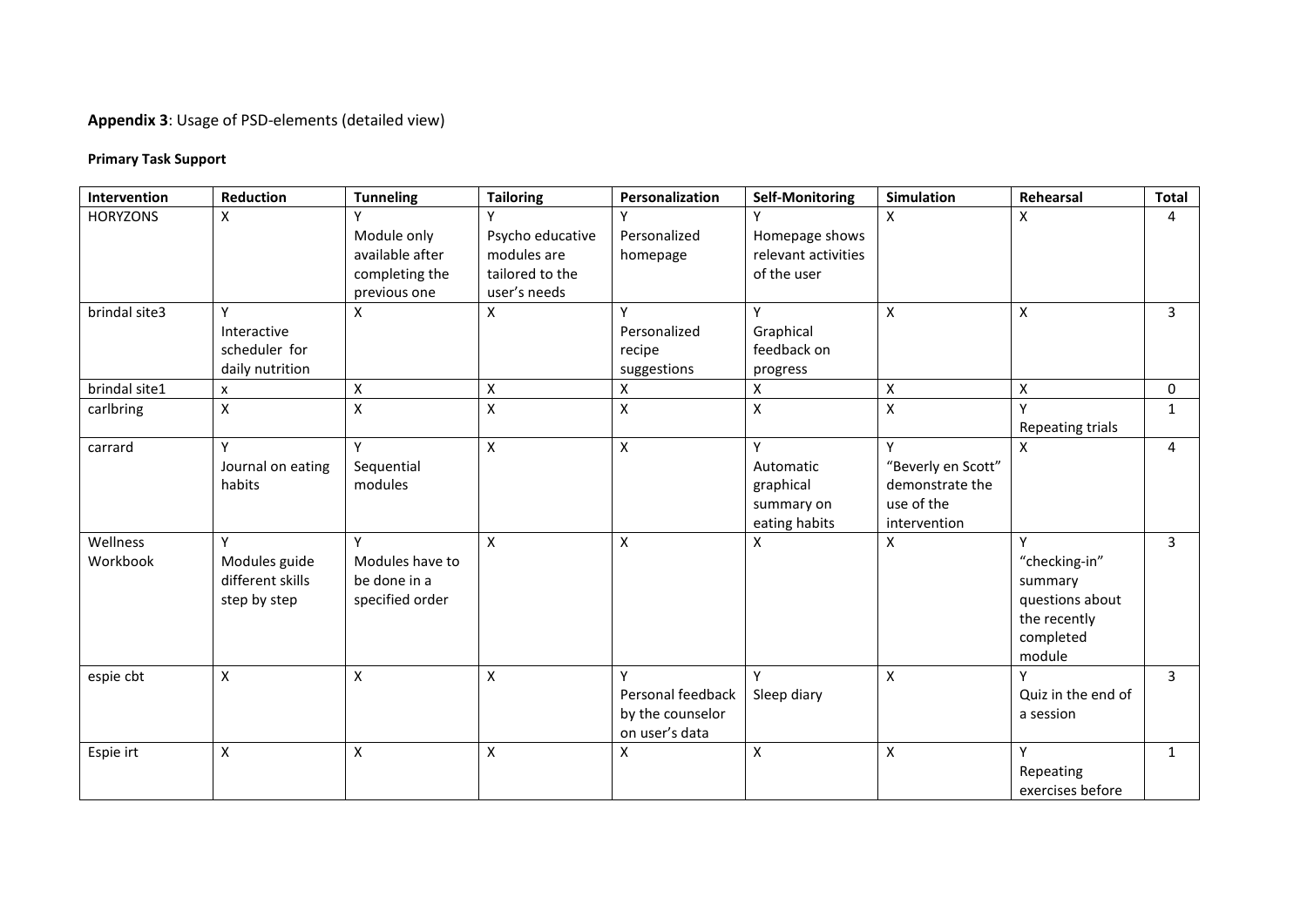|                         |                                                                                               |                                                                                 |                                                                                          |                    |                                                                                                                             |                                                                     | going to bed                                        |                |
|-------------------------|-----------------------------------------------------------------------------------------------|---------------------------------------------------------------------------------|------------------------------------------------------------------------------------------|--------------------|-----------------------------------------------------------------------------------------------------------------------------|---------------------------------------------------------------------|-----------------------------------------------------|----------------|
| fang                    | Y<br>Sub-goals per<br>module                                                                  | Y<br>Modules<br>sequential<br>available                                         | $\mathsf{X}$                                                                             | X                  | $\mathsf{X}$                                                                                                                | Y<br>Characters<br>demonstrate<br>behavior and its<br>consequences. | X                                                   | $\overline{3}$ |
| ghahari                 | $\mathsf{X}$                                                                                  | Y<br>Weekly<br>information                                                      | Y<br>Facilitators<br>answer personally<br>on users posts<br>and provide<br>encouragement | $\pmb{\mathsf{X}}$ | $\pmb{\times}$                                                                                                              | X                                                                   | Χ                                                   | $\overline{2}$ |
| glück                   | Υ<br>Smaller sub-tasks<br>per module                                                          | Y<br>After finishing<br>one module, the<br>following module<br>will be unlocked | $\pmb{\mathsf{X}}$                                                                       | $\pmb{\mathsf{X}}$ | $\pmb{\mathsf{X}}$                                                                                                          | $\pmb{\mathsf{X}}$                                                  | Y<br>Repeatedly<br>practicing the<br>techniques     | $\mathbf{3}$   |
| Women to<br>women       | Y<br>Each module<br>focuses on<br>another angle<br>how to deal with<br>chronic<br>conditions. | Y<br>Health teaching<br>units are<br>sequential<br>unlocked                     | $\mathsf{x}$                                                                             | $\pmb{\mathsf{X}}$ | Y<br>Personal health<br>record contains<br>information about<br>the own health<br>status and other<br>useful<br>information | $\mathsf{X}$                                                        | $\mathsf{X}$                                        | $\overline{3}$ |
| quiitting is<br>winning | X                                                                                             | Y<br><b>Modules</b><br>sequential<br>unlocked                                   | $\pmb{\times}$                                                                           | $\pmb{\times}$     | Υ<br>Daily cigarette<br>consumption                                                                                         | $\mathsf{X}$                                                        | X                                                   | $\overline{2}$ |
| yourway                 | Y<br>Tasks were split<br>up into subtasks                                                     | Y<br>Problems are<br>handled step by<br>step                                    | X                                                                                        | $\mathsf{x}$       | $\pmb{\times}$                                                                                                              | X                                                                   | Y<br>Problem solving is<br>practiced<br>repeatedly. | $\overline{3}$ |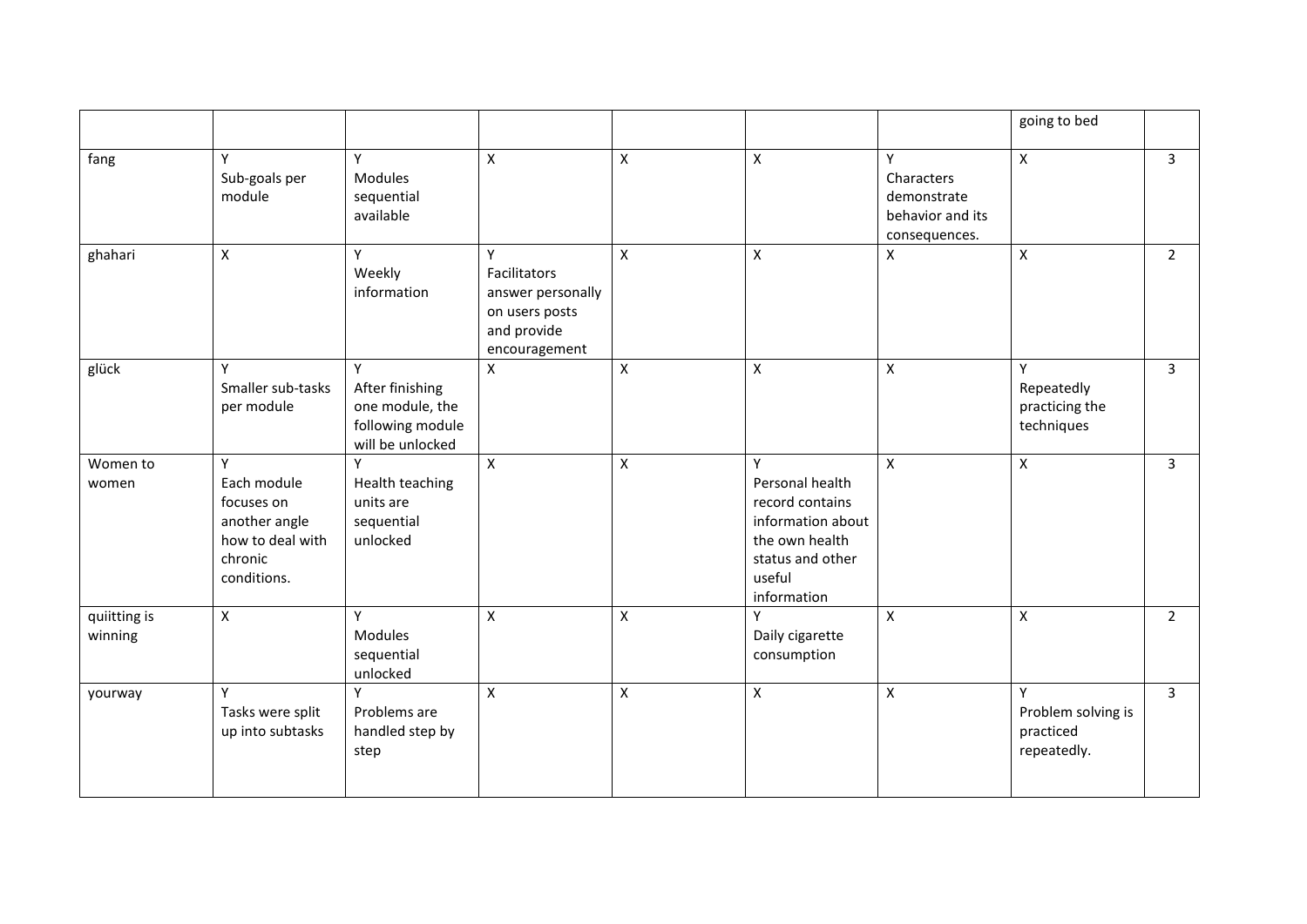| <b>BEO</b>                                                                                                 | Y<br>"My work" deals<br>with modules,<br>each of them<br>training different<br>skills of the child                         | Y<br>Modules provide<br>progressive<br>insight in one's<br>own condition | Y<br>"My condition"<br>information about<br>own condition<br>and the<br>conditions of<br>others                                 | Y<br>"My Page" -<br>Users can present<br>information about<br>themselves         | Y<br>"daily diary"<br>section with<br>checklist for used<br>medicine                                             | $\mathsf{X}$       | $\pmb{\mathsf{X}}$ | 5              |
|------------------------------------------------------------------------------------------------------------|----------------------------------------------------------------------------------------------------------------------------|--------------------------------------------------------------------------|---------------------------------------------------------------------------------------------------------------------------------|----------------------------------------------------------------------------------|------------------------------------------------------------------------------------------------------------------|--------------------|--------------------|----------------|
| barnfather                                                                                                 | $\pmb{\mathsf{X}}$                                                                                                         | $\pmb{\mathsf{X}}$                                                       | X                                                                                                                               | $\pmb{\mathsf{X}}$                                                               | $\pmb{\times}$                                                                                                   | X                  | $\pmb{\mathsf{X}}$ | 0              |
| holländare                                                                                                 | Each module<br>provides another<br>strategy to deal<br>with depression                                                     | γ<br>Modules have to<br>be completed in a<br>strict order                | X                                                                                                                               | $\pmb{\mathsf{X}}$                                                               | $\pmb{\mathsf{X}}$                                                                                               | $\pmb{\mathsf{X}}$ | $\mathsf{\chi}$    | $\overline{2}$ |
| Biggest loser club                                                                                         | Keep a diary;<br>report own<br>weight                                                                                      | $\pmb{\times}$                                                           | Υ<br>Weekly activity<br>plans according to<br>the user's<br>preferences                                                         | Y<br>Personalized<br>feedback;<br>customized goals<br>for reduction of<br>weight | Y<br>Diary about<br>nutrition and<br>activitiy;<br>calculation of<br>calorie<br>consumption;<br>weight and girth | $\pmb{\mathsf{X}}$ | $\pmb{\mathsf{X}}$ | 4              |
| 10.000 steps                                                                                               | Y<br>More activity is<br>encouraged by a<br>table of walked<br>steps per day                                               | $\mathsf{v}$<br>New tasks<br>available per<br>month                      | $\mathsf{X}$                                                                                                                    | Y<br>Users can choose<br>between<br>different, default<br>goals                  | Y<br>Measured<br>amount of steps<br>can be reviewed<br>in diagrams                                               | X                  | $\pmb{\mathsf{X}}$ | 4              |
| chess                                                                                                      | X                                                                                                                          | X                                                                        | Χ                                                                                                                               | $\pmb{\mathsf{X}}$                                                               | X                                                                                                                | Χ                  | $\pmb{\mathsf{X}}$ | 0              |
| Cognitive-<br>behaviour<br>therapy for<br>$anx$ iety –<br><b>Managing Stress</b><br>and Anxiety<br>Program | Y<br>All online lessons<br>cover different<br>topics.<br>Furthermore<br>summaries of the<br>prior lessons and<br>homework. | $\mathsf{v}$<br>5 online lessons in<br>chronological<br>order            | v<br>Intervention is<br>tailored for the<br>focus group (e.g.<br>cohort beliefs,<br>health status,<br>sociocultural<br>context) | $\pmb{\chi}$                                                                     | $\mathsf X$                                                                                                      | $\mathsf{X}$       | $\pmb{\chi}$       | $\overline{3}$ |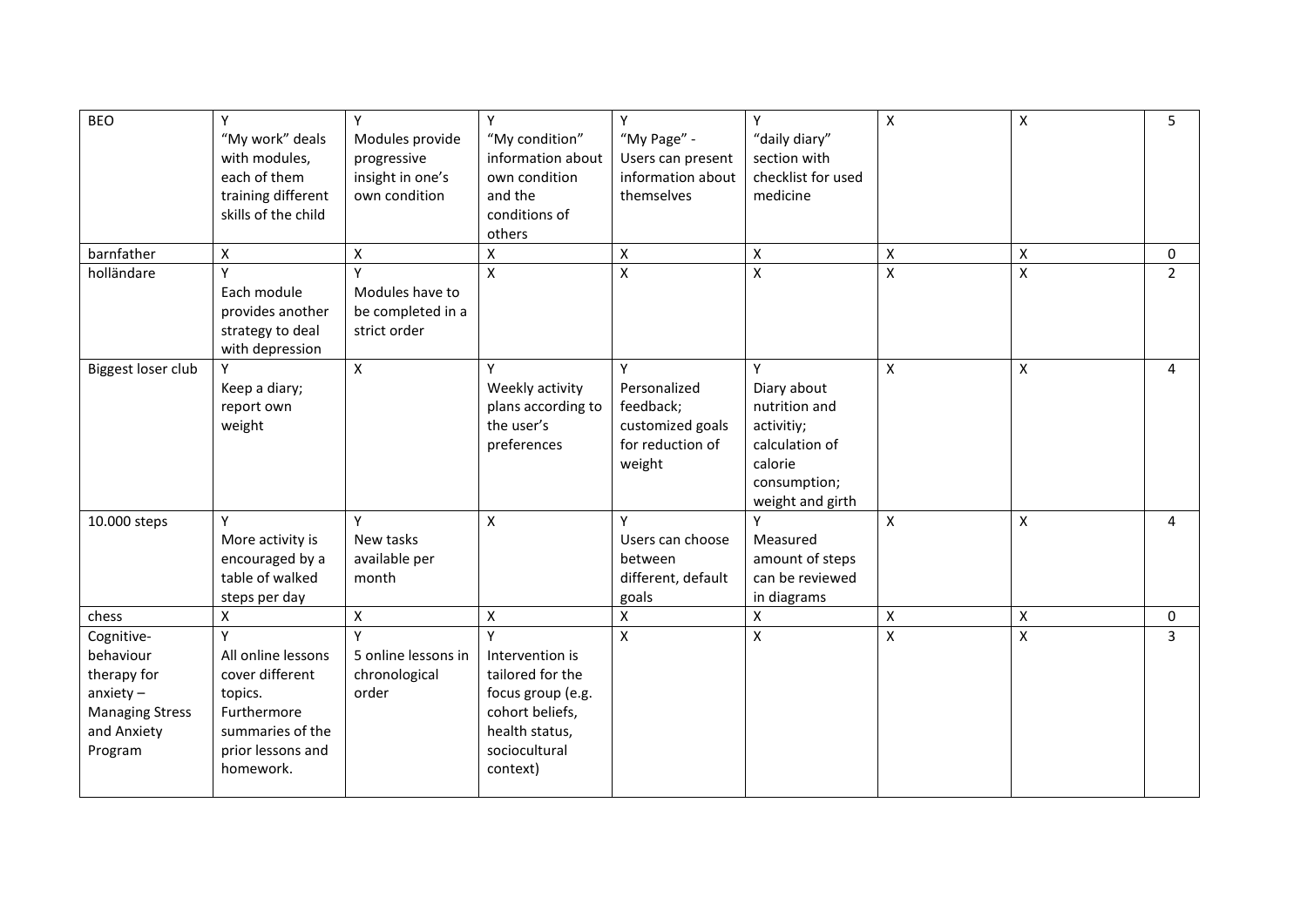| Online self-help<br>for suicidal<br>ideation | Y<br>A module starts<br>by providing<br>information,<br>followed by an<br>assignment and<br>several exercises                                                                                                          | Y<br>6 modules<br>covering different<br>topics | Y<br>Each module<br>contains a<br>number of<br>optional exercises<br>from which the<br>subject can<br>choose the ones<br>that appeal to<br>him | $\pmb{\mathsf{X}}$ | $\pmb{\times}$     | $\pmb{\mathsf{X}}$ | X | $\overline{3}$ |
|----------------------------------------------|------------------------------------------------------------------------------------------------------------------------------------------------------------------------------------------------------------------------|------------------------------------------------|------------------------------------------------------------------------------------------------------------------------------------------------|--------------------|--------------------|--------------------|---|----------------|
| Ruward (Burnout)                             | Y<br>Different phases<br>during<br>intervention, e.g.<br>one week focuses<br>on relaxation,<br>another week<br>focuses on<br>worrying etc.<br>Furthermore<br>small steps to<br>improve the<br>behavior were<br>taught. | Y<br>Fixed order of CBT                        | Y<br>Tailored<br>feedback,<br>depending on the<br>outcome of the<br>homework<br>assignment                                                     | $\pmb{\times}$     | $\pmb{\times}$     | $\pmb{\times}$     | X | $\mathbf{3}$   |
| Ruward<br>(Depression)                       | Y<br>Scheduled<br>therapeutic<br>sessions,<br>including<br>symptom<br>awareness<br>training,<br>structuring of<br>daily activities,<br>challenging of<br>dysfunctional                                                 | Y<br>3 phases of CBT in<br>a specified order   | Y<br>Tailored by the<br>therapist to the<br>specific situation<br>of the patient                                                               | $\pmb{\times}$     | $\pmb{\mathsf{x}}$ | $\pmb{\mathsf{x}}$ | X | $\overline{3}$ |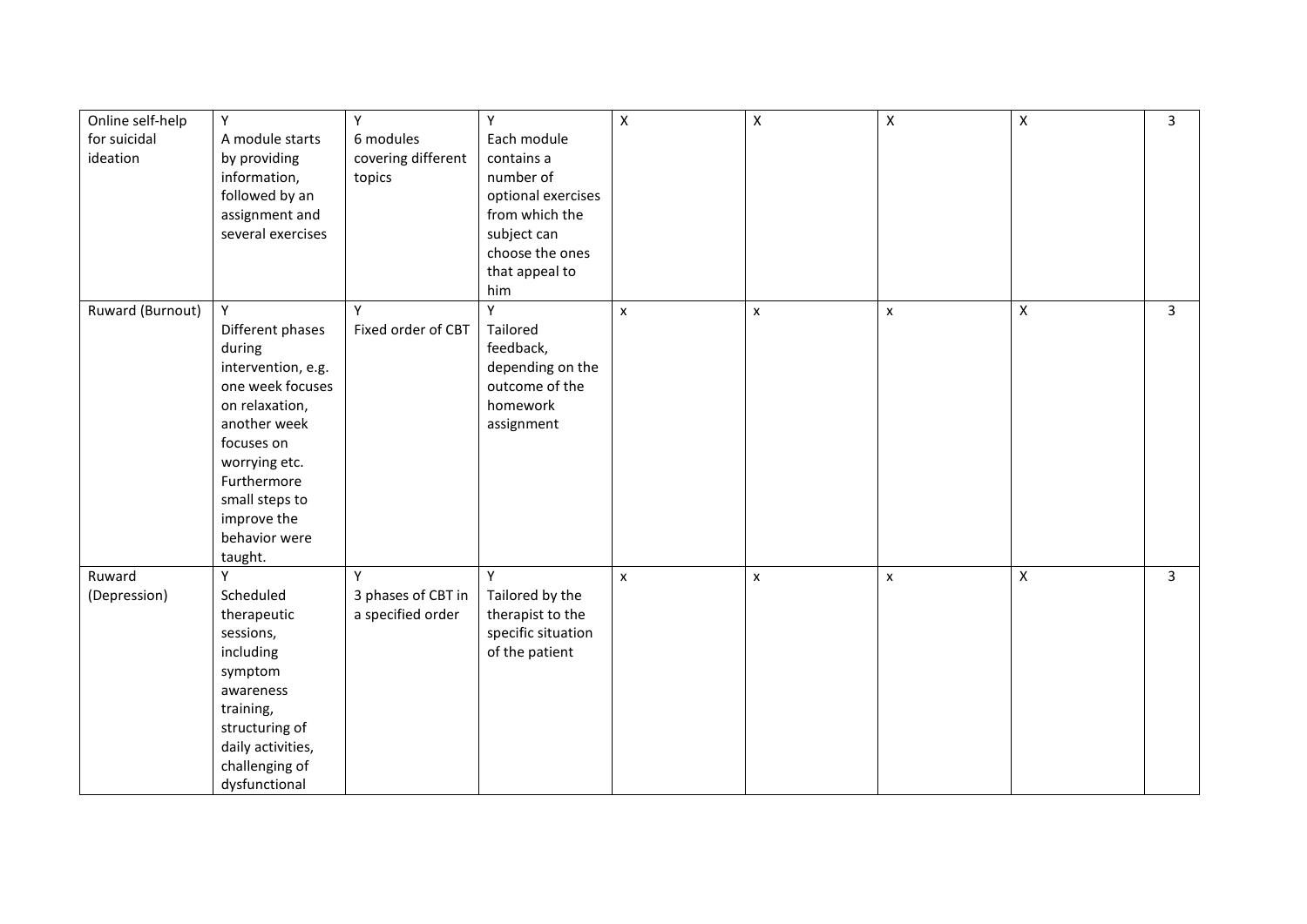|                                | thinking patterns,<br>etc; assignments                                                       |                                                                                                           |                                                                                                              |                           |                                                                                                                             |             |   |                |
|--------------------------------|----------------------------------------------------------------------------------------------|-----------------------------------------------------------------------------------------------------------|--------------------------------------------------------------------------------------------------------------|---------------------------|-----------------------------------------------------------------------------------------------------------------------------|-------------|---|----------------|
| Ruward (PTSD)                  | Structured writing<br>exercises,<br>cognitive<br>reappraisal and<br>social sharing           | Y<br>3 phases of CBT in<br>a specified order                                                              | Y<br>Tailored by the<br>therapist to the<br>specific situation<br>of the patient                             | $\mathsf{x}$              | $\mathsf{x}$                                                                                                                | X           | x | $\overline{3}$ |
| Ruward (Panic<br>Disorder)     | Y<br>7 therapeutic<br>sessions,<br>homework<br>assignments,<br>Panic Diary.                  | Y<br>Scheduled<br>therapeutic<br>sessions,<br>therefore a strict<br>order of the<br>modules and<br>topics | Υ<br>CBT tailored to<br>people with panic<br>disorder                                                        | $\boldsymbol{\mathsf{X}}$ | Y<br>Panic Diary:<br>participants had<br>to report each<br>distict period that<br>was characterized<br>by fear, terror, etc | X           | X | 4              |
| MoodGYM                        | Y<br>Program consists<br>of 5 modules,<br>each module<br>consists of<br>separate<br>elements | $\mathsf{x}$                                                                                              | X                                                                                                            | X                         | $\pmb{\times}$                                                                                                              | X           | X | 1              |
| Web-based<br>alcohol treatment | X                                                                                            | Y<br>2-part-<br>intervention                                                                              | Y<br>Assessments and<br>assignments<br>target the specific<br>drinking habits of<br>the participant          | $\mathsf X$               | $\mathsf{X}$                                                                                                                | $\mathsf X$ | x | $\overline{2}$ |
| Mileli.Net                     | Υ<br>Program was<br>reduced to 5<br>sessions, each<br>session dealt with<br>single area      |                                                                                                           | Y<br>Patients were<br>encouraged to<br>describe any<br>burning issues or<br>particular<br>questions close to |                           |                                                                                                                             |             |   | $2^{\circ}$    |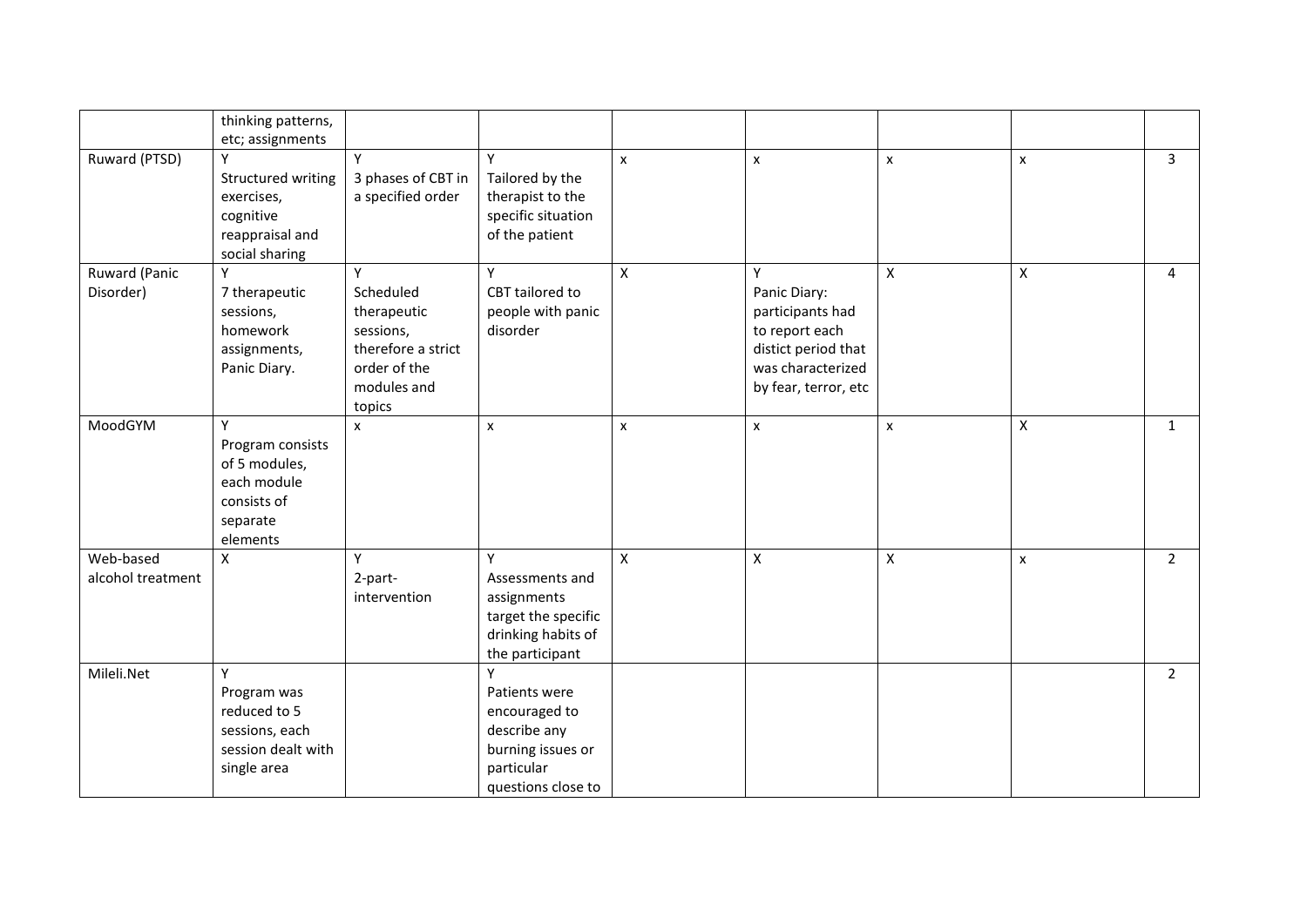|                             |                                                                                                                                                                                                                                                                                                   |                                                                                                                                                                                                                                      | the topic of the<br>sessions |                                                                                                                           |                                                                                                              |  |                |
|-----------------------------|---------------------------------------------------------------------------------------------------------------------------------------------------------------------------------------------------------------------------------------------------------------------------------------------------|--------------------------------------------------------------------------------------------------------------------------------------------------------------------------------------------------------------------------------------|------------------------------|---------------------------------------------------------------------------------------------------------------------------|--------------------------------------------------------------------------------------------------------------|--|----------------|
| Guided self-help<br>for SAD | Y<br>9 modules with<br>different topics                                                                                                                                                                                                                                                           | Y<br>9 modules in<br>logical order                                                                                                                                                                                                   |                              |                                                                                                                           |                                                                                                              |  | $\overline{2}$ |
| CardioFit                   | Y<br>e.g. physical<br>activity: a walking<br>problem starting<br>at 5-10 minutes,<br>once or twice per<br>day in week 1,<br>progressing to 30<br>minutes, once or<br>twice per day,<br>everyday, by<br>week 3.<br>Furthermore<br>activities on how<br>to stop smoking,<br>reducing stress<br>etc. | Υ<br>Respondents are<br>guided through<br>the program. It's<br>not mentioned<br>that they have to<br>finish all steps to<br>go further, but<br>they can't do the<br>program of week<br>5 when they are<br>in week 3 (for<br>example) |                              | Y<br>The coach<br>completes a<br>registration<br>survey to get the<br>personalized<br>CardioFit<br>"discharge<br>booklet" | ۷<br>Participants are<br>asked to log on<br>their daily<br>physical activity<br>on the Cardio-Fit<br>website |  | 4              |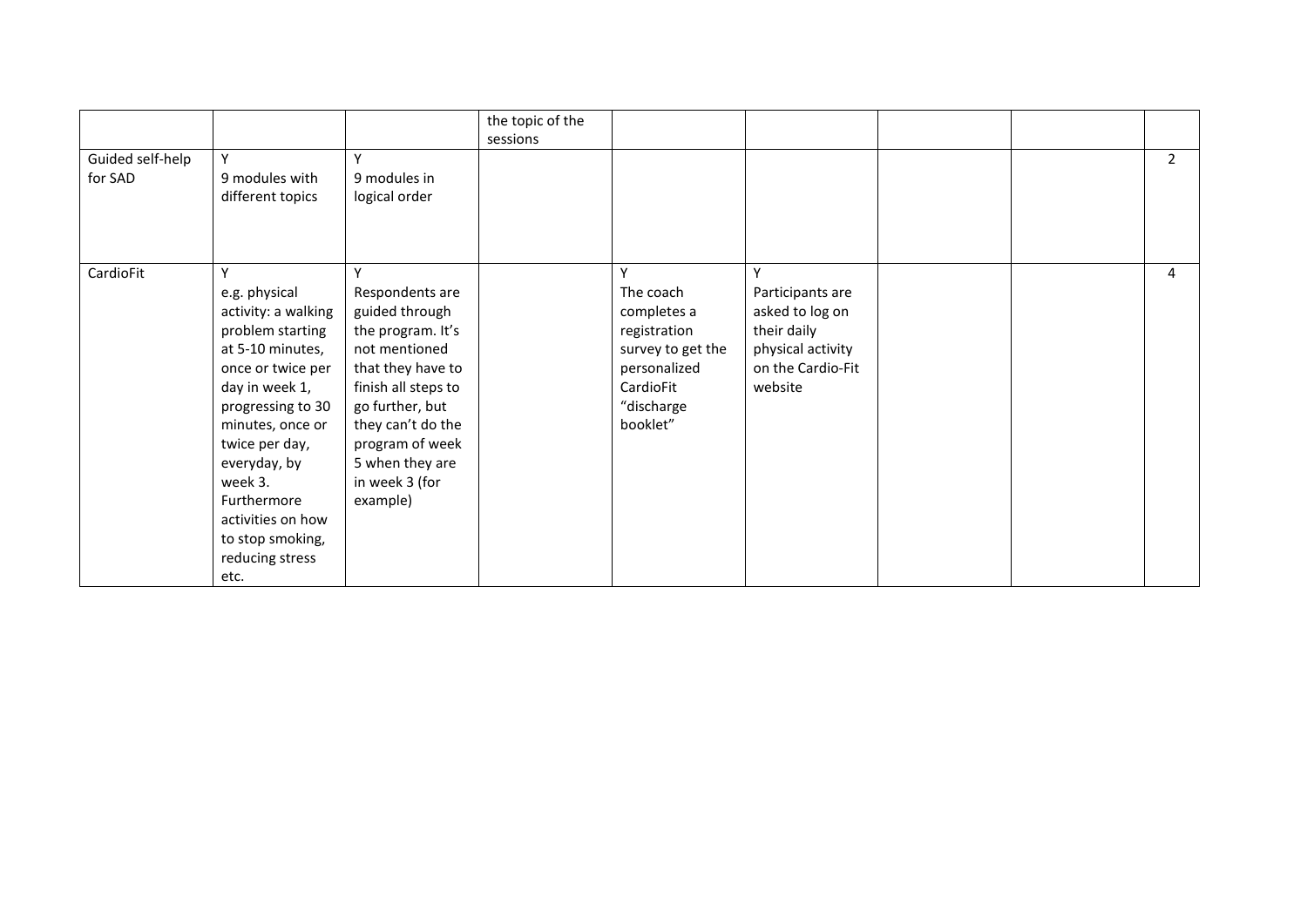## **Dialogue Support**

| Intervention         | Praise                        | <b>Rewards</b>              | <b>Reminders</b>                                                                | Suggestion                                                                                                                               | Similarity                | <b>Liking</b>      | <b>Social Role</b>                                                                          | <b>Total</b>   |
|----------------------|-------------------------------|-----------------------------|---------------------------------------------------------------------------------|------------------------------------------------------------------------------------------------------------------------------------------|---------------------------|--------------------|---------------------------------------------------------------------------------------------|----------------|
| <b>HORYZONS</b>      | X                             | X                           | Χ                                                                               | "wiki" with<br>existing solutions                                                                                                        | X                         | $\pmb{\mathsf{X}}$ | Experts as<br>moderators                                                                    | $\overline{2}$ |
| brindal site3        | $\mathsf{X}$                  | $\pmb{\times}$              | $\mathsf{X}$                                                                    | Y<br>Recipes, food<br>plans, shopping<br>lists                                                                                           | $\pmb{\mathsf{X}}$        | $\mathsf{x}$       | $\pmb{\times}$                                                                              | 1              |
| brindal site1        | X                             | $\boldsymbol{\mathsf{X}}$   | $\pmb{\times}$                                                                  | Y<br>Recipes, food<br>plans, shopping<br>lists                                                                                           | $\mathsf{X}$              | $\pmb{\mathsf{X}}$ | $\pmb{\mathsf{X}}$                                                                          | $\mathbf{1}$   |
| carlbring            | Χ                             | $\pmb{\times}$              | Y<br>SMS and e-mail at<br>the training day                                      | X                                                                                                                                        | $\pmb{\mathsf{X}}$        | $\mathsf X$        | $\pmb{\times}$                                                                              | $\mathbf{1}$   |
| carrard              | X                             | $\pmb{\times}$              | Υ<br>Via telefone, as<br>soon as a user<br>doesn't show any<br>sign of activity | Y<br>"Beverly and<br>Scott" give<br>concrete<br>suggestions for<br>completing<br>exercises;<br>strategies to<br>prevent binge-<br>eating | $\pmb{\times}$            | $\pmb{\mathsf{X}}$ | Y<br>Persoonlijke<br>coach-wekelijkse<br>emailcontact<br>Personal coach -<br>weekly contact | $\mathbf{3}$   |
| Wellness<br>Workbook | Χ                             | X                           | Υ<br>Email reminder if<br>user doesn't log in<br>to the site                    | Υ<br>Examples of how<br>to implement new<br>behavior in one's<br>life                                                                    | $\boldsymbol{\mathsf{X}}$ | $\pmb{\mathsf{X}}$ | $\pmb{\mathsf{X}}$                                                                          | $\overline{2}$ |
| espie cbt            | Praise in case of<br>progress | Y<br>Graduation<br>ceremony | Y<br>Email, sms                                                                 | Y<br>Counselor<br>suggests new<br>solutions                                                                                              | X                         | $\pmb{\mathsf{X}}$ | $\pmb{\mathsf{X}}$                                                                          | 4              |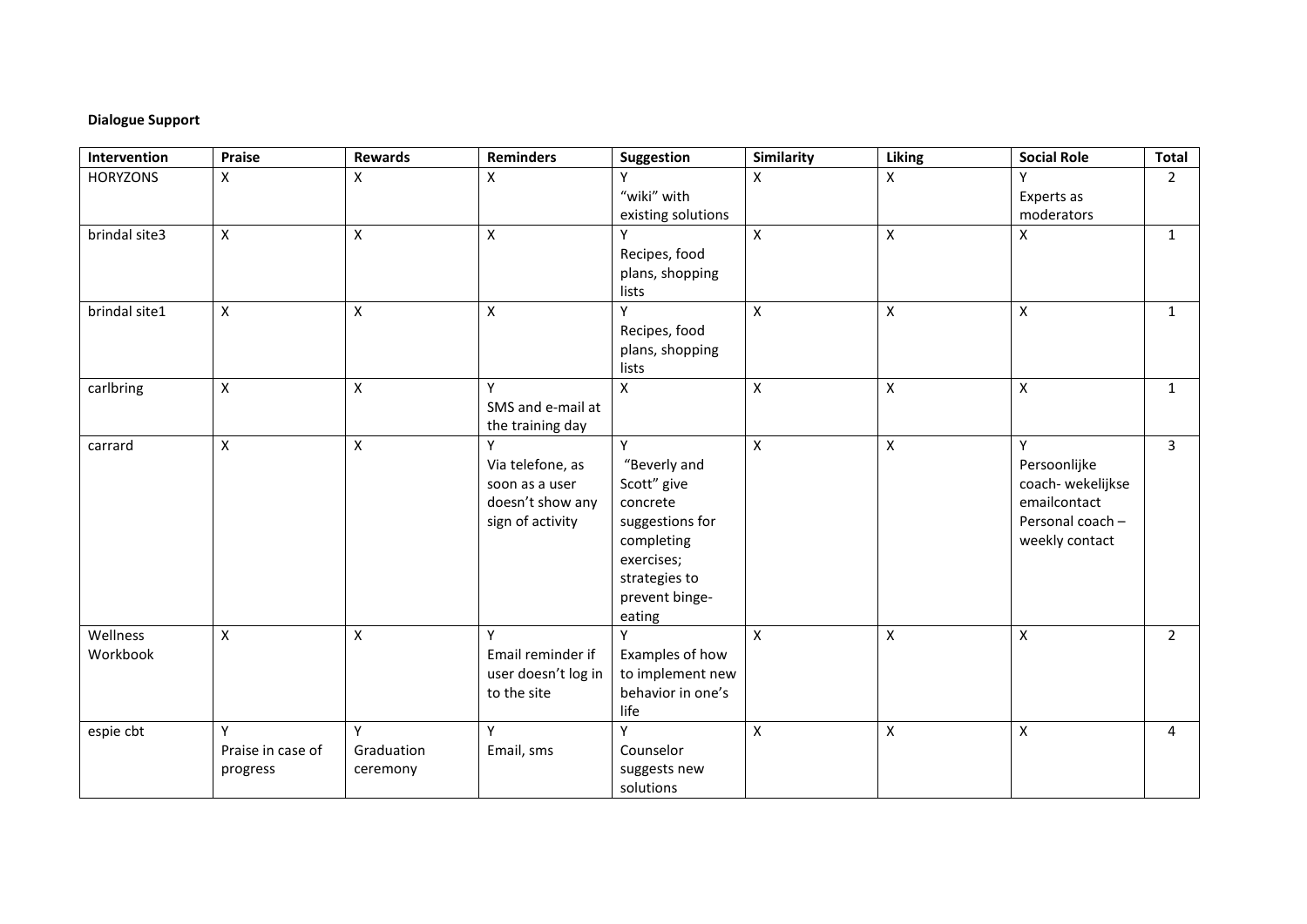| Espie irt               | Y                            | Graduation         | Υ                  | $\pmb{\mathsf{X}}$                                                            | $\mathsf X$                                                                                                                                                 | $\pmb{\times}$                                                       | $\mathsf{X}$                                           | $\mathbf{3}$ |
|-------------------------|------------------------------|--------------------|--------------------|-------------------------------------------------------------------------------|-------------------------------------------------------------------------------------------------------------------------------------------------------------|----------------------------------------------------------------------|--------------------------------------------------------|--------------|
|                         | Prais in case of<br>progress | ceremony           | Email, sms         |                                                                               |                                                                                                                                                             |                                                                      |                                                        |              |
| fang                    | X                            | $\mathsf X$        | $\pmb{\mathsf{X}}$ | Y<br>A module<br>provides<br>examples on how<br>to cope with peer<br>pressure | $\mathsf{X}$                                                                                                                                                | $\mathsf{X}$                                                         | $\mathsf{X}$                                           | $\mathbf{1}$ |
| ghahari                 | $\pmb{\mathsf{X}}$           | $\pmb{\mathsf{X}}$ | $\mathsf X$        | $\pmb{\mathsf{X}}$                                                            | $\pmb{\times}$                                                                                                                                              | $\pmb{\times}$                                                       | Y<br>Facilitators who<br>personally<br>respond to user | $\mathbf{1}$ |
| glück                   | X                            | $\mathsf X$        | Y<br>emails        | $\mathsf X$                                                                   | $\pmb{\times}$                                                                                                                                              | $\pmb{\times}$                                                       | Χ                                                      | $\mathbf{1}$ |
| Women to<br>women       | $\mathsf X$                  | $\pmb{\mathsf{X}}$ | Χ                  | Υ<br>Examples for<br>healthy nutrition<br>and activity                        | $\mathsf{X}$                                                                                                                                                | Y<br>Much work to<br>make texts<br>understandable<br>and descriptive | $\mathsf{X}$                                           | $2^{\circ}$  |
| quiitting is<br>winning | $\mathsf{X}$                 | $\pmb{\times}$     | $\pmb{\chi}$       | Y<br>Strategies and<br>therapies for<br>stopping                              | $\mathsf{X}$                                                                                                                                                | $\mathsf{X}$                                                         | $\mathsf{X}$                                           | $\mathbf{1}$ |
| yourway                 | X                            | $\pmb{\mathsf{X}}$ | Y<br>Weekly emails | $\pmb{\mathsf{X}}$                                                            | Y<br>Gebruikers<br>worden gevraagd<br>om eigen<br>problemen in<br>casussen terug te<br>vinden<br>Users are asked to<br>finde their own<br>problems in cases | $\pmb{\times}$                                                       | $\pmb{\mathsf{X}}$                                     | $2^{\circ}$  |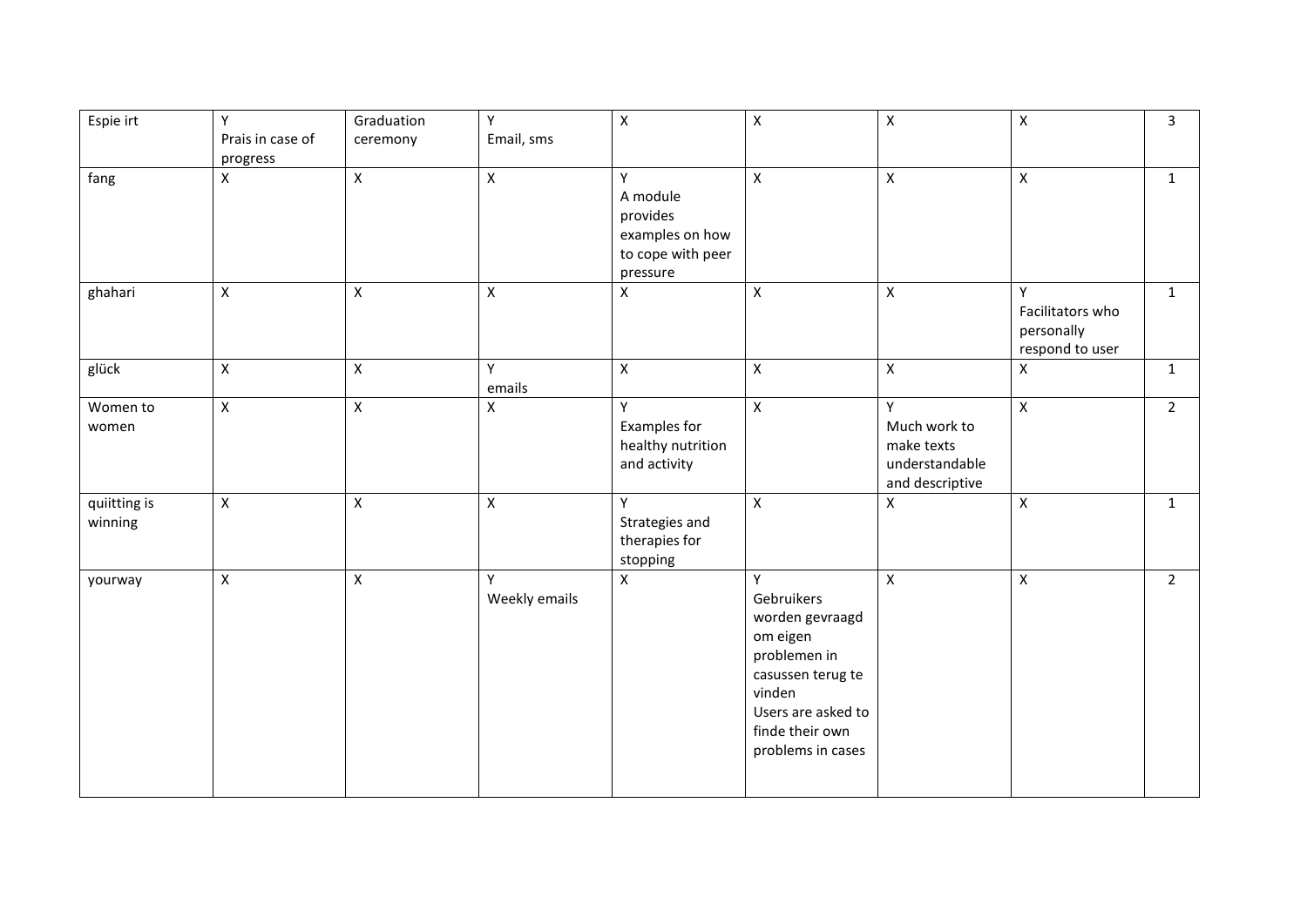| <b>BEO</b>         | $\mathsf X$        | $\pmb{\times}$ | $\pmb{\mathsf{X}}$ | $\pmb{\times}$     | $\pmb{\mathsf{X}}$ | Y                  | Y                   | $2^{\circ}$    |
|--------------------|--------------------|----------------|--------------------|--------------------|--------------------|--------------------|---------------------|----------------|
|                    |                    |                |                    |                    |                    | Colourful design,  | "My Talk":          |                |
|                    |                    |                |                    |                    |                    | tailored to        | Intervention is     |                |
|                    |                    |                |                    |                    |                    | children/young     | especially made     |                |
|                    |                    |                |                    |                    |                    | people             | for isolated users  |                |
|                    |                    |                |                    |                    |                    |                    | and therefore       |                |
|                    |                    |                |                    |                    |                    |                    | provides solidarity |                |
|                    |                    |                |                    |                    |                    |                    | with the system     |                |
| barnfather         | $\mathsf{X}$       | $\pmb{\times}$ | $\pmb{\times}$     | $\pmb{\mathsf{X}}$ | $\mathsf{X}$       | $\pmb{\times}$     | Y                   | $\mathbf{1}$   |
|                    |                    |                |                    |                    |                    |                    | Peer mentoren       |                |
|                    |                    |                |                    |                    |                    |                    | ontmoeten de        |                |
|                    |                    |                |                    |                    |                    |                    | gebruiker           |                |
|                    |                    |                |                    |                    |                    |                    | regelmatig in       |                |
|                    |                    |                |                    |                    |                    |                    | chatsessies         |                |
| holländare         | $\pmb{\times}$     | $\mathsf X$    | Υ                  | Y                  | $\pmb{\times}$     | $\pmb{\times}$     | Y                   | $\mathbf{3}$   |
|                    |                    |                |                    | Modules leveren    |                    |                    | Persoonlijke        |                |
|                    |                    |                | Prompts van        |                    |                    |                    |                     |                |
|                    |                    |                | begeleider         | suggesties voor    |                    |                    | therapeut die       |                |
|                    |                    |                | wanneer inactief   | omgaan met         |                    |                    | leiding geeft       |                |
|                    |                    |                |                    | depressie          |                    |                    |                     |                |
| Biggest loser club | $\mathsf{X}$       | $\pmb{\times}$ | Y                  | $\mathsf{v}$       | X                  | $\pmb{\times}$     | $\pmb{\mathsf{X}}$  | $2^{\circ}$    |
|                    |                    |                | Herinnert nieuwe   | Wekelijkse low-    |                    |                    |                     |                |
|                    |                    |                | informatie te      | fat recepten en    |                    |                    |                     |                |
|                    |                    |                | lezen en gewicht   | boodschappen-      |                    |                    |                     |                |
|                    |                    |                | aan te geven;      | lijsten            |                    |                    |                     |                |
|                    |                    |                | email, sms en      |                    |                    |                    |                     |                |
|                    |                    |                | aanroep            |                    |                    |                    |                     |                |
| 10.000 steps       | $\pmb{\times}$     | $\pmb{\times}$ | X                  | Y                  | $\pmb{\times}$     | $\pmb{\times}$     | Y                   | $\overline{2}$ |
|                    |                    |                |                    | Verschillende      |                    |                    | Virtuele "walking   |                |
|                    |                    |                |                    | doelen, plannen    |                    |                    | buddies"            |                |
|                    |                    |                |                    | om stappen te      |                    |                    |                     |                |
|                    |                    |                |                    | bereiken worden    |                    |                    |                     |                |
|                    |                    |                |                    | voorgesteld        |                    |                    |                     |                |
| chess              | $\pmb{\mathsf{X}}$ | X              | X                  | $\pmb{\mathsf{X}}$ | X                  | Y                  | Y                   | $2^{\circ}$    |
|                    |                    |                |                    |                    |                    | Makkelijk gebruik, | Case manager        |                |
|                    |                    |                |                    |                    |                    | teksten aangepast  | voor ieder          |                |
|                    |                    |                |                    |                    |                    | aan kinderen       | gebruiker           |                |
|                    |                    |                |                    |                    |                    |                    |                     |                |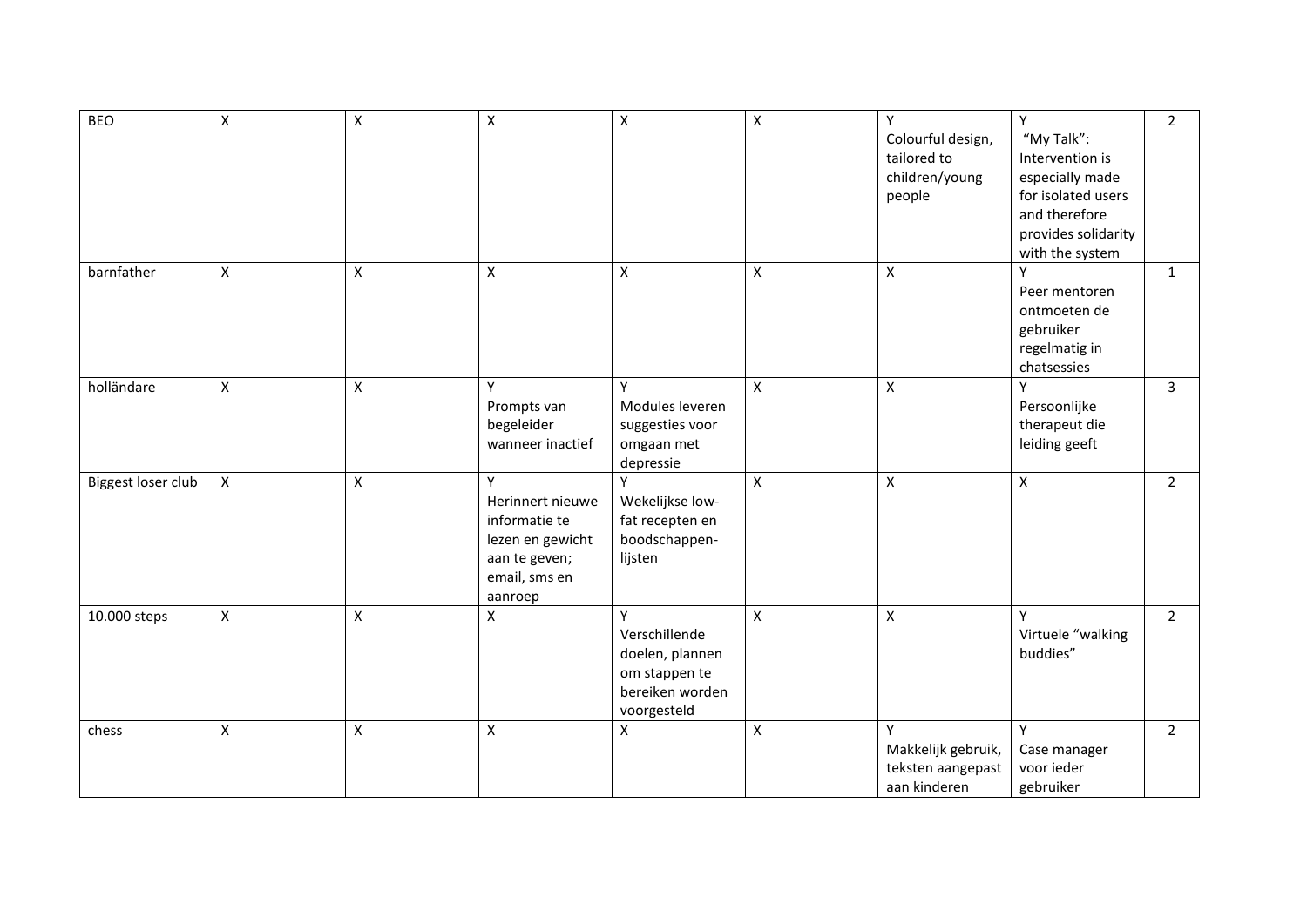| Cognitive-<br>behaviour<br>therapy for<br>$anxie$ ty -<br><b>Managing Stress</b><br>and Anxiety | $\mathsf{X}$                                                             | $\pmb{\times}$     | Υ<br>Weekly email<br>reminders | $\mathsf{x}$       | Υ<br>Illustrated<br>examples about<br>people with<br>anxiety practicing<br>those skills | $\mathsf X$        | $\mathsf{X}$       | $\overline{2}$ |
|-------------------------------------------------------------------------------------------------|--------------------------------------------------------------------------|--------------------|--------------------------------|--------------------|-----------------------------------------------------------------------------------------|--------------------|--------------------|----------------|
| Program                                                                                         |                                                                          |                    |                                |                    | described in the<br>lesson                                                              |                    |                    |                |
| Online self-help<br>for suicidal<br>ideation                                                    | $\mathsf{X}$                                                             | $\mathsf{X}$       | Y<br>Weekly email<br>reminders | $\mathsf{X}$       | $\pmb{\times}$                                                                          | X                  | X                  | $\mathbf{1}$   |
| Ruward (Burnout)                                                                                | Y<br>Tailored feedback<br>with praise when<br>the respondent<br>did well | $\mathsf{X}$       | X                              | $\pmb{\times}$     | $\mathsf{x}$                                                                            | $\pmb{\times}$     | X                  | $\mathbf{1}$   |
| Ruward<br>(Depression)                                                                          | Y<br>Tailored feedback<br>with praise when<br>the respondent<br>did well | $\mathsf{X}$       | $\pmb{\mathsf{X}}$             | $\pmb{\mathsf{X}}$ | $\pmb{\times}$                                                                          | $\pmb{\times}$     | Χ                  | 1              |
| Ruward (PTSD)                                                                                   | $\mathsf X$                                                              | $\pmb{\times}$     | $\pmb{\times}$                 | $\mathsf X$        | $\mathsf X$                                                                             | $\pmb{\times}$     | $\pmb{\mathsf{X}}$ | $\mathbf 0$    |
| Ruward (Panic<br>Disorder)                                                                      | Y<br>Tailored feedback<br>with praise when<br>the respondent<br>did well | $\mathsf{x}$       | $\pmb{\mathsf{X}}$             | $\pmb{\mathsf{X}}$ | $\mathsf{x}$                                                                            | $\pmb{\mathsf{X}}$ | X                  | $\mathbf{1}$   |
| MoodGYM                                                                                         | X                                                                        | $\mathsf{X}$       | Y<br>e-mail reminders          | $\mathsf{x}$       | $\mathsf{X}$                                                                            | $\pmb{\times}$     | x                  | $\mathbf{1}$   |
| Web-based<br>alcohol treatment                                                                  | $\mathsf X$                                                              | $\pmb{\mathsf{X}}$ | $\pmb{\mathsf{X}}$             | $\mathsf X$        | $\mathsf X$                                                                             | $\pmb{\times}$     | X                  | 0              |
| Mileli.Net                                                                                      | $\mathsf{X}$                                                             | $\pmb{\mathsf{X}}$ | $\pmb{\mathsf{X}}$             | $\pmb{\mathsf{X}}$ | $\mathsf{X}$                                                                            | $\pmb{\times}$     | $\mathsf{x}$       | 0              |
| Guided self-help<br>for SAD                                                                     | $\pmb{\mathsf{X}}$                                                       | $\pmb{\mathsf{X}}$ | $\pmb{\mathsf{X}}$             | $\pmb{\mathsf{X}}$ | $\pmb{\mathsf{X}}$                                                                      | $\pmb{\mathsf{X}}$ | X                  | $\mathbf{1}$   |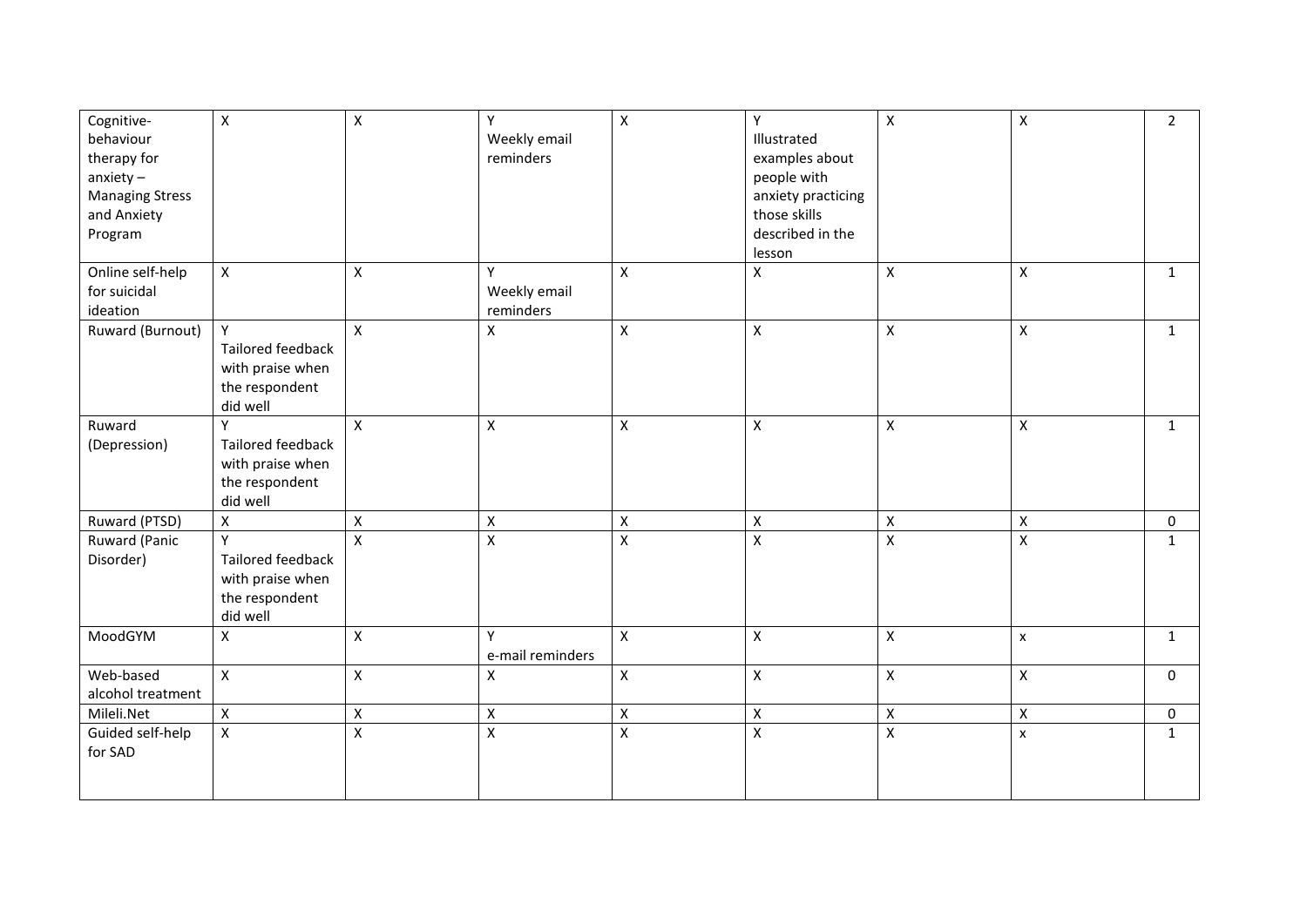| CardioFit |  |                  | $\cdot$<br>$\lambda$ |                | $\lambda$ |  |
|-----------|--|------------------|----------------------|----------------|-----------|--|
|           |  | e-mail reminders |                      | Suggestions on |           |  |
|           |  |                  |                      | how to stop    |           |  |
|           |  |                  |                      | smoking during |           |  |
|           |  |                  |                      | the first week |           |  |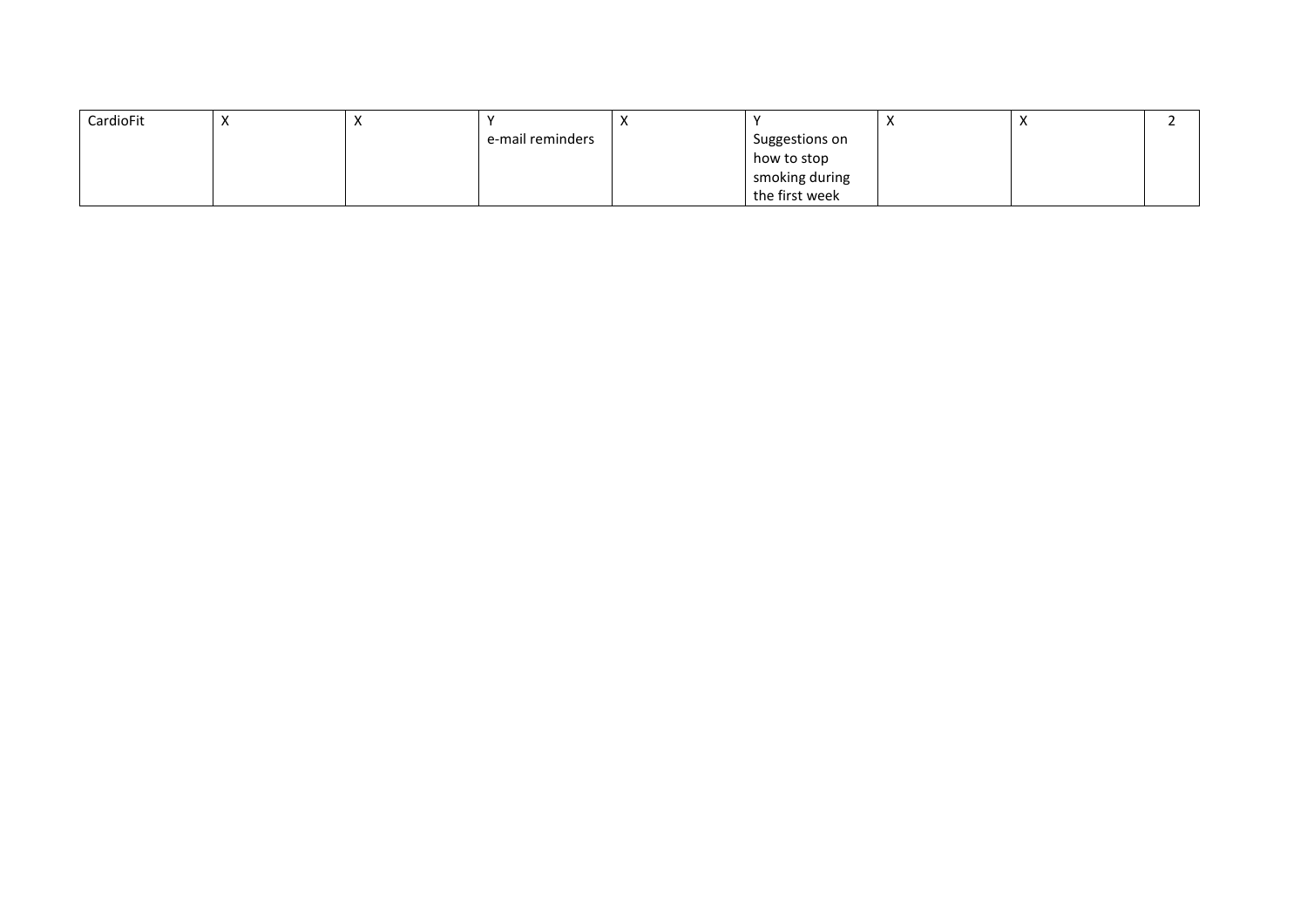## **Social Support**

| Intervention    | <b>Social learning</b> | <b>Social</b>      | <b>Normative influence</b> | <b>Social facilitation</b> | Cooperation        | Competition        | Recognition        | <b>Total</b>   |
|-----------------|------------------------|--------------------|----------------------------|----------------------------|--------------------|--------------------|--------------------|----------------|
|                 |                        | comparison         |                            |                            |                    |                    |                    |                |
| <b>HORYZONS</b> | $\mathsf{v}$           |                    | Y                          | Y                          | Y                  | $\pmb{\times}$     | $\pmb{\mathsf{X}}$ | 5              |
|                 | "what works for        | Discussion         | Database                   | Online                     | Problem solving    |                    |                    |                |
|                 | me"-                   | forum;             |                            | environment;               | groups             |                    |                    |                |
|                 | Share ways of          | "newsfeed"         |                            | "friends"-function         |                    |                    |                    |                |
|                 | coping                 |                    |                            |                            |                    |                    |                    |                |
| brindal site3   | Y                      | Y                  | X                          | Y                          | X                  | X                  | Y                  | $\overline{4}$ |
|                 | Success stories        | Discussion board   |                            | Social network             |                    |                    | Elections in       |                |
|                 |                        |                    |                            | platform; friends          |                    |                    | "social quiz" for  |                |
|                 |                        |                    |                            | function                   |                    |                    | e.g. best blogger  |                |
| brindal site1   | Y                      | $\mathsf{X}$       | $\mathsf{X}$               | X                          | $\pmb{\times}$     | $\mathsf{x}$       | X                  | $\mathbf{1}$   |
|                 | Success stories        |                    |                            |                            |                    |                    |                    |                |
| carlbring       | X                      | $\mathsf X$        | $\pmb{\chi}$               | $\pmb{\mathsf{X}}$         | $\pmb{\times}$     | $\pmb{\mathsf{X}}$ | $\pmb{\mathsf{X}}$ | $\mathbf 0$    |
| carrard         | Υ                      | $\pmb{\mathsf{X}}$ | $\mathsf{X}$               | $\pmb{\mathsf{X}}$         | $\pmb{\mathsf{X}}$ | $\pmb{\mathsf{X}}$ | $\pmb{\mathsf{X}}$ | 1              |
|                 | "Beverly and           |                    |                            |                            |                    |                    |                    |                |
|                 | Scott" Virtual         |                    |                            |                            |                    |                    |                    |                |
|                 | characters             |                    |                            |                            |                    |                    |                    |                |
|                 | explain program        |                    |                            |                            |                    |                    |                    |                |
|                 | and provide            |                    |                            |                            |                    |                    |                    |                |
| Wellness        |                        | $\mathsf{x}$       | $\pmb{\times}$             | $\pmb{\mathsf{X}}$         | $\pmb{\times}$     | $\pmb{\mathsf{X}}$ | $\pmb{\mathsf{X}}$ | $\mathbf{1}$   |
| Workbook        | Stories of             |                    |                            |                            |                    |                    |                    |                |
|                 | patients               |                    |                            |                            |                    |                    |                    |                |
| espie cbt       | X                      | $\pmb{\times}$     | $\mathsf{v}$               | Y                          | $\pmb{\mathsf{X}}$ | $\pmb{\chi}$       | Y                  | $\overline{3}$ |
|                 |                        |                    | Praise/encouragement       | Social online              |                    |                    | "graduation        |                |
|                 |                        |                    | in case of progress        | environment                |                    |                    | ceremony" after    |                |
|                 |                        |                    |                            |                            |                    |                    | finishing          |                |
| Espie irt       | X                      | X                  | Y                          | X                          | X                  | $\pmb{\mathsf{X}}$ | Y                  | $\overline{2}$ |
|                 |                        |                    | Praise in case of          |                            |                    |                    | Graduation         |                |
|                 |                        |                    | progress                   |                            |                    |                    | ceremony           |                |
| fang            | Υ                      | $\mathsf{x}$       | $\pmb{\times}$             | $\pmb{\times}$             | Y                  | $\pmb{\mathsf{X}}$ | $\pmb{\times}$     | $\overline{2}$ |
|                 | Characters in the      |                    |                            |                            | Deepen the         |                    |                    |                |
|                 | program                |                    |                            |                            | cooperation        |                    |                    |                |
|                 | demonstrate            |                    |                            |                            | between mother     |                    |                    |                |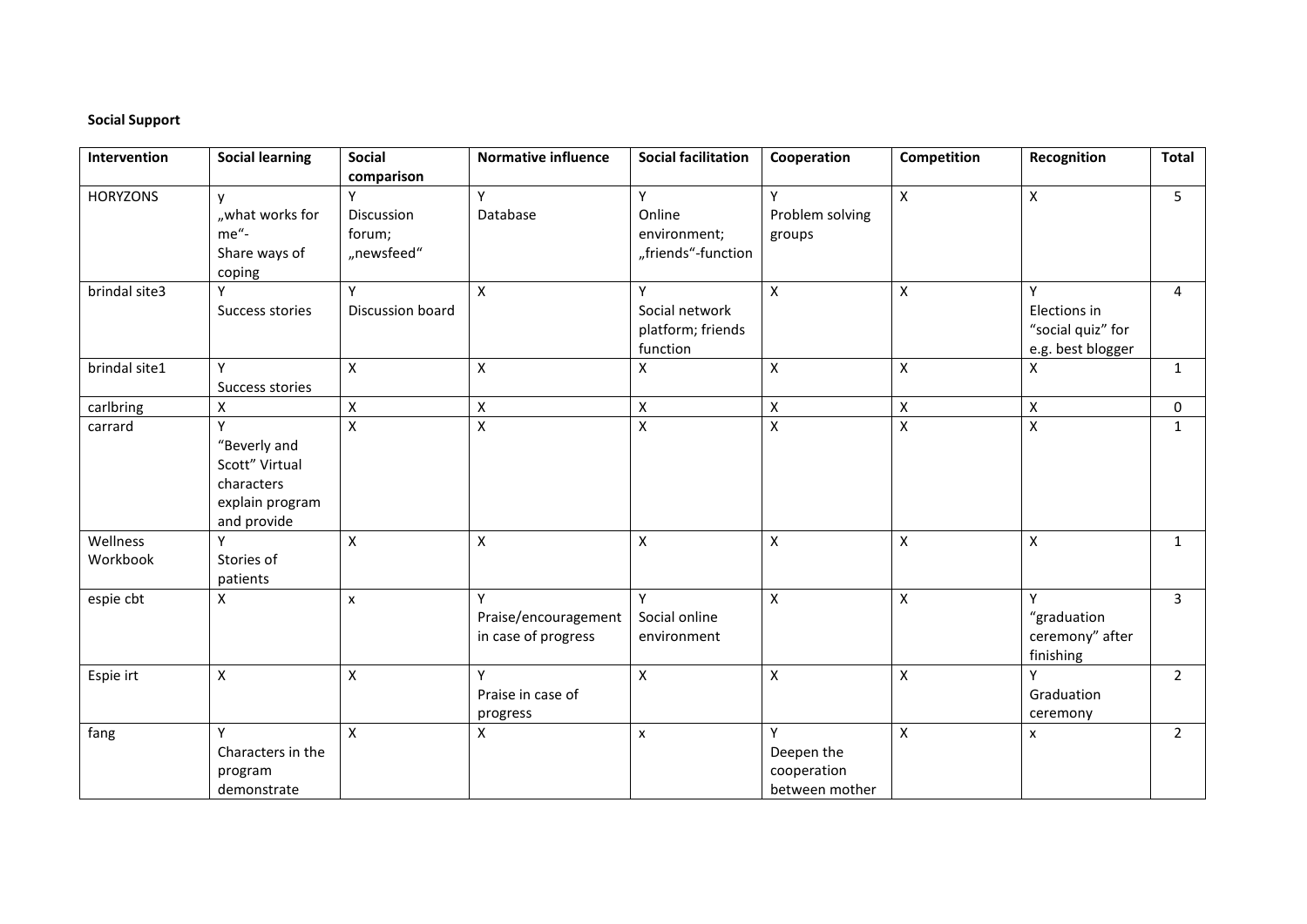|                         | behavior and its<br>consequences                                                            |                                                                                                           |                                                                |                                                                 | and daughter       |                    |                    |                |
|-------------------------|---------------------------------------------------------------------------------------------|-----------------------------------------------------------------------------------------------------------|----------------------------------------------------------------|-----------------------------------------------------------------|--------------------|--------------------|--------------------|----------------|
| ghahari                 | Υ<br>Blogs of previous<br>users                                                             | $\mathsf{X}$                                                                                              | $\pmb{\times}$                                                 | Υ<br>Discussion board                                           | $\mathsf{X}$       | $\pmb{\mathsf{X}}$ | $\pmb{\times}$     | $2^{\circ}$    |
| glück                   | $\pmb{\mathsf{X}}$                                                                          | $\pmb{\times}$                                                                                            | $\pmb{\times}$                                                 | X                                                               | $\pmb{\times}$     | $\pmb{\mathsf{X}}$ | $\mathsf{X}$       | 0              |
| Women to<br>women       | $\pmb{\times}$                                                                              | $\pmb{\mathsf{X}}$                                                                                        | $\pmb{\mathsf{X}}$                                             | Y<br>"sharing cycle"                                            | $\mathsf X$        | $\pmb{\mathsf{X}}$ | $\pmb{\mathsf{X}}$ | $\mathbf{1}$   |
| quiitting is<br>winning | $\pmb{\times}$                                                                              | $\mathsf{X}$                                                                                              | $\pmb{\times}$                                                 | $\pmb{\mathsf{X}}$                                              | $\pmb{\mathsf{X}}$ | $\pmb{\times}$     | $\pmb{\times}$     | 0              |
| yourway                 | Y<br>Presentation for<br>website usage;<br>other users<br>profiles                          | Y<br>It's possible to<br>see answers of<br>other users                                                    | $\boldsymbol{\mathsf{x}}$                                      | Υ<br>Peer discussion<br>board                                   | $\mathsf{x}$       | $\pmb{\times}$     | $\pmb{\times}$     | $\overline{3}$ |
| <b>BEO</b>              | $\pmb{\mathsf{X}}$                                                                          | $\pmb{\mathsf{X}}$                                                                                        | $\pmb{\times}$                                                 | Y<br>"My Talk",<br>discussion board<br>and instant<br>messenger | $\mathsf{x}$       | $\pmb{\mathsf{X}}$ | $\mathsf{X}$       | $\mathbf{1}$   |
| barnfather              | $\mathsf{v}$<br>Peer mentors<br>(former patients)<br>work as<br>mediators and<br>counselors | Y<br>Chat sessions,<br>compare<br>different styles of<br>coping, stressors<br>and resources of<br>support | $\mathsf{X}$                                                   | Y<br>Communication<br>via email and<br>message board            | $\mathsf{x}$       | $\pmb{\times}$     | $\mathsf{x}$       | $\overline{3}$ |
| holländare              | $\pmb{\times}$                                                                              | X                                                                                                         | γ<br>Personal feedback on<br>homework and<br>exercises         | $\boldsymbol{\mathsf{X}}$                                       | $\pmb{\times}$     | $\pmb{\times}$     | $\mathsf{X}$       | $\mathbf{1}$   |
| Biggest loser club      | $\pmb{\times}$                                                                              | X                                                                                                         | Y<br>Compare user's calorie<br>consumption with<br>recommended | Y<br>Community<br>discussion board                              | $\mathsf{x}$       | $\pmb{\times}$     | $\pmb{\mathsf{X}}$ | $2^{\circ}$    |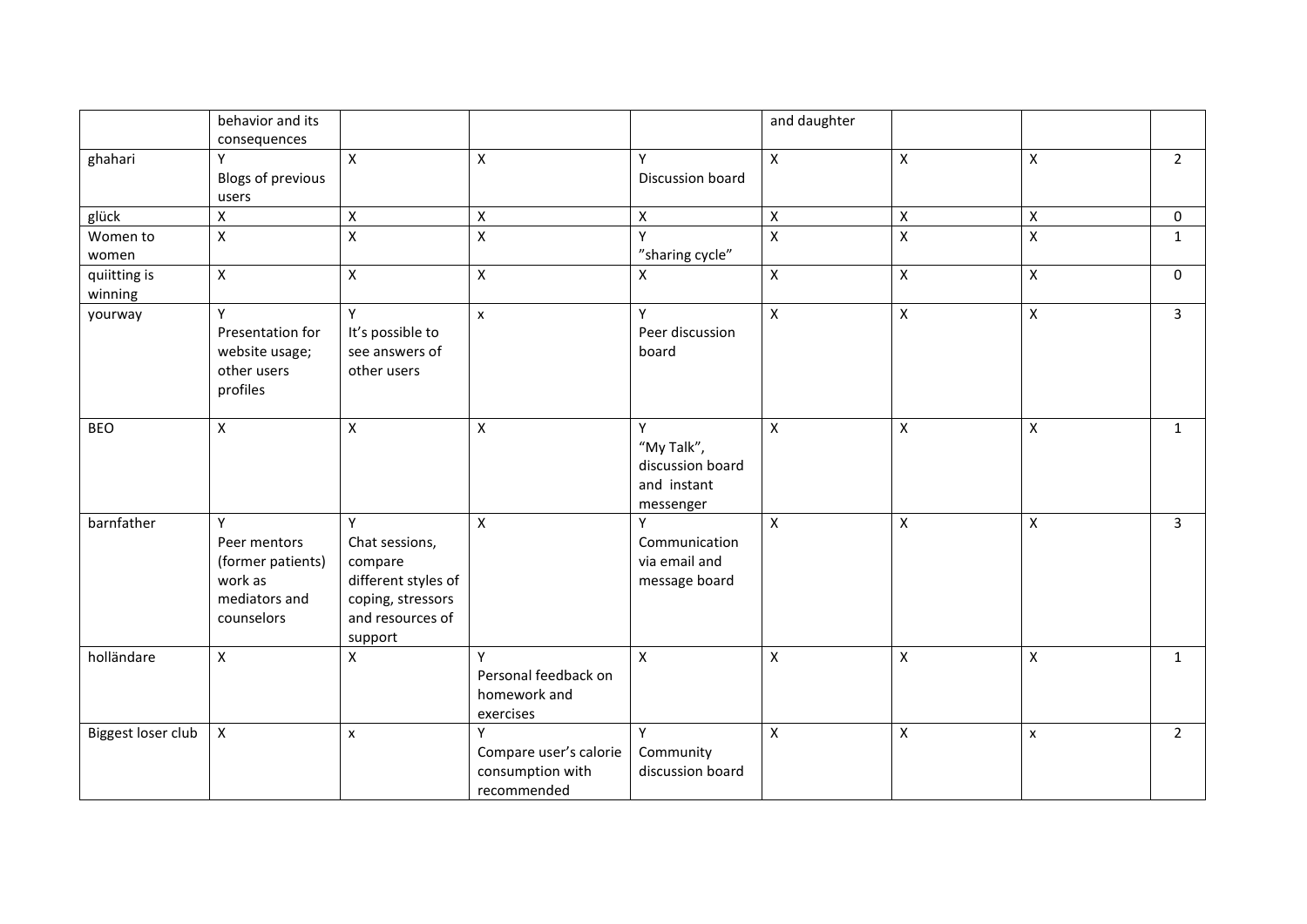|                        |                    |                         | measures              |                    |                         |                    |                  |                |
|------------------------|--------------------|-------------------------|-----------------------|--------------------|-------------------------|--------------------|------------------|----------------|
| 10.000 steps           | $\pmb{\times}$     | Y                       | Y                     | Y                  | Y                       | $\mathsf{X}$       | $\mathsf{X}$     | $\overline{4}$ |
|                        |                    | Share progress          | peer pressure through | Virtual "walking   | Team challenges         |                    |                  |                |
|                        |                    | with a "buddy"          | group tasks           | buddy"             |                         |                    |                  |                |
| chess                  | Y                  | $\mathsf{x}$            | Y                     | Y                  | $\pmb{\times}$          | $\pmb{\times}$     | $\mathsf{X}$     | $\overline{3}$ |
|                        | Personal stories   |                         | Feedback and control  | Peer discussion    |                         |                    |                  |                |
|                        |                    |                         | by managers           | board              |                         |                    |                  |                |
| Cognitive-             | $\pmb{\mathsf{X}}$ | $\mathsf{X}$            | $\mathsf X$           | Χ                  | $\mathsf X$             | $\mathsf X$        | $\mathsf X$      | $\mathbf{1}$   |
| behaviour              |                    |                         |                       |                    |                         |                    |                  |                |
| therapy for            |                    |                         |                       |                    |                         |                    |                  |                |
| $anxiety -$            |                    |                         |                       |                    |                         |                    |                  |                |
| <b>Managing Stress</b> |                    |                         |                       |                    |                         |                    |                  |                |
| and Anxiety            |                    |                         |                       |                    |                         |                    |                  |                |
| Program                |                    |                         |                       |                    |                         |                    |                  |                |
| Online self-help       | $\pmb{\times}$     | $\pmb{\mathsf{X}}$      | $\pmb{\mathsf{X}}$    | Χ                  | $\mathsf X$             | $\pmb{\times}$     | $\pmb{\times}$   | $\mathbf 0$    |
| for suicidal           |                    |                         |                       |                    |                         |                    |                  |                |
| ideation               |                    |                         |                       |                    |                         |                    |                  |                |
| Ruward                 | $\pmb{\times}$     | $\mathsf{x}$            | $\pmb{\times}$        | $\pmb{\mathsf{X}}$ | $\pmb{\mathsf{X}}$      | $\pmb{\times}$     | $\mathsf{X}$     | $\mathbf{0}$   |
| (Burnout)              |                    |                         |                       |                    |                         |                    |                  |                |
| Ruward                 | $\mathsf X$        | $\mathsf{x}$            | $\pmb{\times}$        | Χ                  | $\pmb{\times}$          | $\mathsf X$        | $\mathsf{X}$     | $\mathbf{0}$   |
| (Depression)           |                    |                         |                       |                    |                         |                    |                  |                |
| Ruward (PTSD)          | $\pmb{\times}$     | $\mathsf{X}$            | $\mathsf X$           | $\pmb{\mathsf{X}}$ | $\mathsf X$             | $\mathsf X$        | $\pmb{\chi}$     | $\mathbf 0$    |
| Ruward (Panic          | $\pmb{\times}$     | $\overline{\mathsf{x}}$ | $\pmb{\mathsf{X}}$    | $\pmb{\mathsf{X}}$ | $\overline{\mathsf{x}}$ | $\mathsf X$        | $\mathsf X$      | $\mathbf 0$    |
| Disorder)              |                    |                         |                       |                    |                         |                    |                  |                |
| MoodGYM                | $\pmb{\mathsf{X}}$ | $\pmb{\mathsf{X}}$      | $\mathsf X$           | X                  | $\mathsf X$             | $\mathsf X$        | $\mathsf X$      | $\mathbf 0$    |
| Web-based              | $\pmb{\mathsf{X}}$ | $\overline{\mathsf{x}}$ | $\mathsf X$           | $\mathsf{X}$       | $\overline{X}$          | $\pmb{\mathsf{X}}$ | $\mathsf X$      | $\mathbf 0$    |
| alcohol                |                    |                         |                       |                    |                         |                    |                  |                |
| treatment              |                    |                         |                       |                    |                         |                    |                  |                |
| Mileli.Net             | $\pmb{\times}$     | $\mathsf{x}$            | $\pmb{\times}$        | Y                  | $\pmb{\times}$          | $\mathsf{X}$       | Y                | $\overline{2}$ |
|                        |                    |                         |                       | Discussion room    |                         |                    | To illustrate    |                |
|                        |                    |                         |                       | and chat room      |                         |                    | the information  |                |
|                        |                    |                         |                       |                    |                         |                    | to be processed  |                |
|                        |                    |                         |                       |                    |                         |                    | the Mieli.Net    |                |
|                        |                    |                         |                       |                    |                         |                    | portal           |                |
|                        |                    |                         |                       |                    |                         |                    | included stories |                |